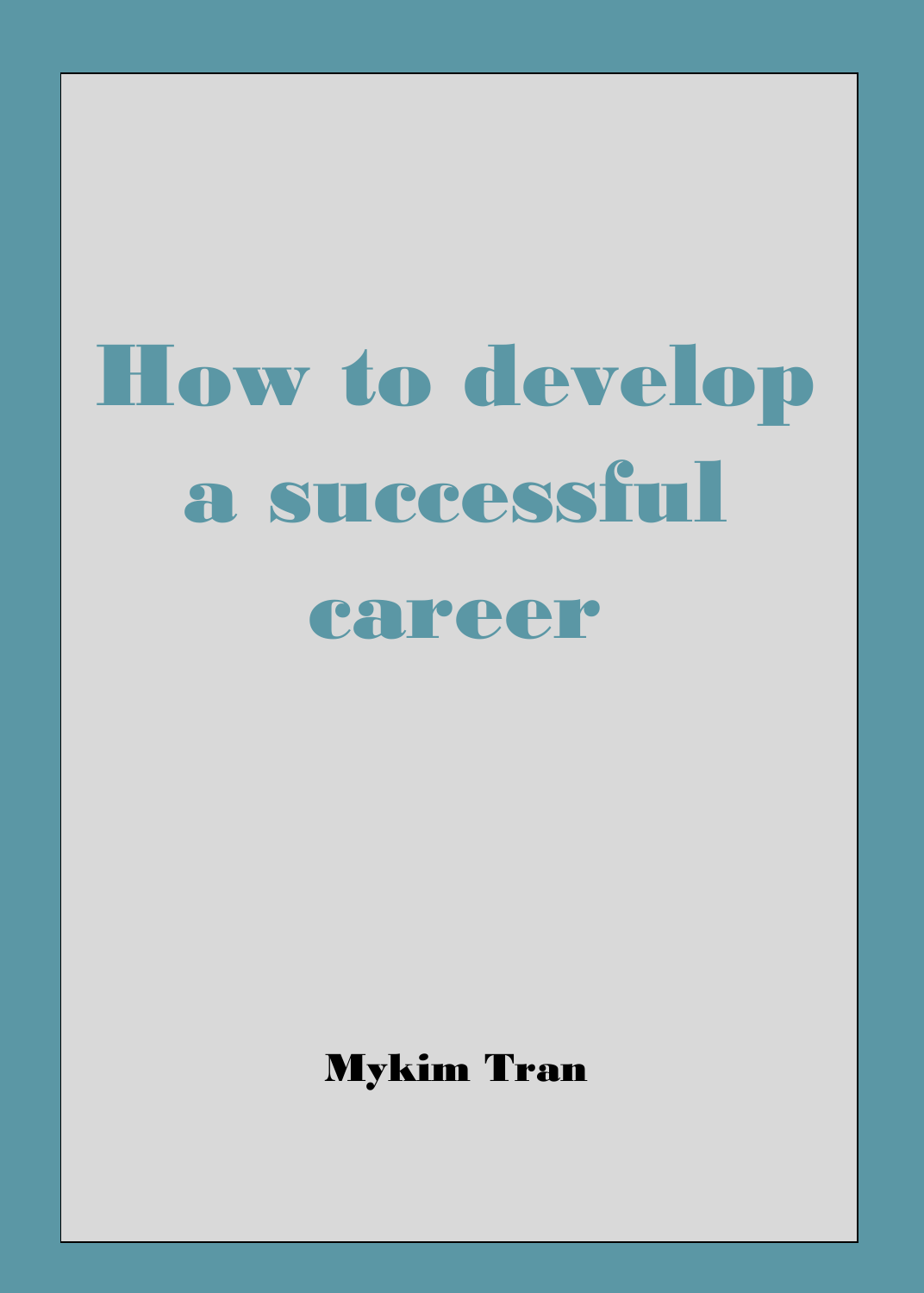# **How to develop a successful**

# **career**

Mykim Tran

Copyright 2019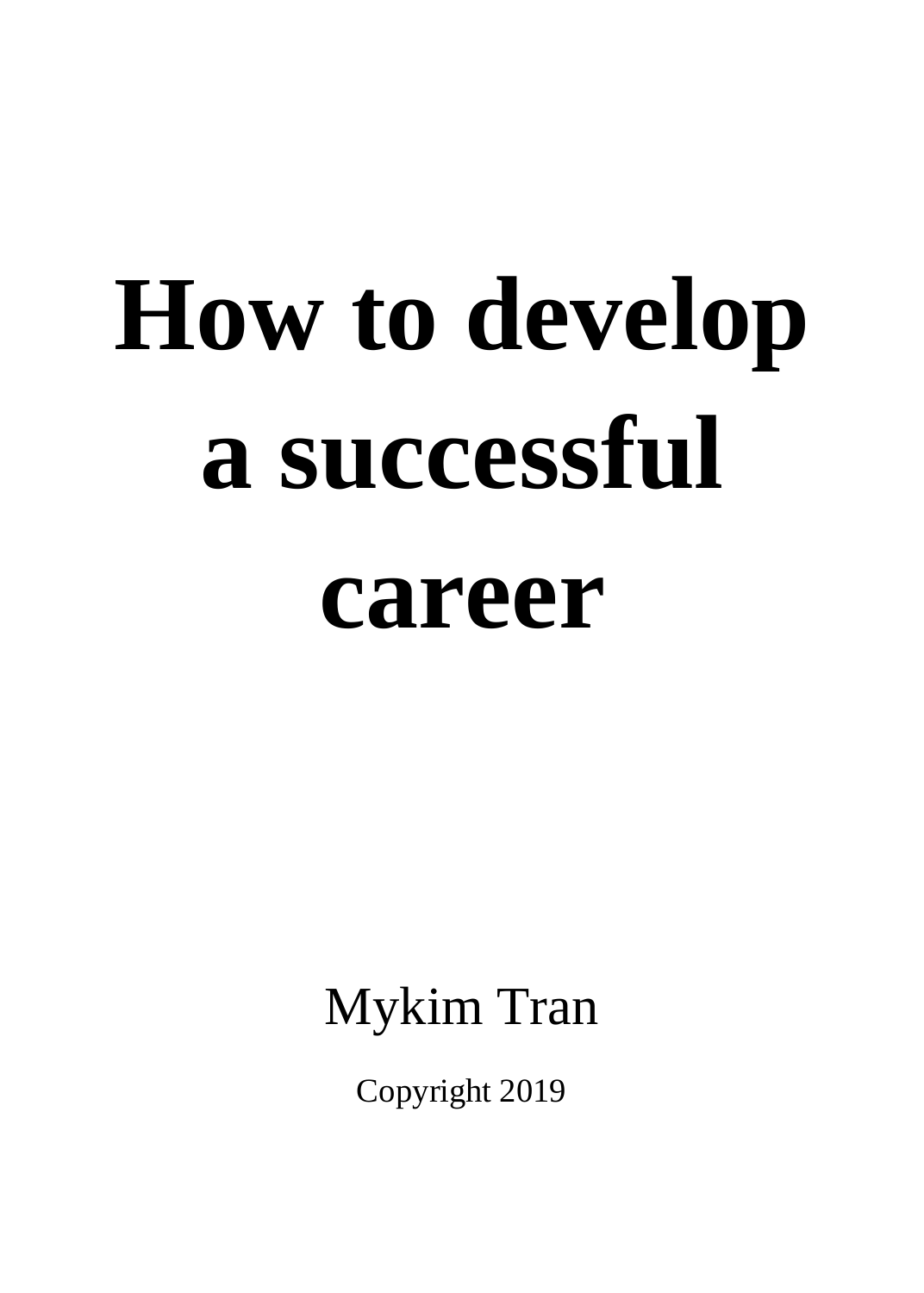# **Table of Contents**

- 1. The importance of unleashing your passion
- 2. Why we fail to find our passion
- 3. Give yourself permission
- 4. It is never too late
- 5. Pay attention to your life detail
- 6. Situations that bother you and care
- 7. What get you emotional?
- 8. What life experience has changed your life?
- 9. Who inspire and motivate you in life?
- 10. Pay attention to your hobbies
- 11. What do you enjoy learning?
- 12. Discover your passion style
- 13. Discover your passion population
- 14. Learn as you go
- 15. Types of jobs
- 16. Unlimited possibilities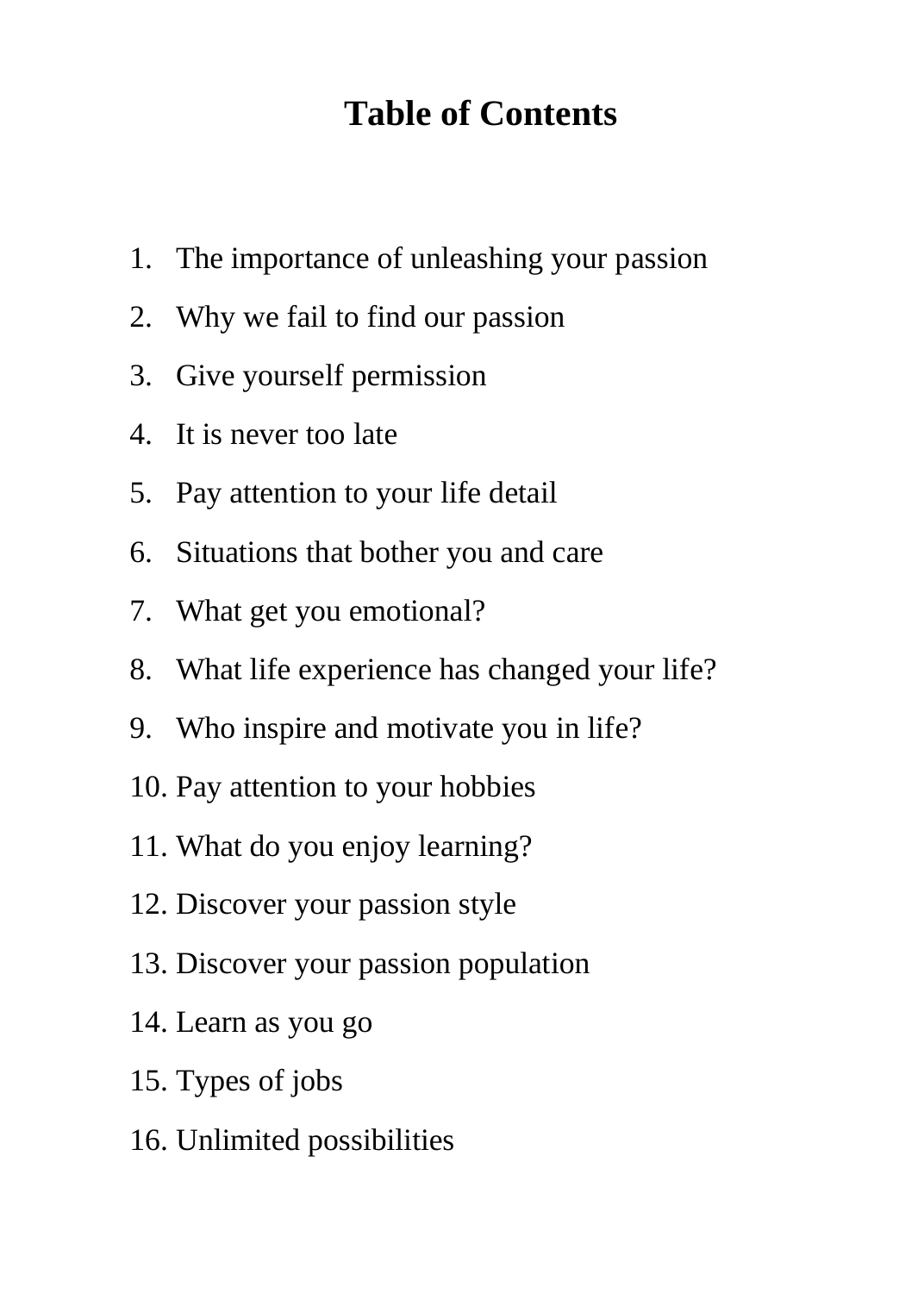- 17. Passion checklist
- 18. Passion leads to success
- 19. Passion and opportunities
- 20. Passion is energy
- 21. Passion is a lifestyle
- 22. Passion and failure
- 23. Three type of education
- 24. Personal development education
- 25. Develop an entrepreneurship spirit
- 26. Take calculated risks
- 27. Increase your creativity
- 28. Act and behave like the person you want to become
- 29. Success and circle of influences
- 30. Give up outside standards
- 31. Stay focus on your purpose
- 32. Believe in yourself
- 33. Have faith
- 34. Never give up
- 35. About the author ---- Mykim Tran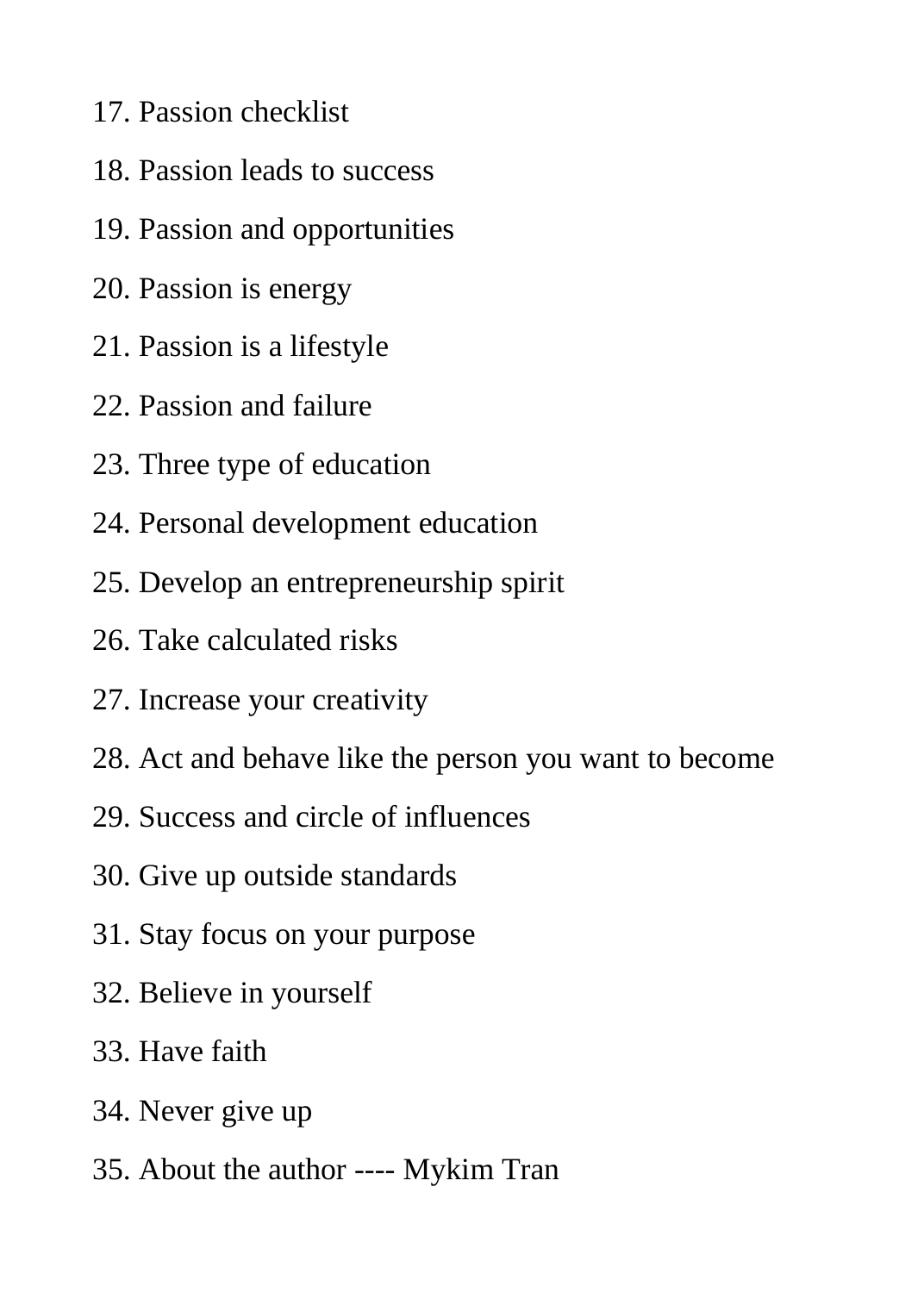# **1. The importance of unleashing your passion**

**As a human being, there is no better feeling than to serve others through your passion.** According to Maslow's Hierarchy of Needs, the highest level of human need is self-actualization, the ability to be aware of who you are, what your full potential is. This is also called your passion, and you may be able to use it to serve others. When you discover and unleash your passion, it will help you and also everyone and everything around you. You are able to live in peace with everyone and everything. When that happens you create meaning, purpose, joy, fulfillment, and happiness into your life, which leads to fulfilling your human needs by reaching your full potential.

**In this world, every person and thing have its own purpose, and it is important for each person and thing to fulfill their purpose.** If not, the world will be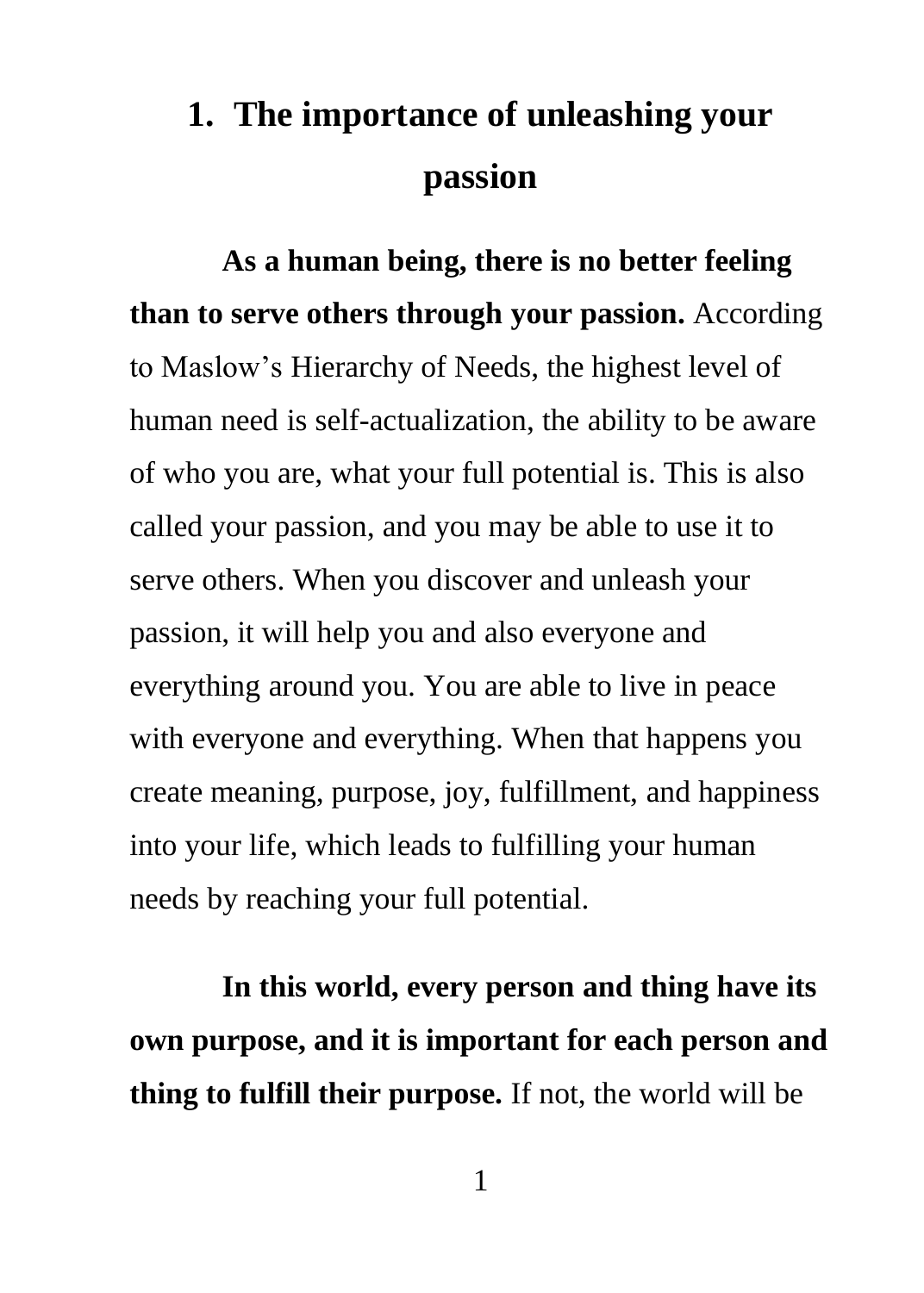off-balance. There are many jobs that need to be done in the world, but if everyone was to do the same job the world could not be peaceful. The main reason why every person is born with different strengths and talents is so each of us can do a different job. If the world only needed one job, everyone would have the same strengths and talents.

**When you are not focusing on your passion, you are depriving the world and everyone in it of your services.** For example, if your life's purpose was to become a doctor to cure cancer but you are not fulfilling your purpose, then you would be depriving people from being cured of cancer. If other people tried to cure cancer when they did not have the skills and talents that you do, they would create more problems. It does not matter how hard other people try to fulfill your passion. They would never become successful. In order for everyone to get the best services, each person needs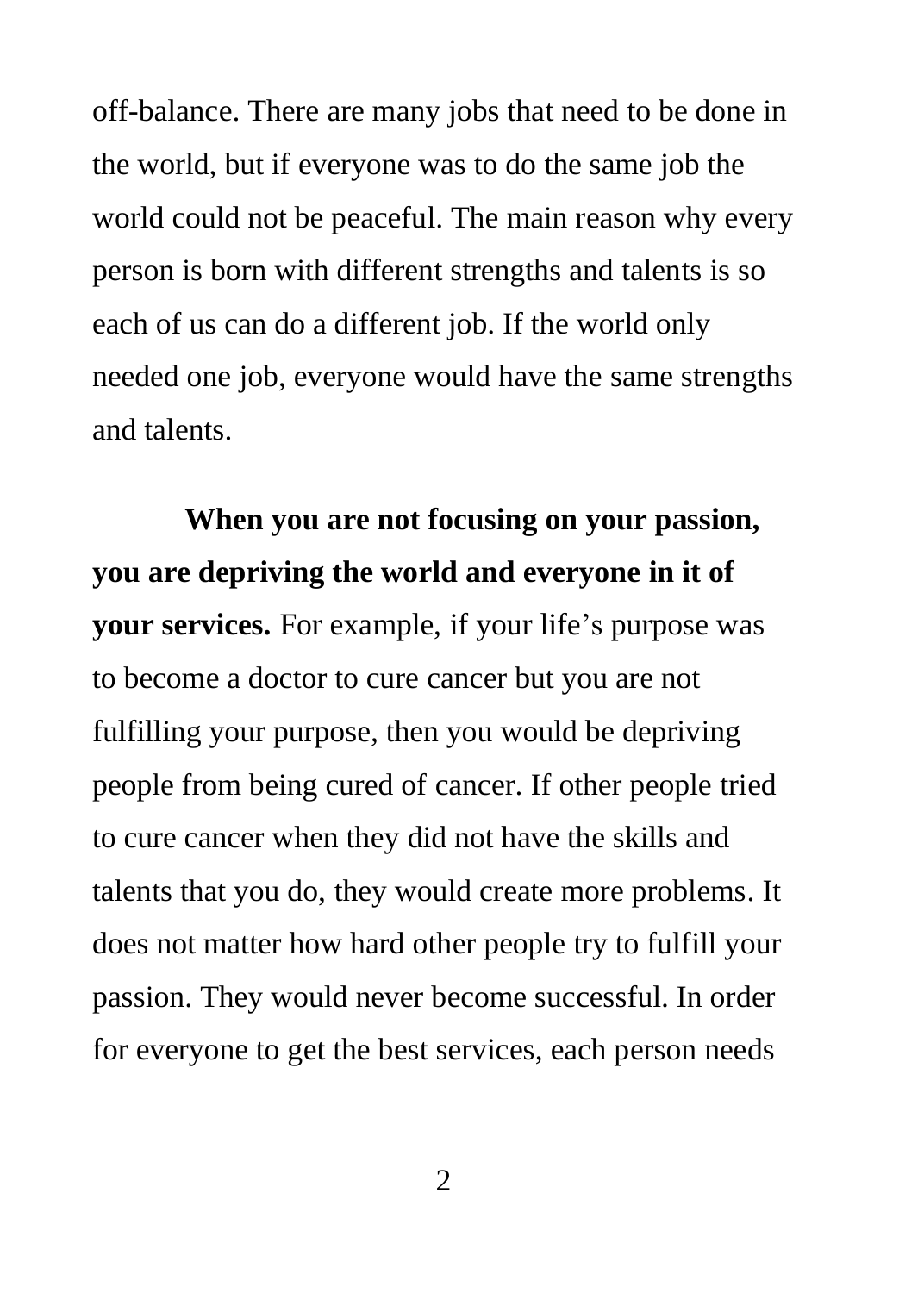to stay focused on their passion. That is why it is your duty to unleash and stay focused on your passion.

## **2. Why we fail to find our passion**

The main reason why many of us fail to find our passion is because we are influenced by external factors. **The first influence comes from our family.** Sometimes we might already know what our passion is, but if our family does not support and believe in us we will start to doubt ourselves. As human beings, we need our family's approval. If our family does not approve of our dream, we might believe that we should not continue to pursue our dream.

As a young child, when you were growing up you may have heard the saying, "your family knows what is best and always looks out for you because they love you." That may be true, but when it comes to your

3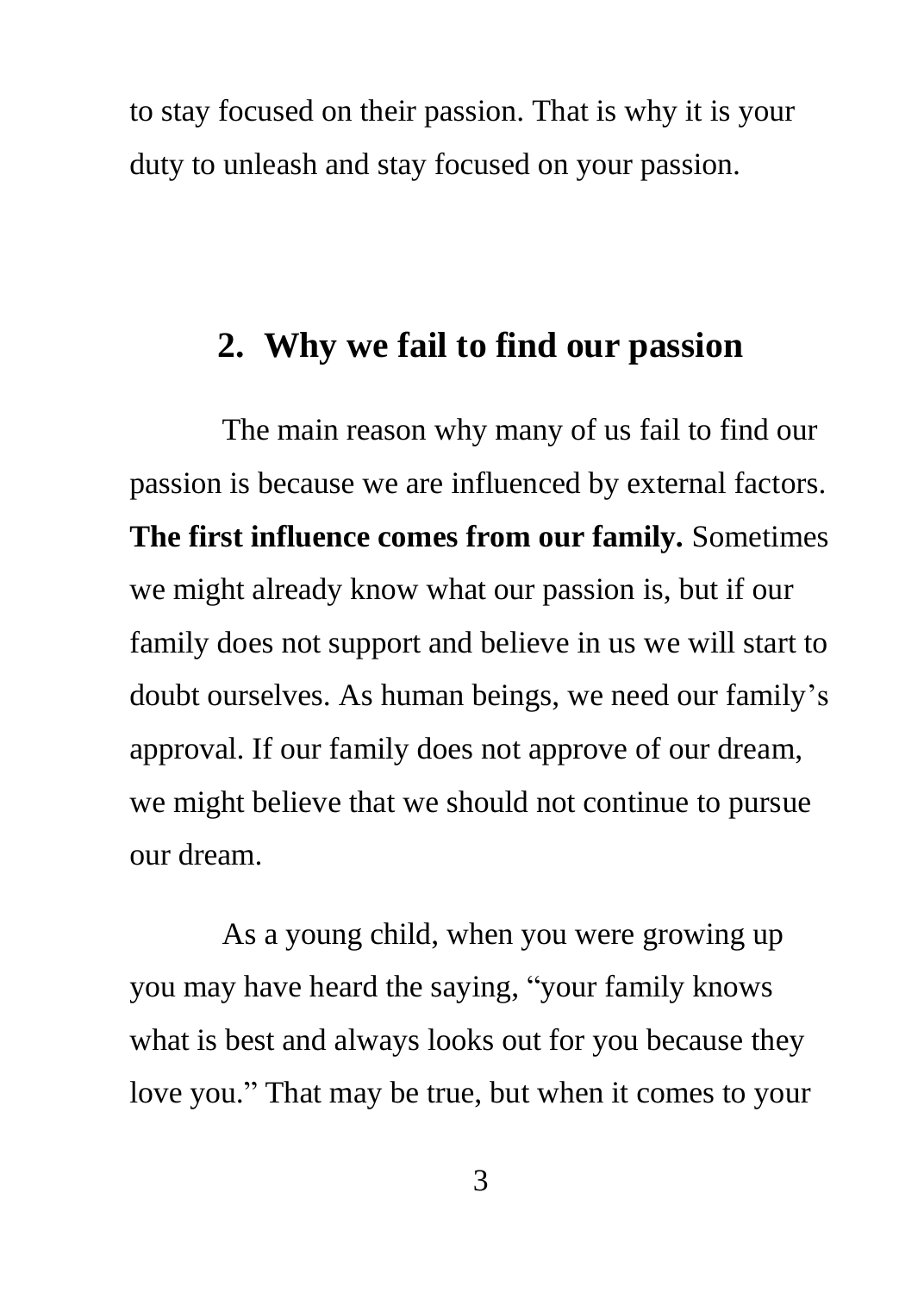passion, no one will understand your passion as clearly as you do, If your family does not understand your passion, they cannot support you. Since you have put your trust in your family since the time you were born, and you believe that they know what is best for you, it may have blinded you from seeing your passion clearly. This may have prevented you from following it.

**The second influence comes from other people's successes.** Sometimes, when you see others who have meaningful careers, you may also want to develop the same kind of life purpose for yourself. However, it does not matter how hard you try to become successful, like the others. You will not become successful because you do not have the same strengths and talents as they do. If you want to develop the same kind of meaning and purpose in your life, you must discover and follow your own passion. The main reason why other people's lives seem wonderful is because they are focusing on their passion. And you can do the same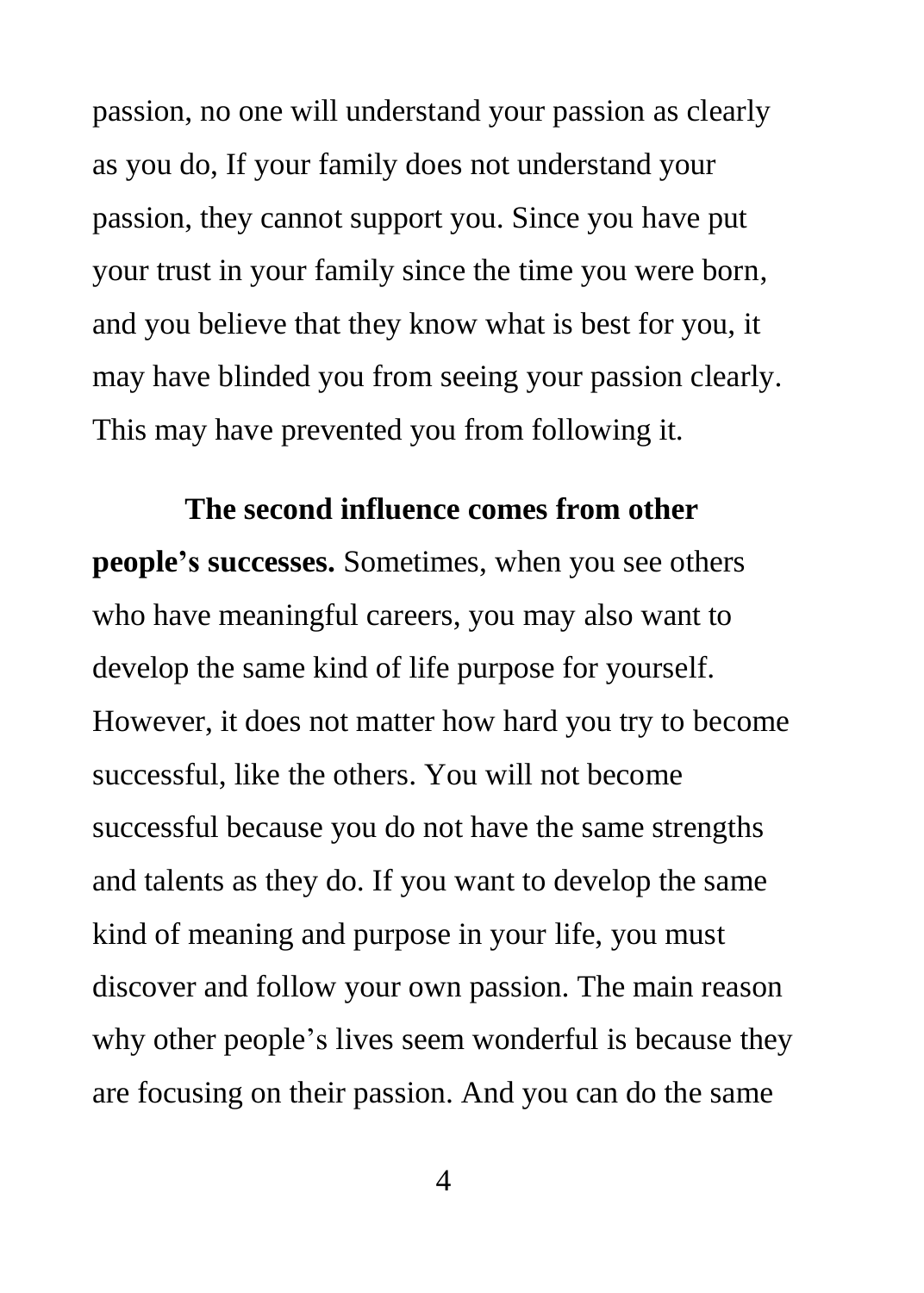thing! Even though you might not accomplish the same things as other people when you focus on your passion, you will still be able to reach the same level of greatness, success, and happiness as them.

**The third influence is a lack of understanding of yourself.** When you do not understand who you are as a person, such as your strengths and talents, you cannot discover your passion. As a result, you will settle for less or rely on other people and things to help you discover your passion. However, when you do that, you will fail to find your passion.

# **3. Give yourself permission**

**Giving yourself permission means you believe in yourself, and you believe that you can become successful.** Even though you might not see the complete path to becoming successful, you need to believe in yourself and get started. The path to becoming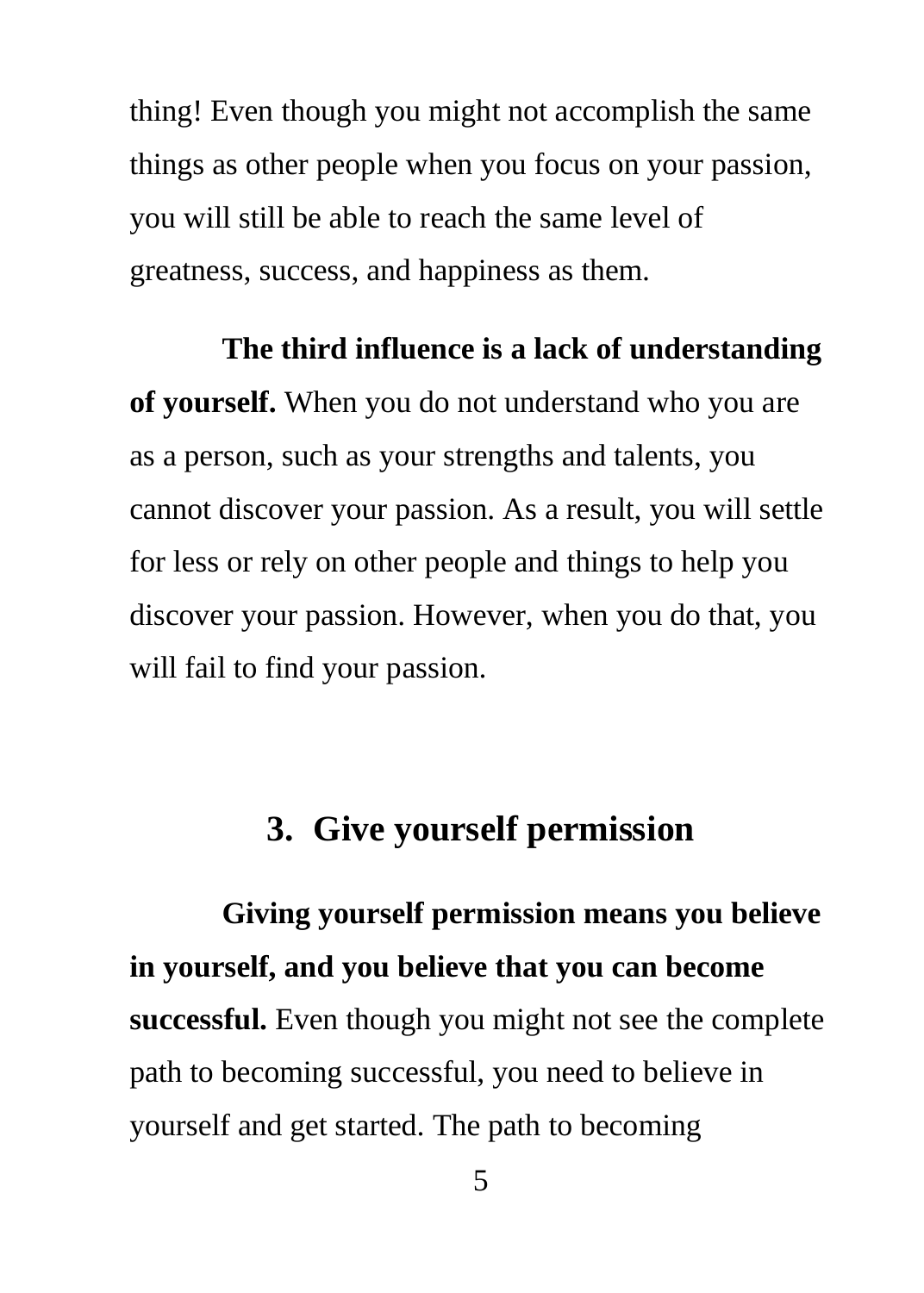successful will become clearer as you take action steps to get there. It is like running a marathon. At the beginning you cannot see the finish line, but as you get closer to the finish line you can see it clearer and clearer. It is the same with your passion. Even though you might not know how your passion will manifest at the beginning, it will become clearer as you take action step to grow it.

**When you give yourself permission, you are opening a door for your strengths and talents to grow.** For example, in order for someone to enter into your home, you first have to give them permission by opening the door for them. When you say "yes, I can become successful," you can begin to see the path a little bit clearer and take the right action steps to grow your strengths and talents. However, when you say "no, I cannot be successful" to yourself, your mind will shut down and it would be difficult for it to find ways to grow your strengths and talents.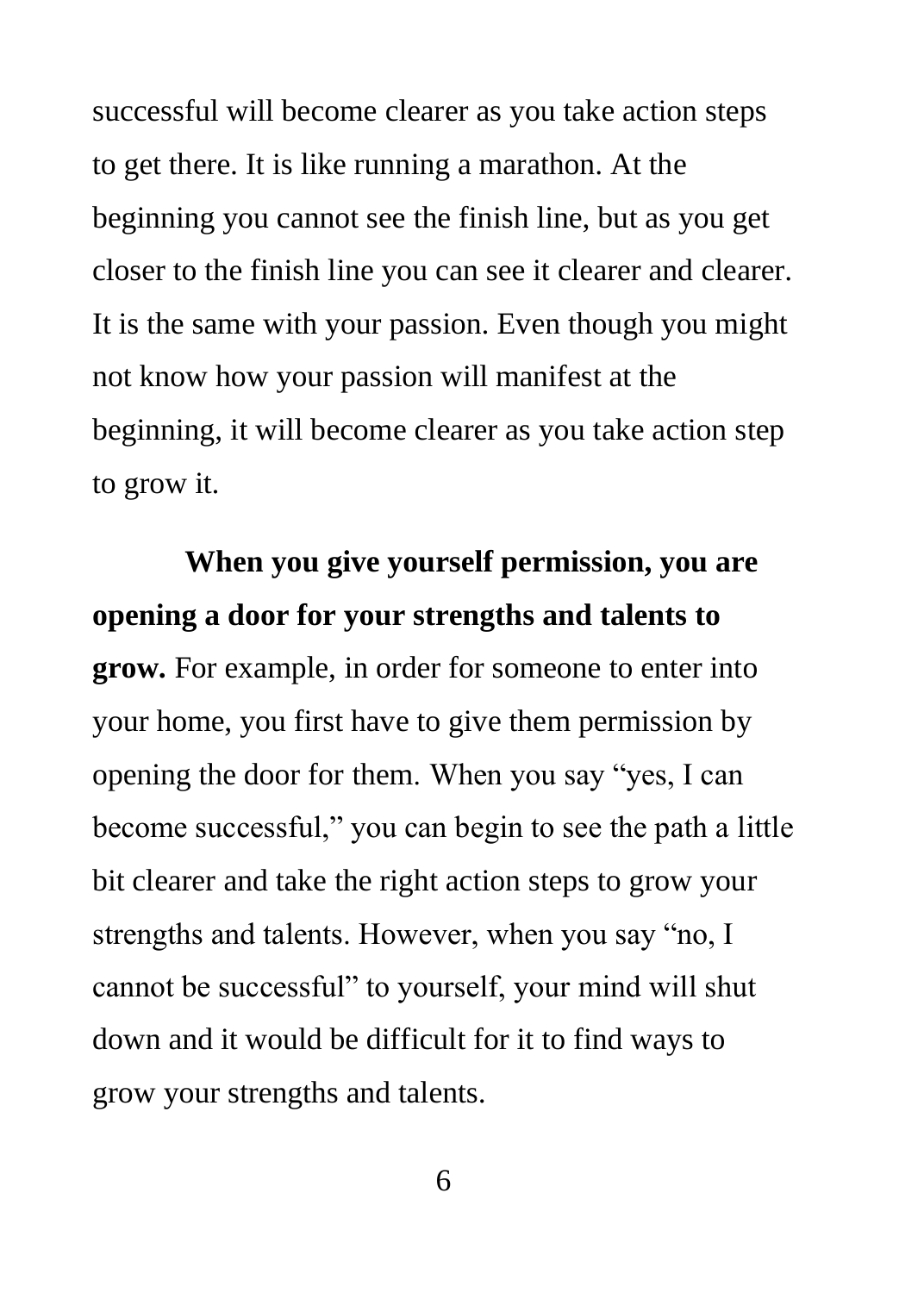Do not make excuses or find reasons on why you cannot do this or that. The more you make excuses the more you close the door to your passion. Whenever you come up with an excuse or a reason, you put a brick in front of your passion door. The more excuses you come up with, the more bricks will be in front of your passion door. Soon, it would become very difficult for you to see your passion because there are so many bricks blocking the doorway to your passion.

# **4. It is never too late**

No matter how old you are or where you are at in life, it is never too late to start discovering your passion and to begin a new career. **You can become successful at any age because of the unlimited knowledge that is available to you, which make it a lot easier to become successful than in past decades.**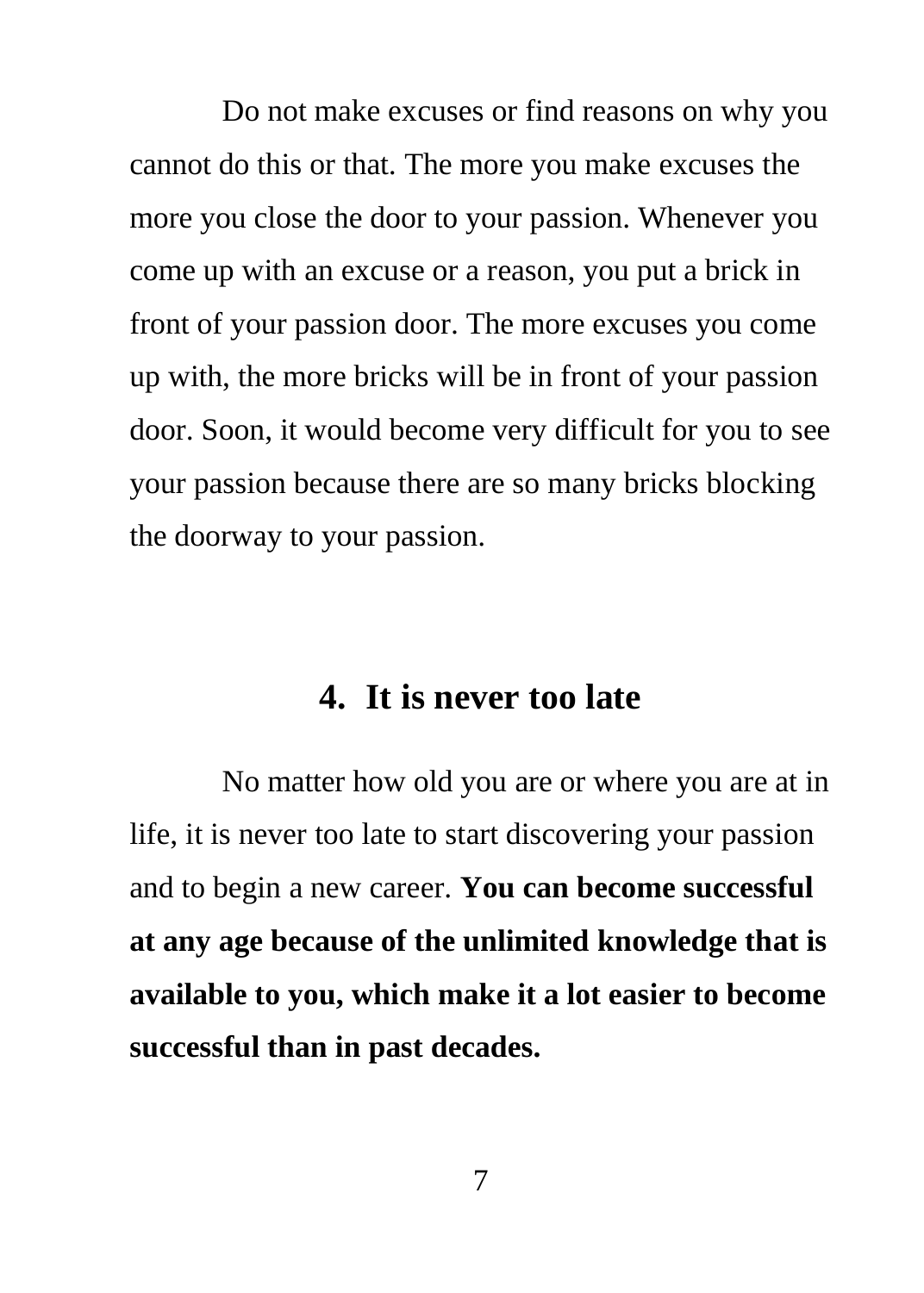In addition, the fulfillment, joy, sense of purpose and happiness that you will experience from discovering and making your passion a reality are worth waiting to discover. **Your passion is one of the greatest feelings and the best experiences you can ever have in life.** 

Yes, it might be difficult to start over, but do not use the excuse of being too old or it being too late to start something new. You would rather start over and enjoy your life than keep on going down the wrong path that brings you suffering. You might only have 30 more years of your life left, but you would rather spend your last 30 years finding out what interests and motivates you than doing something that you already know that will make you unhappy.

There was an article in a newspaper about an old man who did not discover his passion until he reached the age of 80. The old man was so happy that he had discovered his passion because he enjoyed every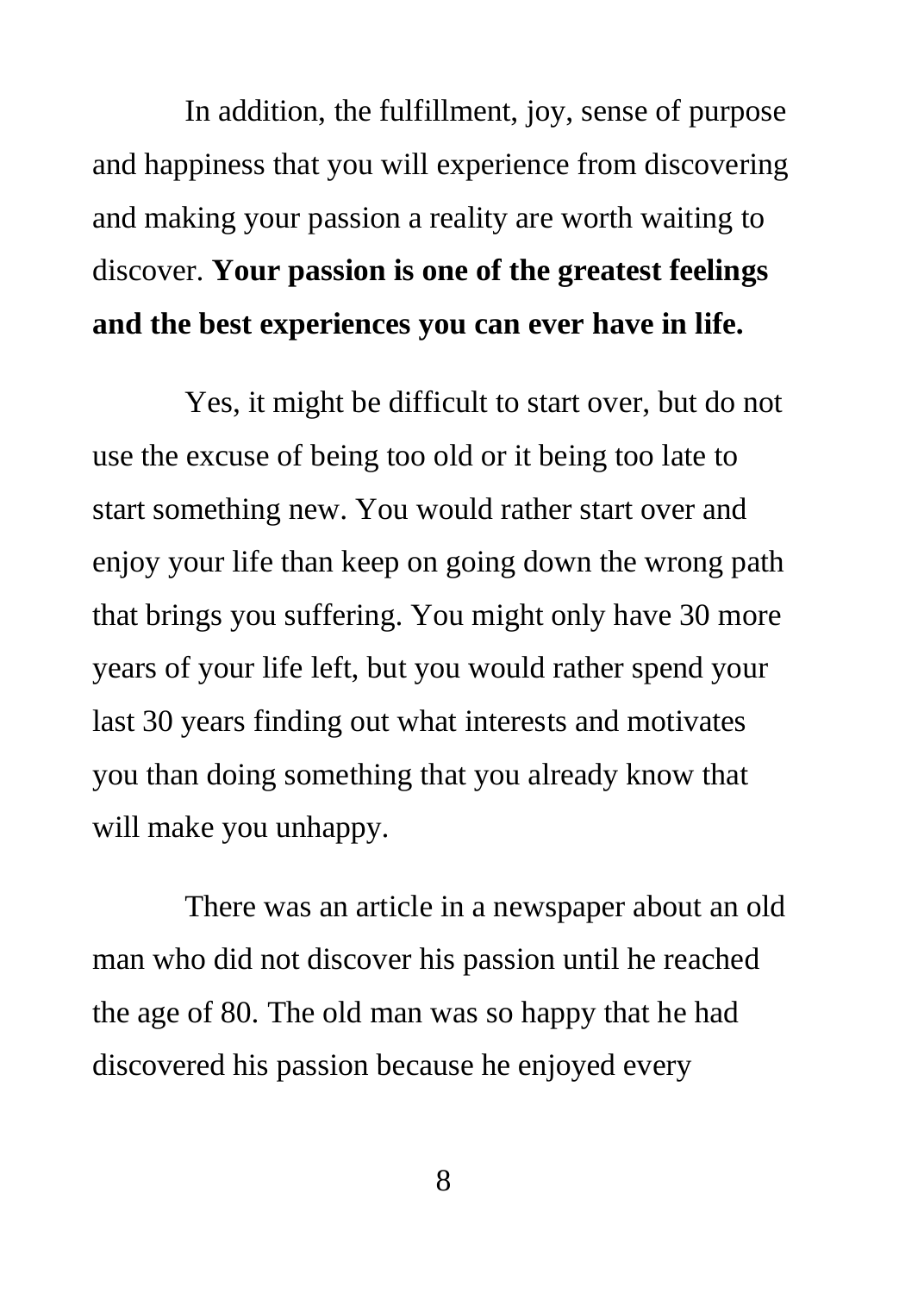moment of his life afterward. Remember, there is no time frame or age limit on being happy!

# **5. Pay attention to the details in your life**

**One way to discover what you feel passionate about is to pay attention to the details in your life.** For example, which areas of your life are you most successful in? Which areas in your life do you do well in? Which areas of your life are you most satisfied with? For example, do you do well in your health, family, friendships, relationship, or something else?

Once you identify the area that you are most successful in, write down everything you think you would need to do to become successful in that area. For example, if you are most successful in your physical health, write down what would you need to do to stay physically healthy, such as eating, exercising and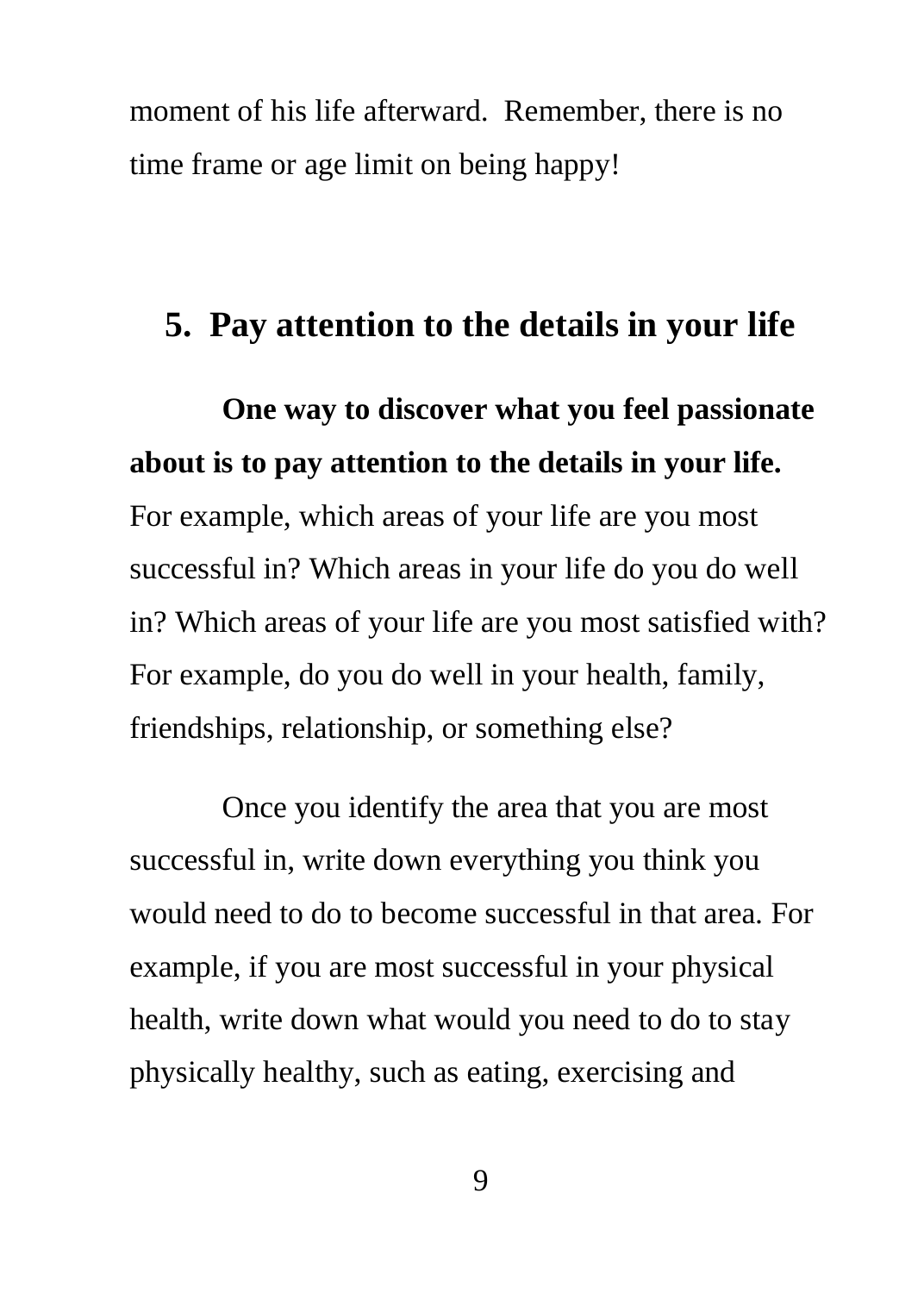sleeping. Or, when it comes to your family, what would you need to do to have the best family relationships?

Then, take one step further and see which specific an aspect of your most successful life area you most successful with. For example, if you are good at taking care of your physical health, then which component are you best at? Is it your eating choices and habits, exercising, or your sleeping habit? **The more you narrow down your success topic or niche, the easier it will be to identify your passion.**

## **6. Situations that bother you and care**

Pay attention to how you react to certain situations that bother you, for example is when someone does something wrong and then you want to give them advice on how to correct it. If you are passionate about the environment and you see someone throw litter on the sidewalk, you will get frustrated and want to tell them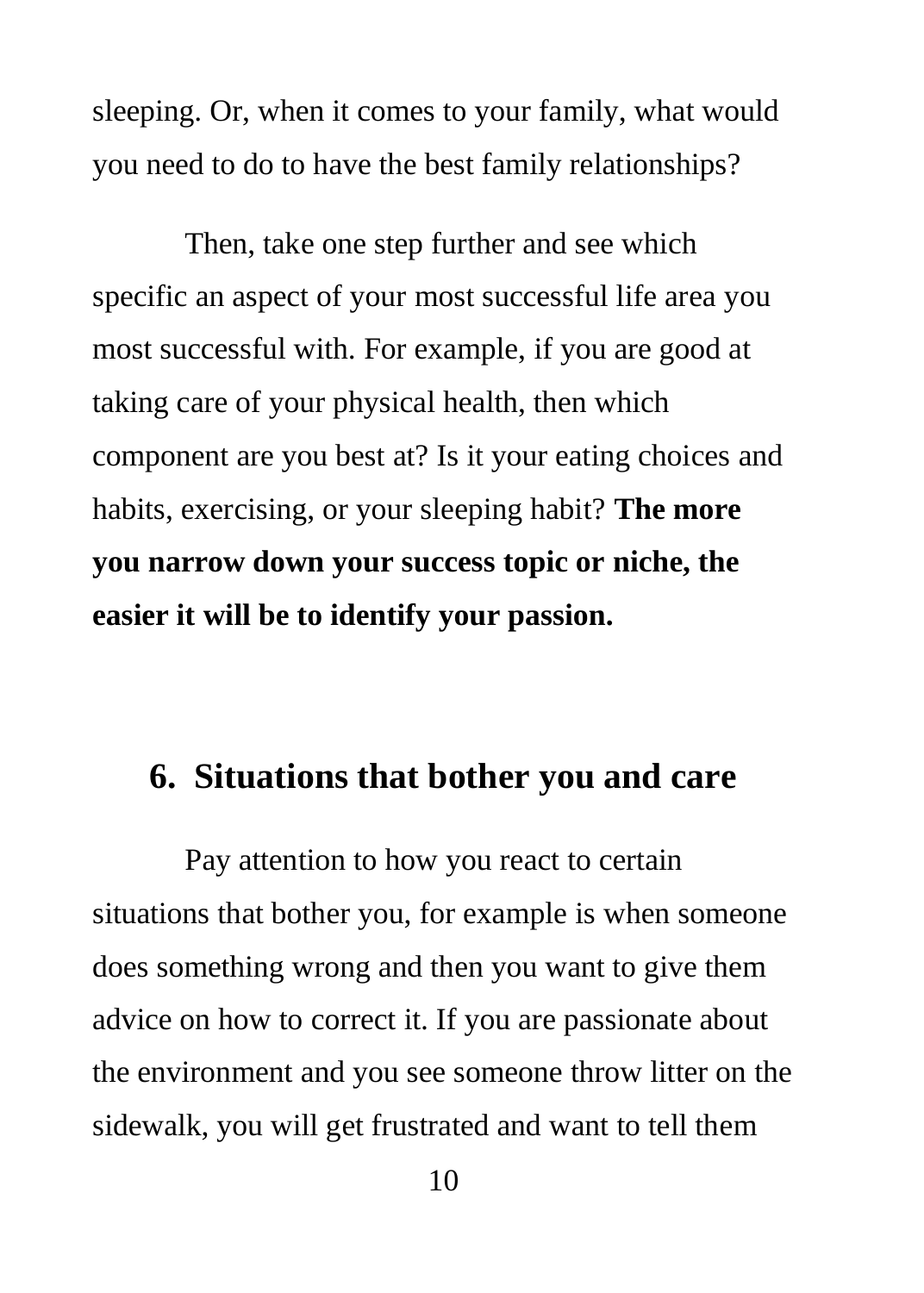right away that they should not litter. You know and understand that having a clean environment is important for your health and happiness. You believe that everyone should do their part in keeping the environment clean. When it comes to your own life, you do not litter. Also, you are willing to pick up other people's litter because you want to make sure the environment is clean and safe for everyone.

**Each of us has something that we pay closely attention to that others do not.** Even though another person may not care about that issue, you will still try your best to do it correctly because that is what your heart and soul are telling you to do. **When it comes to your passion, small things matter to you because you know and understand that they could make a big difference.** Only with passion would you would take action, because you really care about it.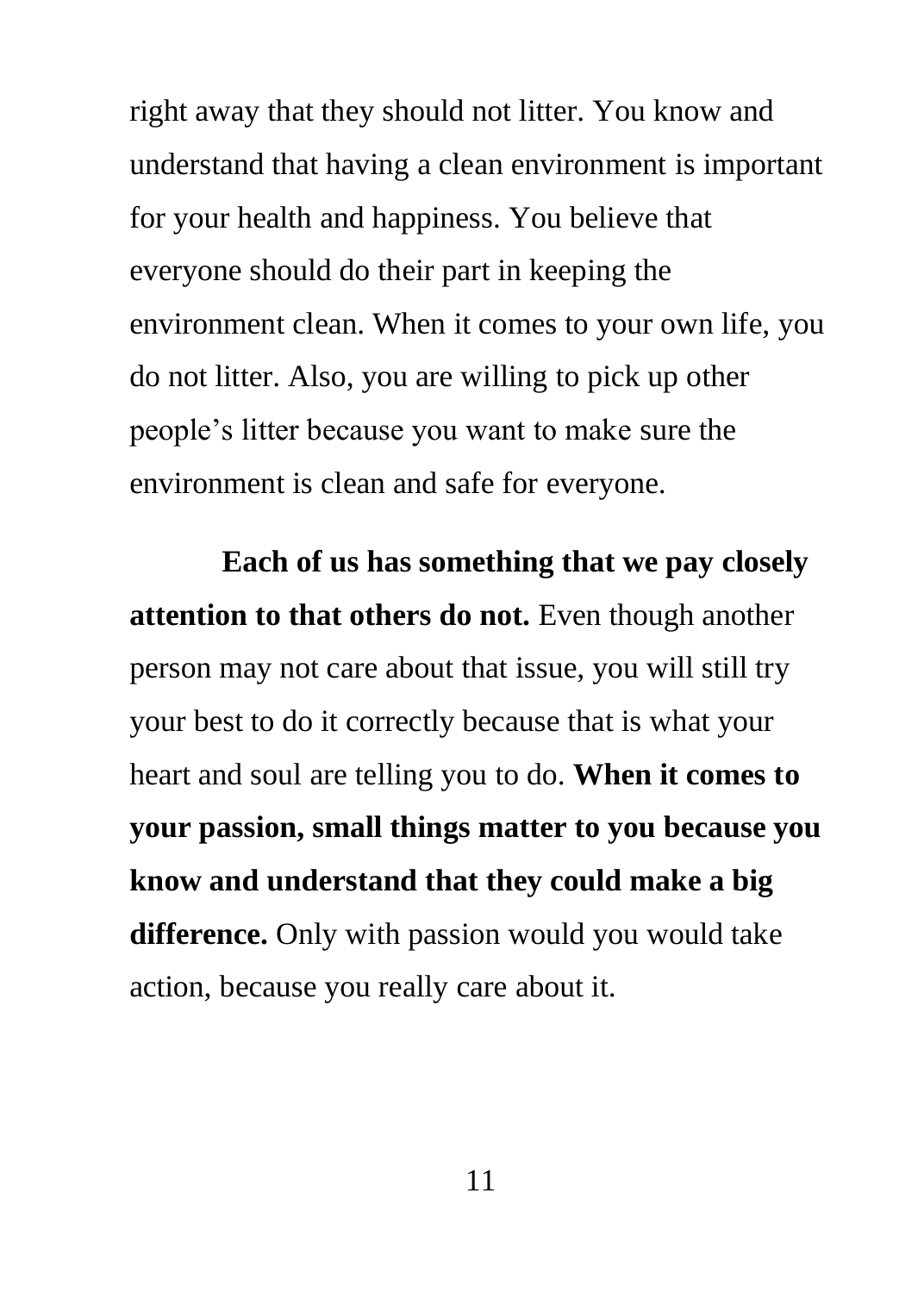# **7. What get you emotional?**

Another way to help discover your passion is to pay attention to things and situations that make you feel emotional. **An emotional response is a sign that you care.** When you hear or read stories that make you feel emotions and you want to do something to improve the situation, which could be a sign of your passion.

In this case, it is important for you to allow your emotions to come out. Do not be afraid to show your emotions. We have grown up in a society that tells us that expressing our emotions is a sign of weakness, but that is not true. **Your emotions are the expression of who you are and what you care about.** If you do not allow your emotions to manifest, you will have a difficult time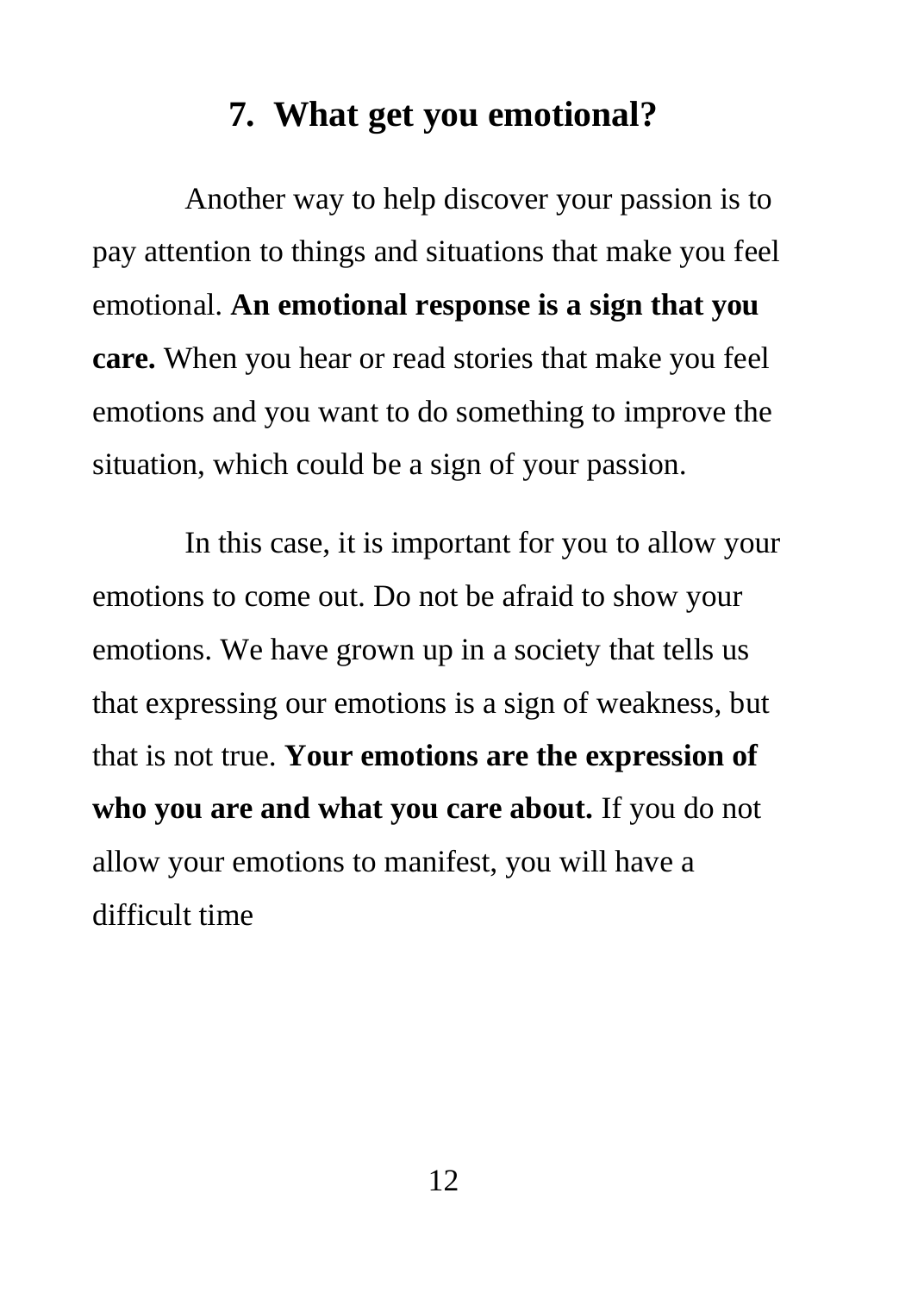# **8. What life experience has changed your life?**

**In our lives each of us will go through some kind of suffering, and that suffering plays a huge part in our passion.** For example, one person could suffer from a family problem, and others could suffer from financial or health problems. It is very helpful to examine your life up until now and see what you have experienced that has changed your life for the better. For example, if you suffer from a family problem and overcame it, and become a happier person afterward, then you have a talent for solving family problems. You would not have overcome your family problems if you did not have the talent and strength within you. Most importantly, your attitude has shifted from negative to positive. Your life experience does not have to be a big or extraordinary, but think of something that has made a positive impact on your life.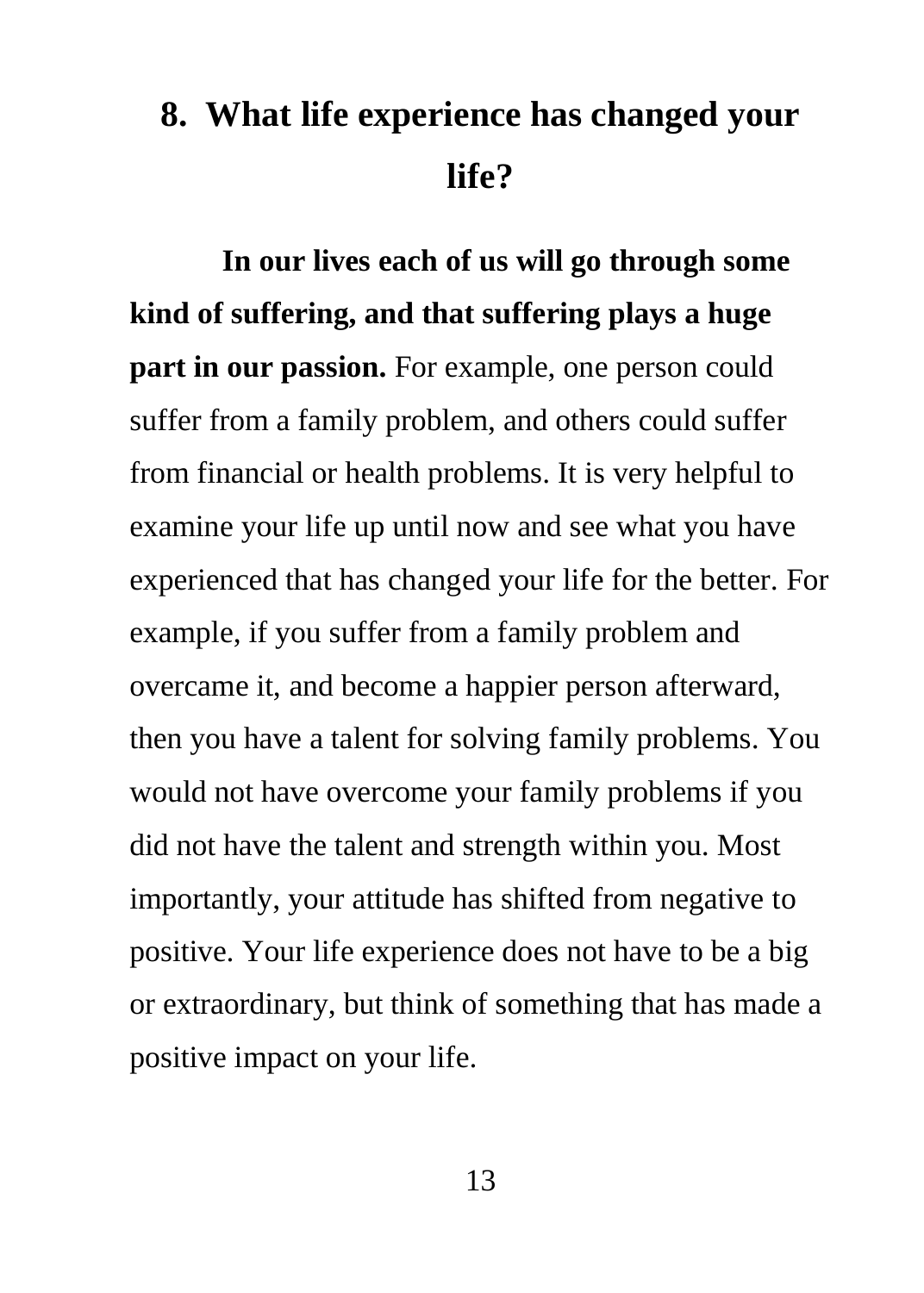In life, people want to learn from other peoples' experiences, and to learn from others who have gone through tough situations. **Your stories can become an inspiration for others to believe in themselves, and to believe that they can overcome the same tough situation as you have.** 

# **9. Who inspire and motivate you in life?**

**Another way to discover your passion is to pay attention to the people who inspire you to become a better person.** For example, when you see someone who inspires you, you also want to do similar things as they do to make a difference in the world. Every time you see them, you want to take action and to make a difference. **It could be people who you know in your personal life, or people who you read about in books, or people you hear and see in audios or videos.**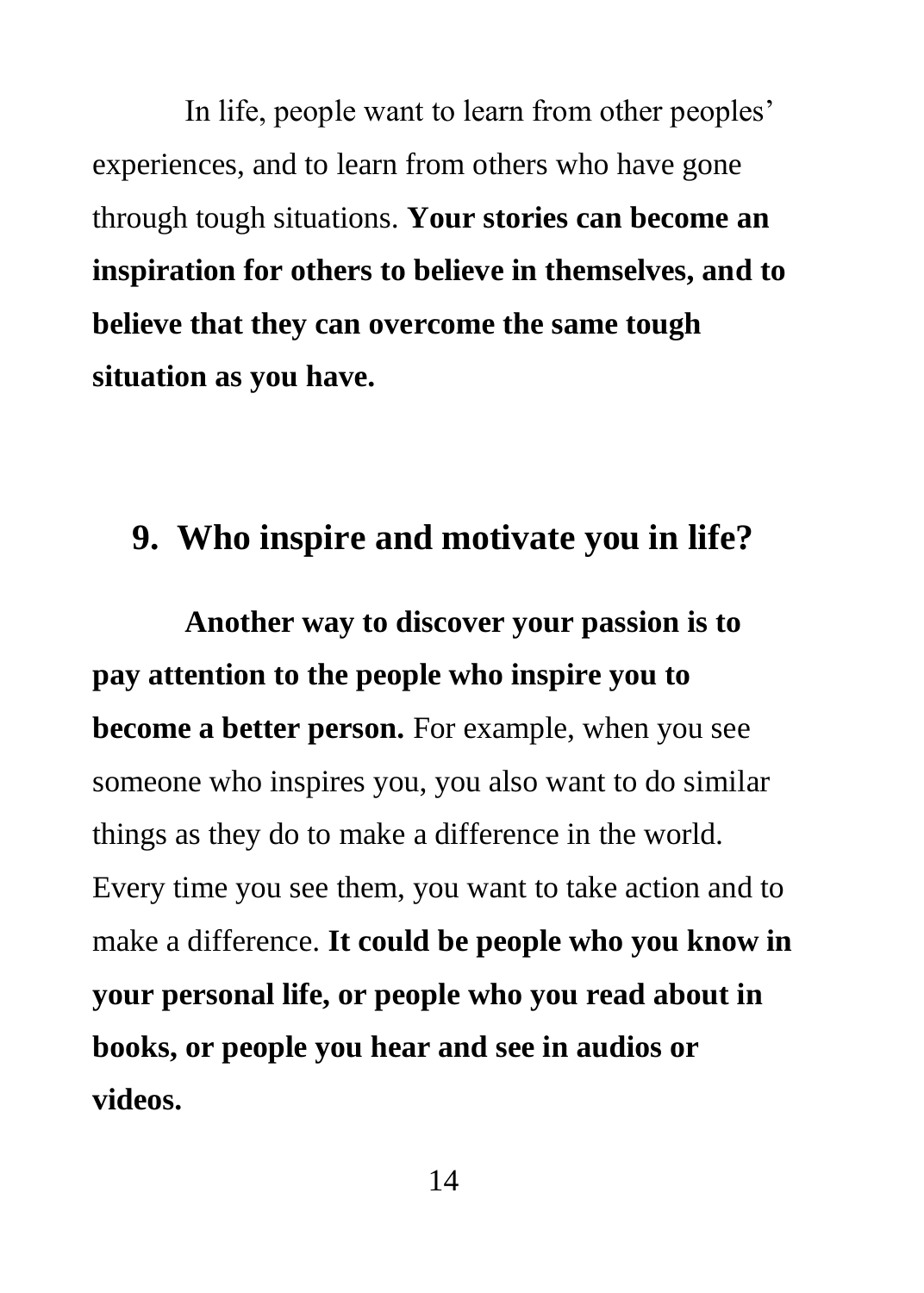After you discover people who inspire you, see what they do that are similar to your strengths and talents. We tend to admire people who have similar strengths and talents as us. For example, if you see a health expert who you admire and want to become like them, what strengths and talents do you have that are similar to theirs? Ask yourself what similar things can you do, like them, that fit your own strengths, talents, and personality.

#### **10. Pay attention to your hobbies**

**Your hobby could also be your passion if you give it enough attention.** Passion originates from enjoyment. Your passion could be a hobby with less excitement and motivation at the beginning. However, as you focus and work on your hobby, and as it gets stronger daily, it could turn into your passion.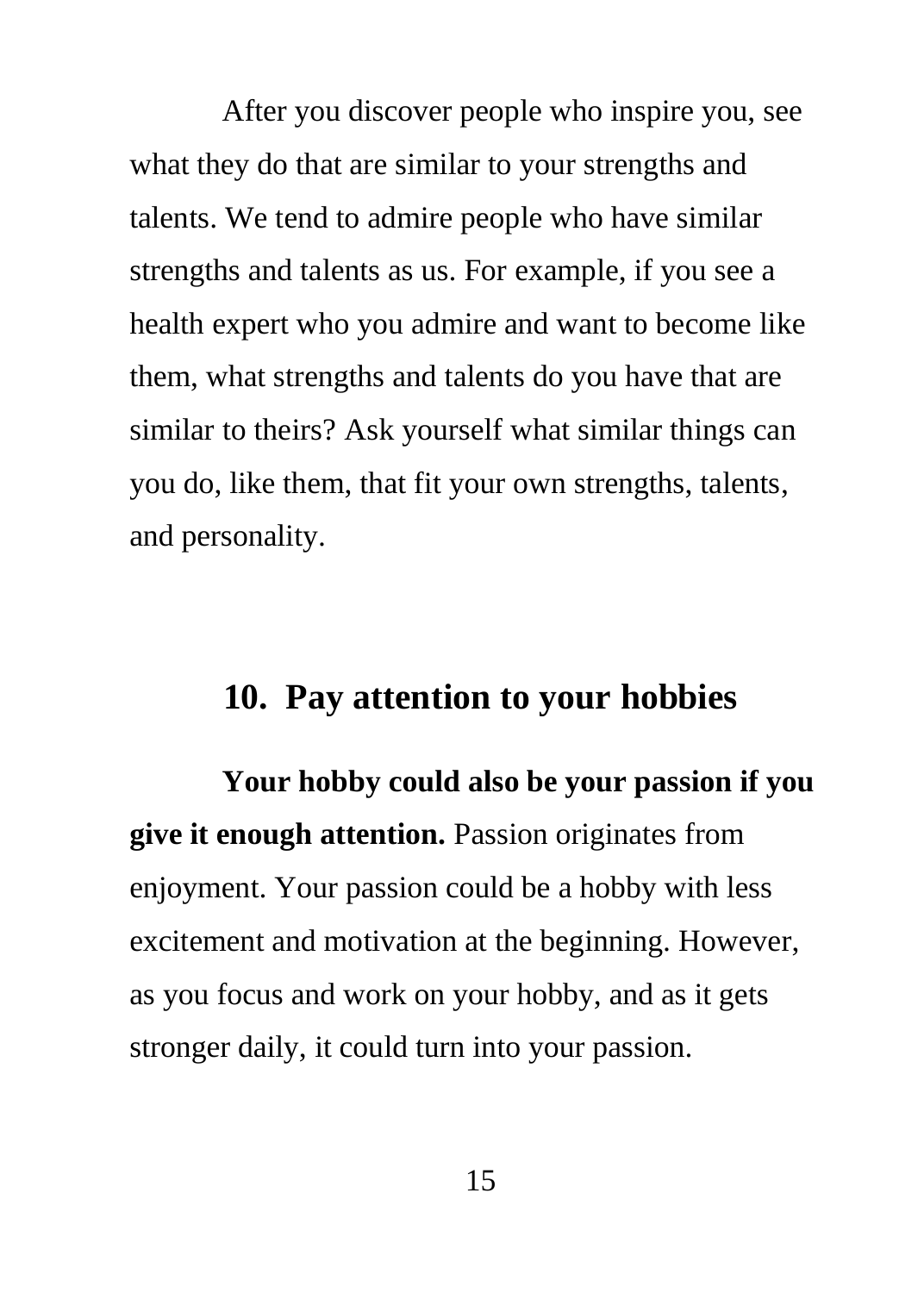However, if your enjoyment level decreases over time, then that activity might not be your passion. **If you are passionate about something, you will gain more energy, motivation, enjoyment and enthusiasm about that activity as you engage in it over time.**

# **11. What do you enjoy learning?**

**Pay attention to what you enjoy learning to help you improve your life.** Since your passion starts with you, pay attention to what you like to learn to help you to become a better person. Your passion is who you are, and you apply it to what you want to do for, or with, others.

**Since your passion is about helping others and making a difference in society and the world, pay attention to social issues that you enjoy reading and learning about.** You might also find out that the more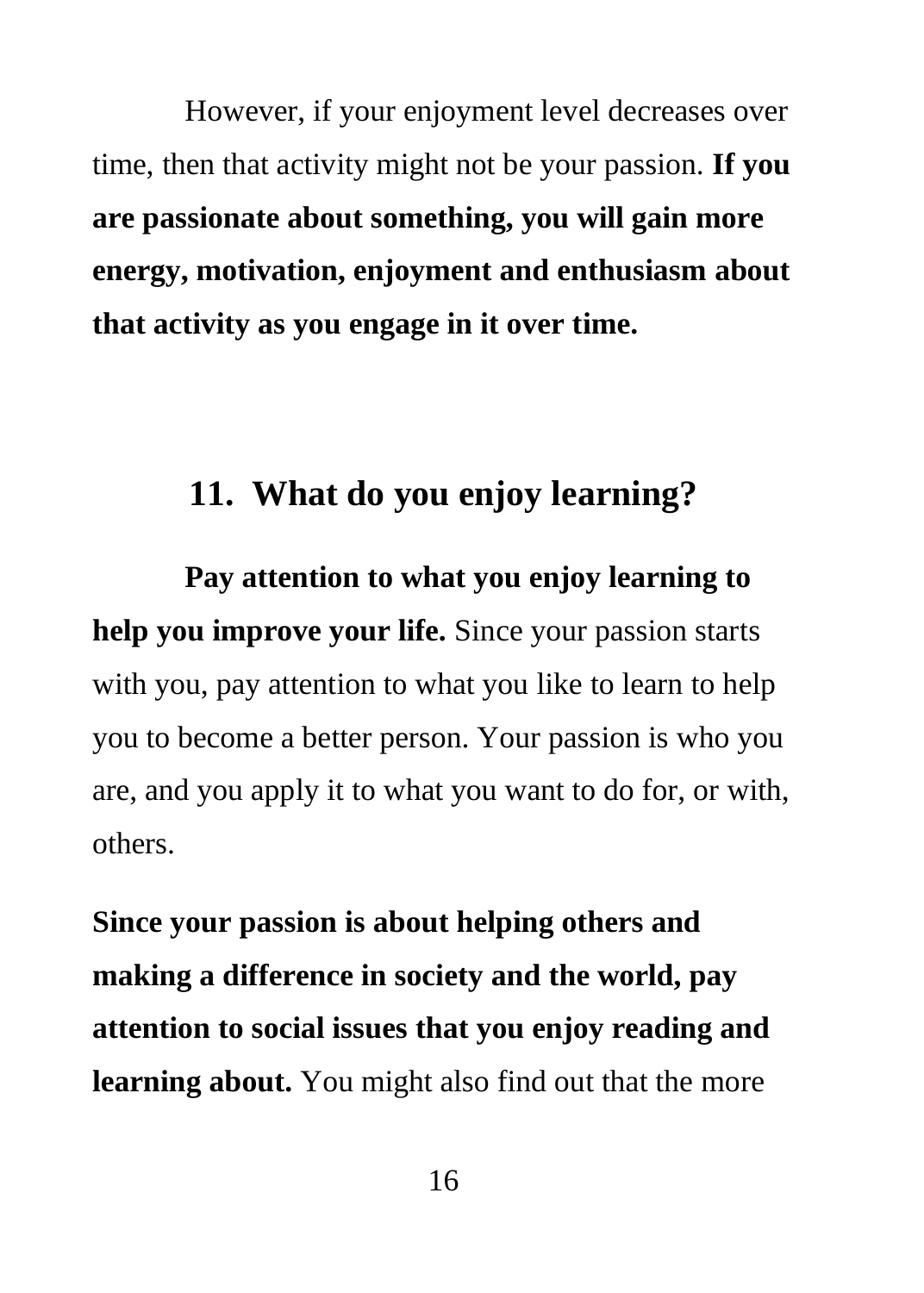you learn about an issue, the more passionate you become.

It could be the simplest and smallest things. You might think it is small at the moment because you have not thought about how to grow it, but as you focus and grow your passion it will become a big thing that you can turn it into your career.

Pay attention to what you learn at school, especially in English or other classes where you have to write papers on social issues, and see what your passion might be.

# **12. Discover your passion style**

**Your passion style is the way you want to share what you are passionate about.** For example, do you want to share your topic in a big group of people or small group? Are you more comfortable sharing your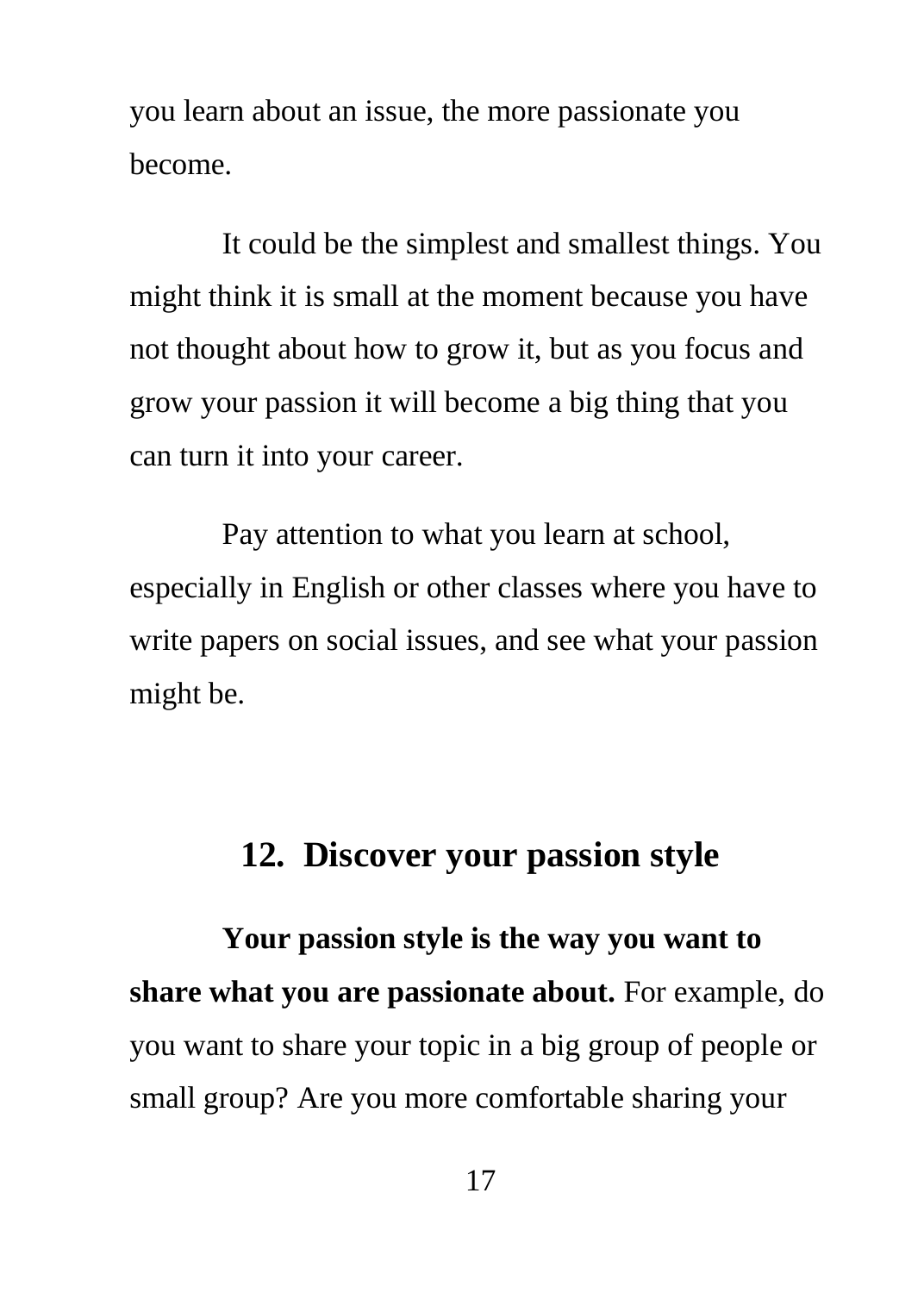topic in person with one person at a time, or in an online setting?

It is important to discover the right style and work environment for your passion. If you work in the wrong environment, it could be more difficult for your passion to grow.

**One of the best ways to discover your style is through taking personality tests.** Personality tests will show you what kind of working environment and style you are most suited to. One popular personality test is the C. Jung and Briggs Myers 16-Personalities test. If you take this you will discover if you have a Extravert or Introvert, Sensing or Intuiting, Thinking or Feeling, or Judging or Perceiving type of personality.

There are many personality tests. It is a good idea to take at least three different tests on different days and at different times because your mood will affect how you choose the answers. For example, when you are in a good mood your answers will be different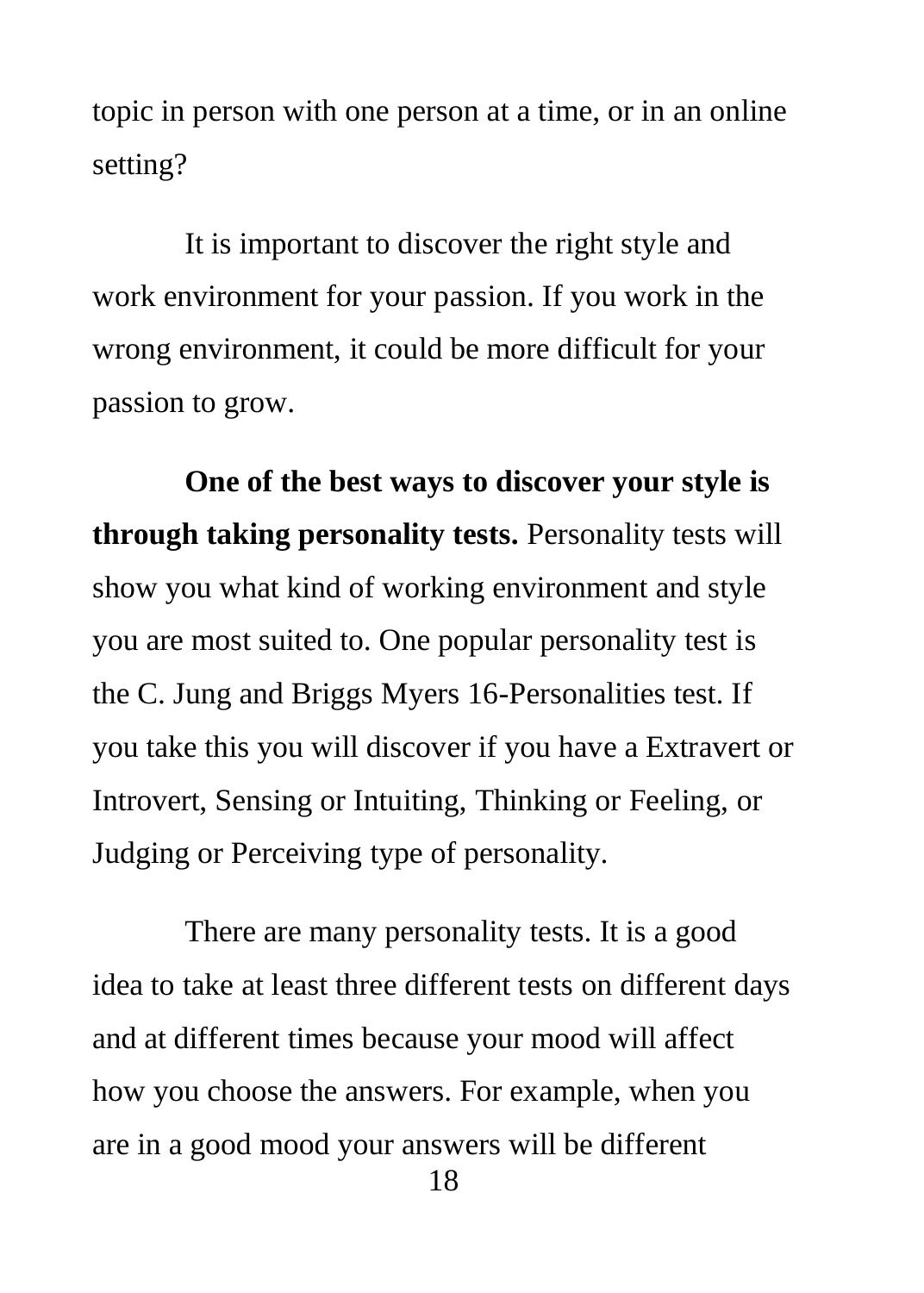compared to when you are in a negative mood. When you get the same or similar test results from three tests, you have found your personality type.

You can do a simple online search for personality tests, and there will be plenty for you to choose from. You can also read the book called *Please Understand Me* by David Keirsey to help you understand more about the different personality types and their behaviors.

**Caution:** Do not get discouraged if you feel that a result from a personality test is the opposite of what you think is your correct personality type. As a human being, there are a lot of things that we do not know about ourselves. When you discover something different about yourself, it does not mean it is wrong, only that just learned something new about yourself. If you receive an unexpected personality assessment, take a moment and think about it.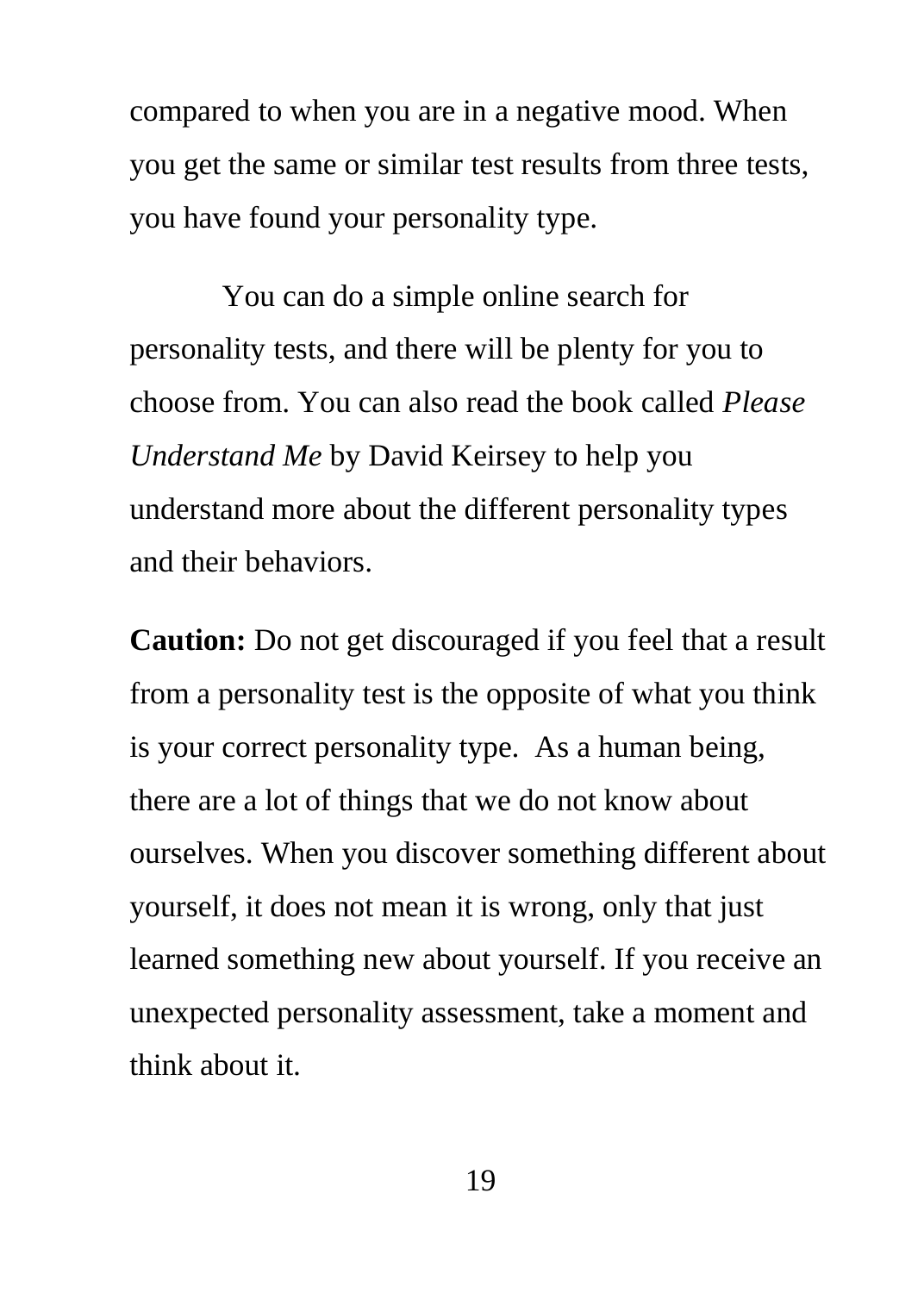# **13. Discover your passion population**

**Your population is the age group, nationality, or gender that you want to share your passion with.** For example, do you want to work with infants, children, teenagers, young adults, adults or seniors? Do you want to work with females, males, or both? Do you want to work with disabled or not disable people? Do you want to work with veterans or non-veterans? Do you want to work with people who have drug or alcohol problems or no drug and alcohol problems? The list is endless, and it is important to make sure you choose the right population.

**Like the style and environment for your passion, if you work with the wrong population you will also deprive your passion from growing.** For example, if you have the knowledge and talent to help children but you work with seniors, it will be difficult for you to share your passion because you do not have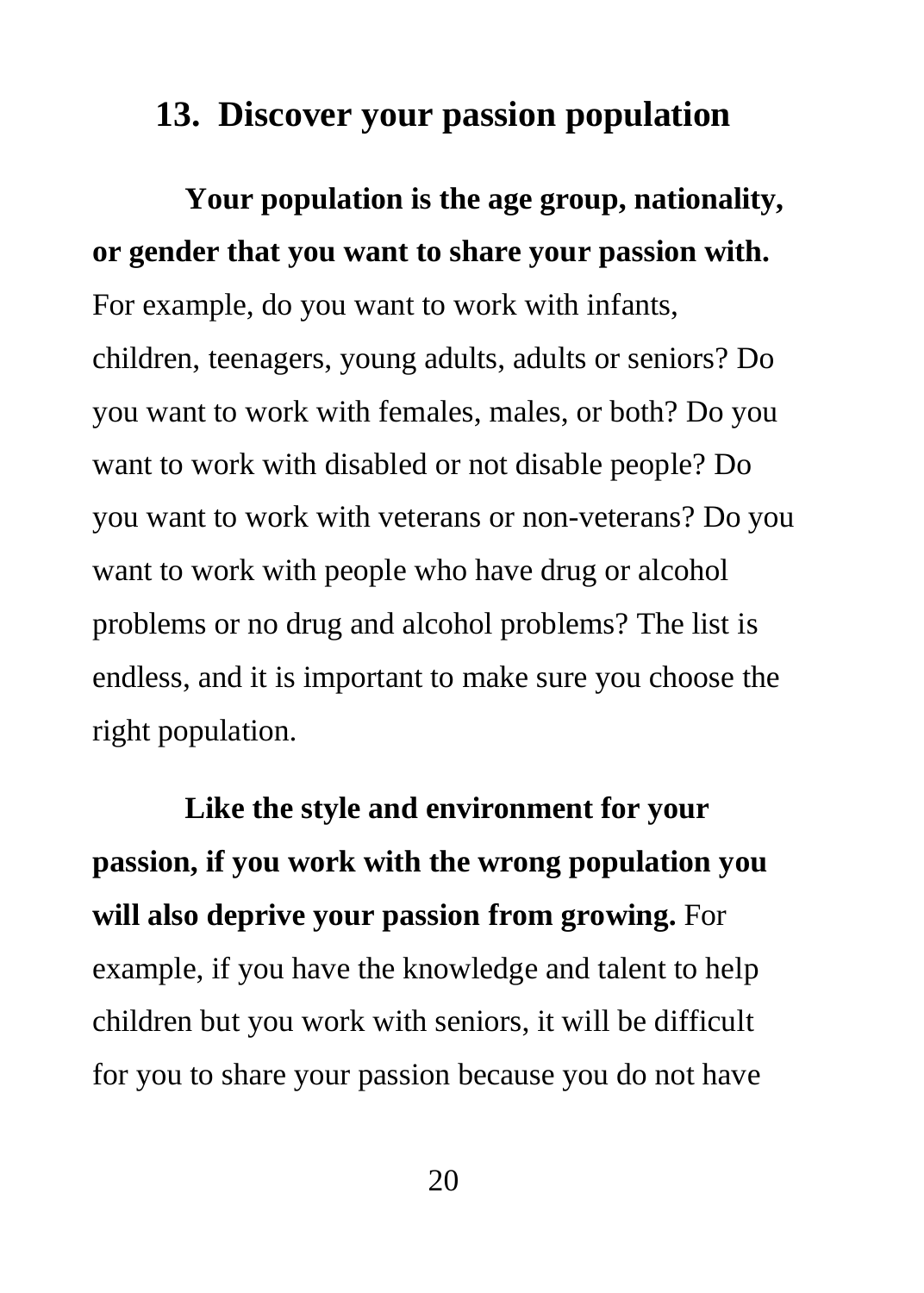the skills needed to work with seniors. Each population needs you to share your passion in a different way.

Here are some questions to ask yourself to help you identify your population:

• Which population allows you to express your passion the easiest?

Which population do you like to be with the most?

Which population will you have the most fun with when you share your passion?

- Which population will give you the most respect?
- Which population will see you as a role model?
- Which population would benefit the most from your passion?
- Which population will use your knowledge the quickest?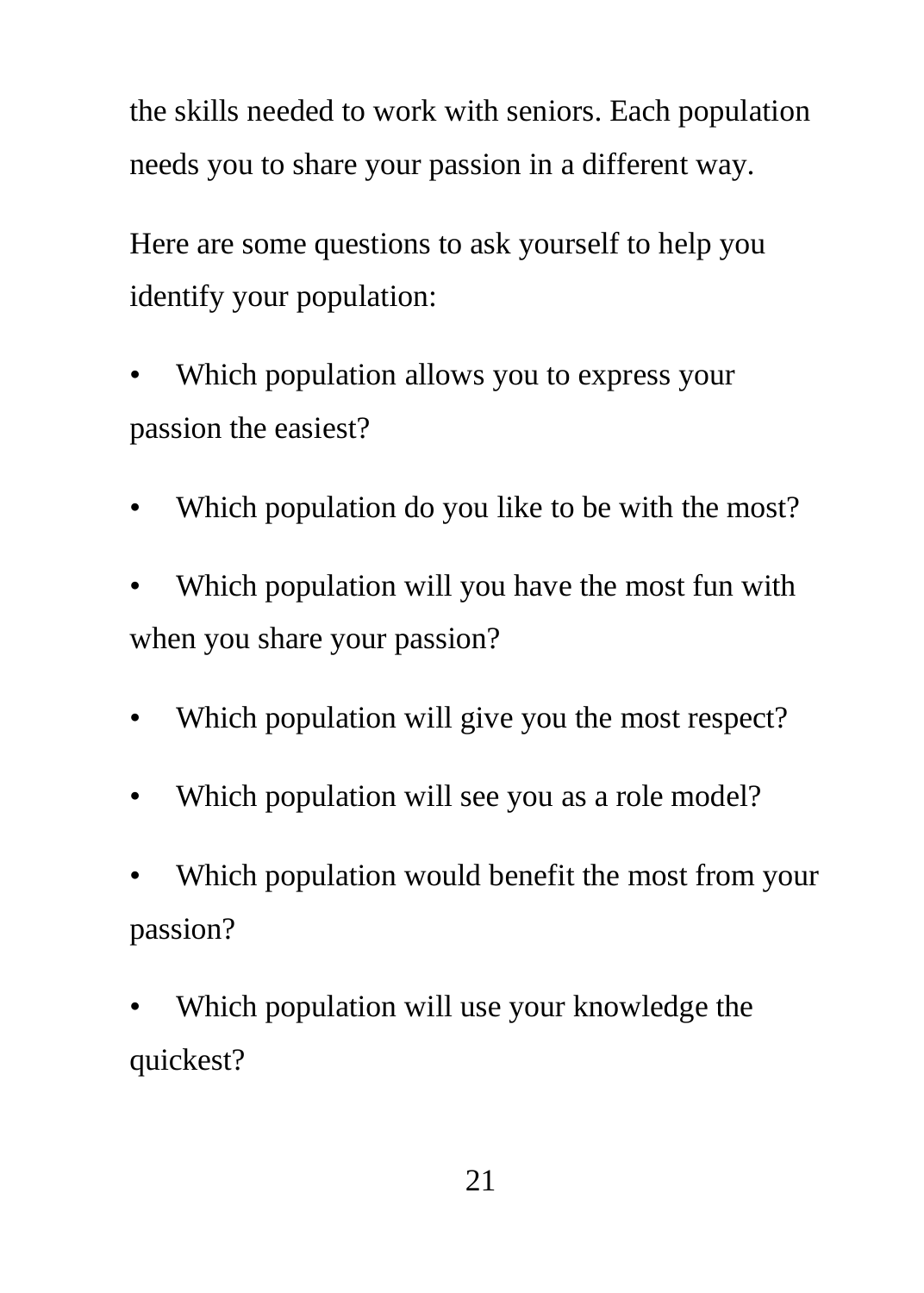# **14. Learn as you go**

One successful way to discover your passion is to learn as you go. Whatever strengths and talents you think you have right now, go ahead and apply them immediately to see if they are your passion or not. Sometimes, when you first learn something, it might seem great and you might think it is your passion—until you take action and figure out that it is not your passion after all.

**When you take action, you will discover which strength or talent fits with your passion and then see where you can grow and adjust from there.**

Sometimes you might have to develop your strengths and talents just a little bit, or sometimes you might have to change completely to discover your passion. The most important thing is to take action in order for you to know what you are passionate about. **The more you apply yourself the more you will understand your**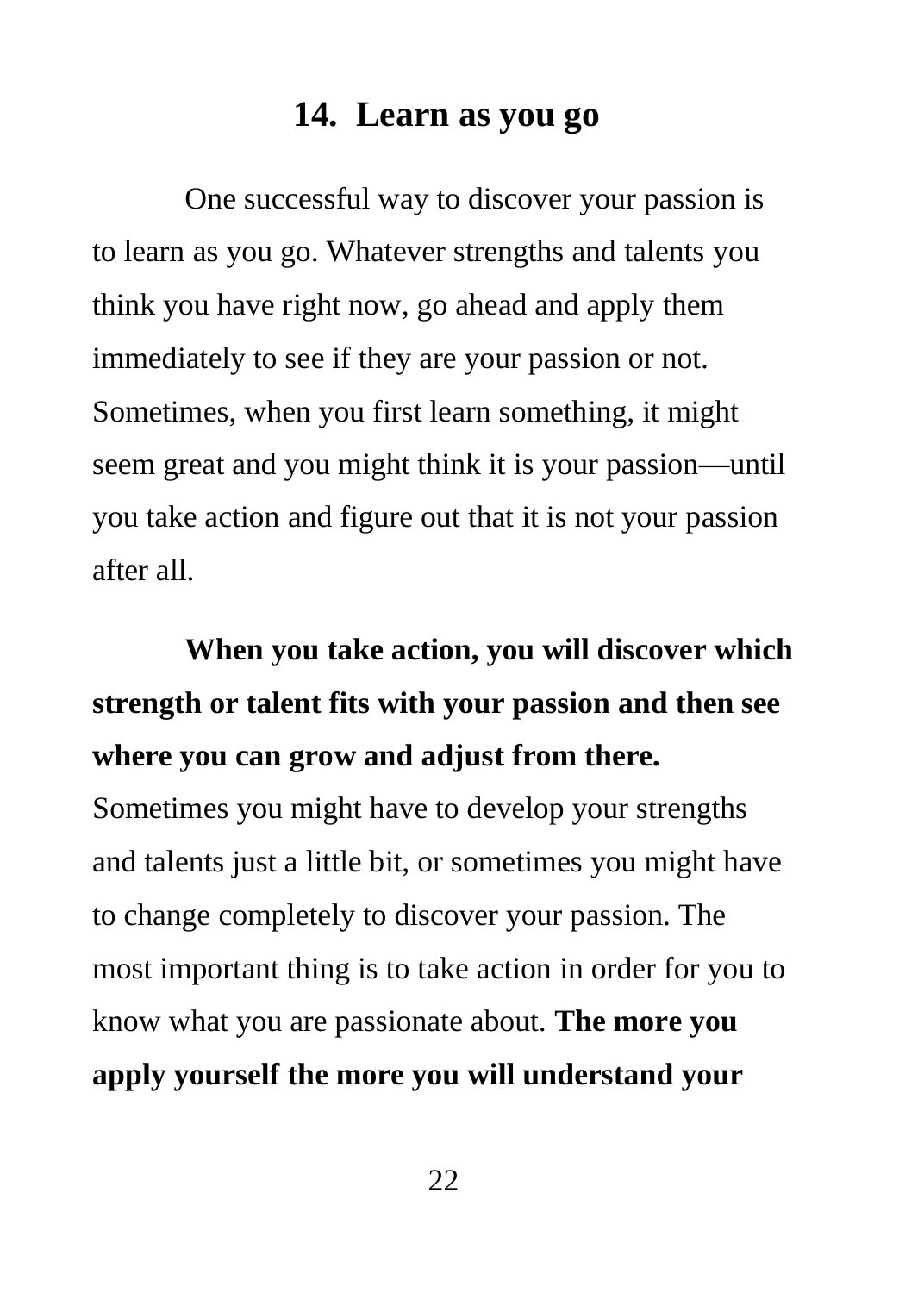**strengths and talents.** This will help you go to the core of them to discover your passion.

In addition, sometimes you might know what your passion is but you may doubt yourself because your passion might be weak at the moment or you may just have discovered it. In this case, when you take action by applying your strengths and talents, the stronger they become the stronger your passion will also become, helping you build your self-belief.

# **15. Types of jobs**

There are many ways that you can apply your strengths, talents, and passion, and you want to know which methods allow them to grow the fastest. For example, you can share your passion through writing books, recording videos, holding workshops, conducting training and seminars, providing one-on-one coaching, or hold focus or support groups, etc. **In this case, you**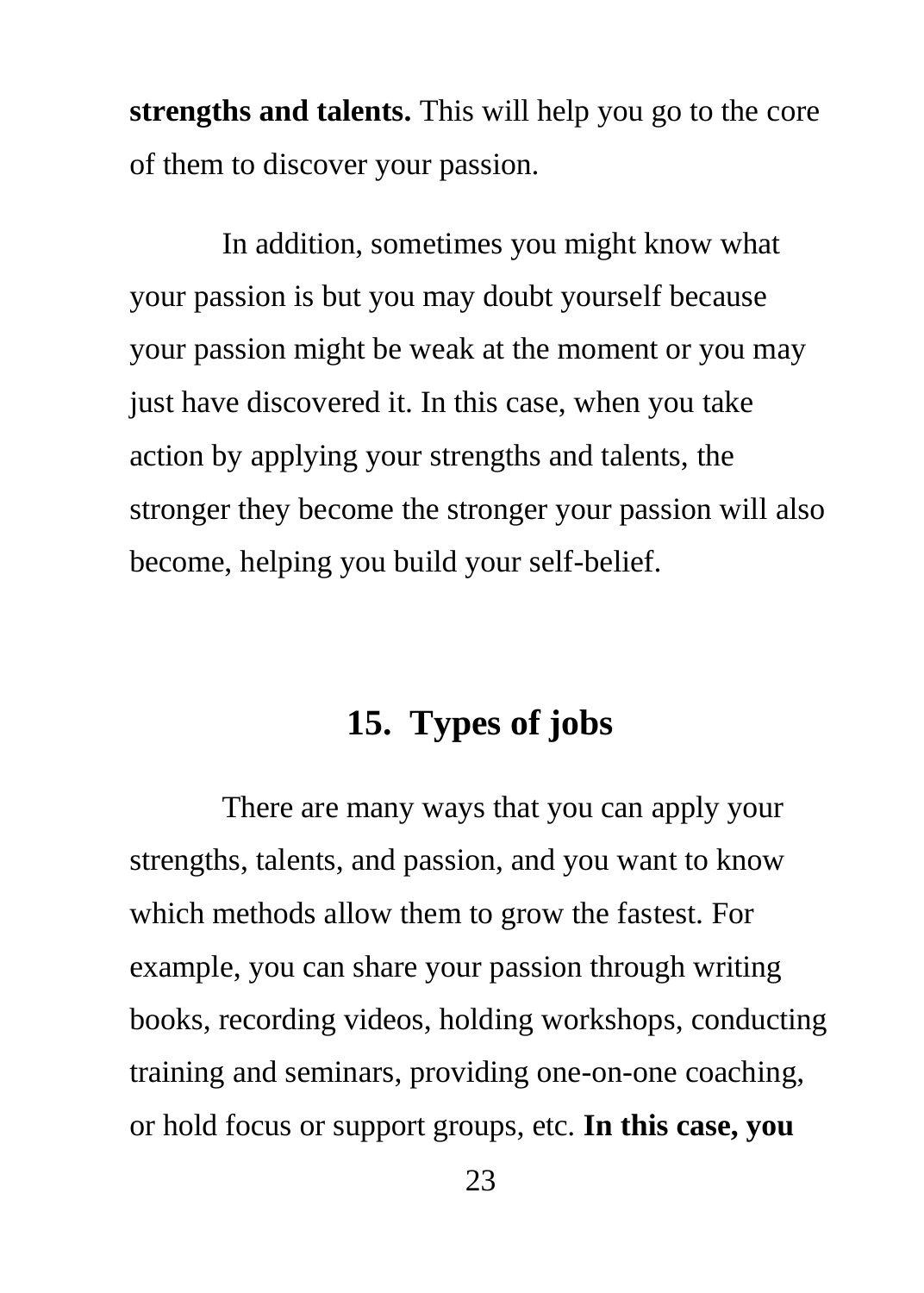# **have to discover which ways are the easiest and quickest for you to apply your strengths and talents and give you the best result in your career.**

Each method requires a somewhat different type of mindset and skillset, so it is important to see which method suits you best. For example, if you are a very social person, you might be better at providing workshops or training as compared to providing one-onone coaching, where you need more interpersonal skills. Or if you are a good writer, then you might enjoy becoming an author and writing books for most of your career. It is best to discover the best two methods for you, and use them to apply your strengths, talents and passion. **You can apply your strengths and talents in all directions, but your two best ways should be used the most often, in 80% of your career activities.** 

If you are not sure which two ways are best for you, apply all of them to see which methods are the best and most successful for you.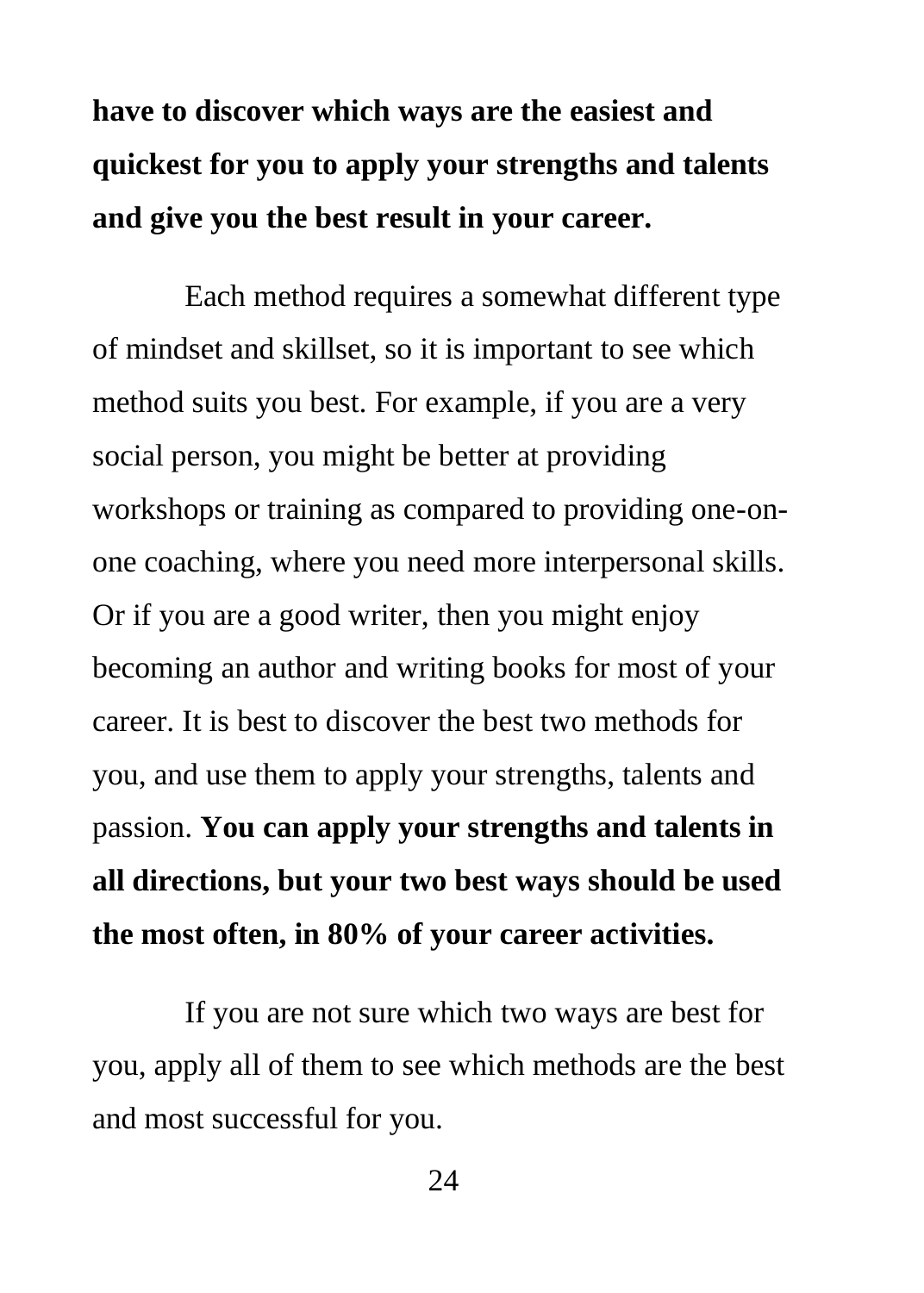# **16. Unlimited possibilities**

Sometimes your passion could be the weirdest or the most unfamiliar thing you could ever imagine. Perhaps you could be one of those people who have an uncommon strength, talent, or passion that you are not aware of.

If you have trouble knowing or unleashing your passion, then it might be that you are one of those people with an uncommon passion, and that is okay. Sometimes that is even a better, because when you find out what your passion is, you will have fewer competitors as not many people would take that same career path. This means that more people would come to you for help. That is why it is important for you to be as different and unique as possible; if you have a passion and a career that is similar to others, you need to separate yourself from your competitors.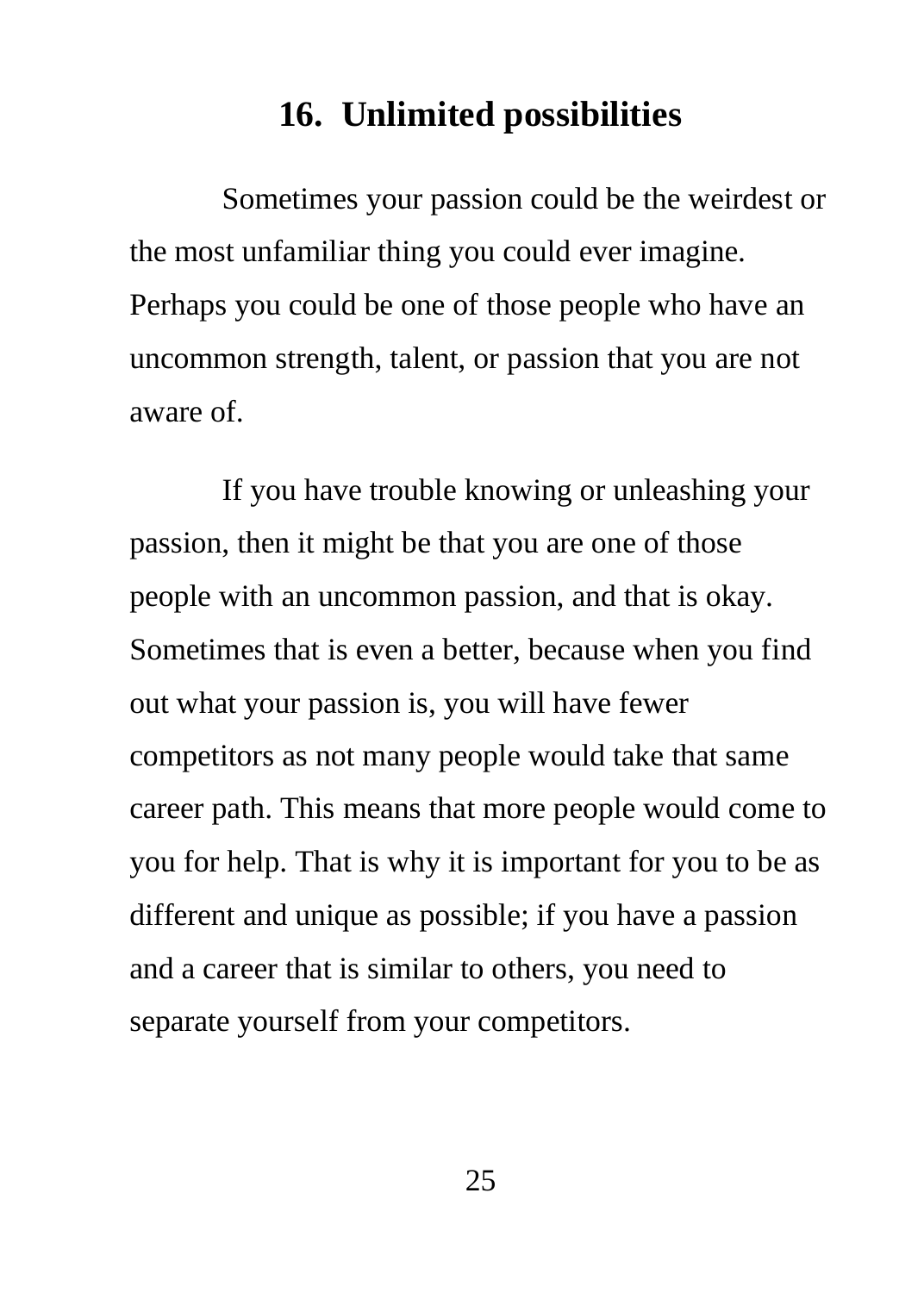**To help you find your passion, try to read new things, go to different places, talk to different people, and expand your circle of influence.** The more you are exposed to different things and people, the more opportunities you will have to help you discover your passion.

You may be surprised by the kind of passion you discover; it might be something that you have never known about. It may be that you have only been exposed to certain common careers in society, so you have been forced to pursue them. However, the world offers us unlimited possibilities. **In order to discover those unlimited possibilities, you might have to step outside of the norms of society.**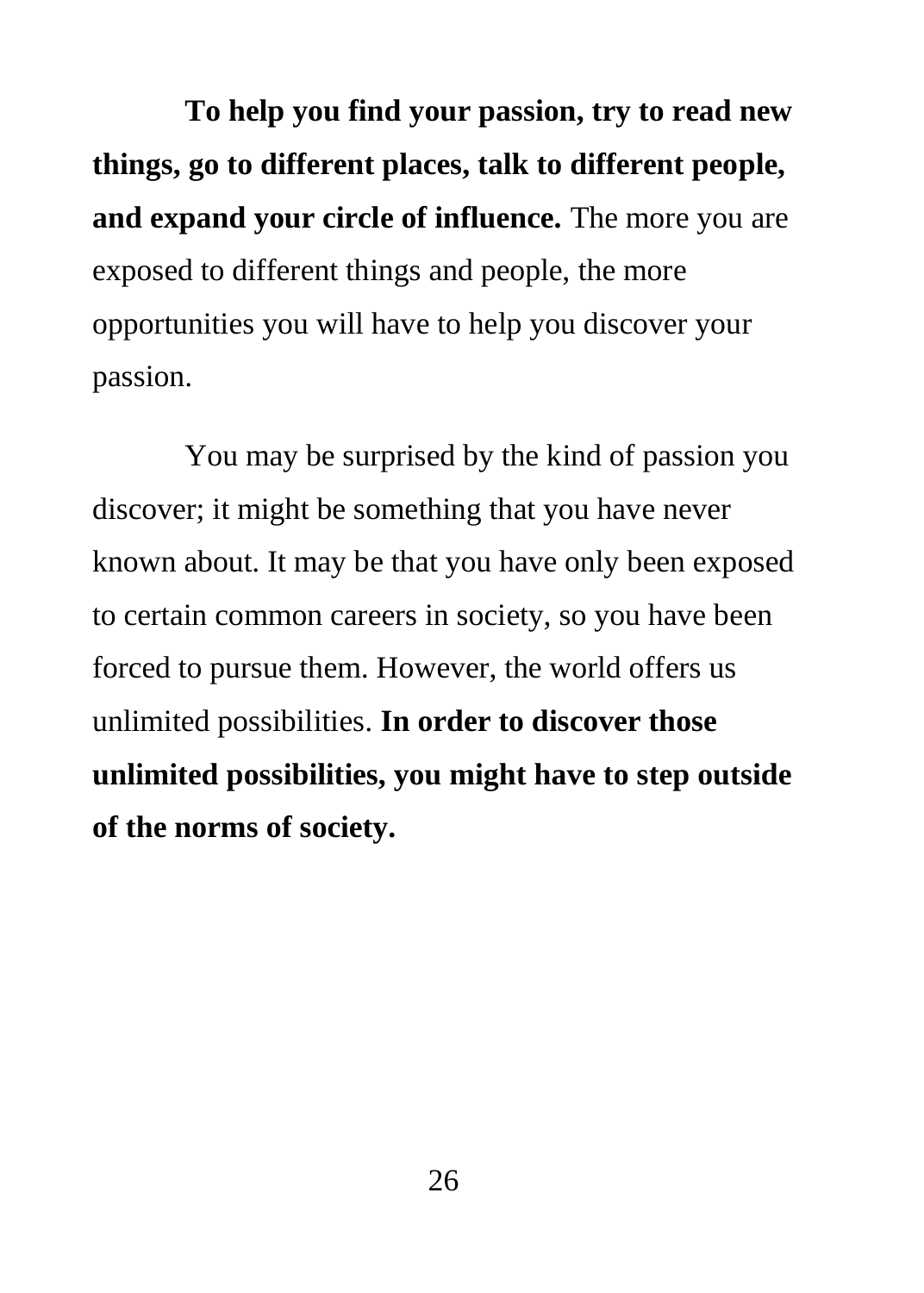# **17. Passion checklist**

Do you want to know if your current career is your passion or not? This checklist will help you to find out. Answer yes or no to each question.

- **Is it easy and natural for you to do this kind of work?**
- Does your enjoyment get stronger each day?
- **Do you feel excited and energetic whenever you work or share your passion with others?**
- Does your passion help you and other people live better?
- **Do you have a desire to wake up early the next day and go to work using your passion?**
- Do you take often time to discover and learn new knowledge and skills related to your passion?
- **Are you easily able to answer questions about your passion?**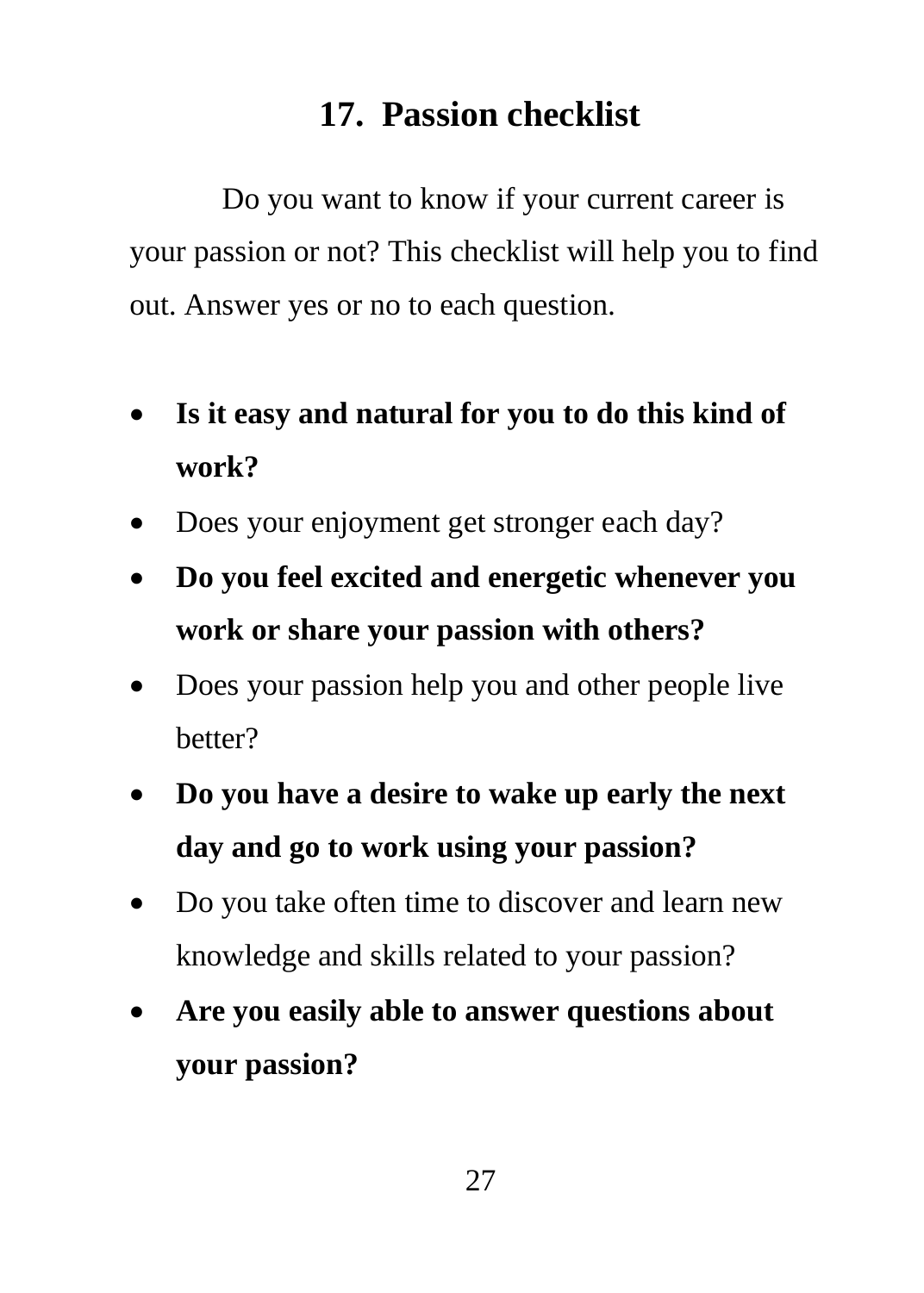- Do you seek or watch for events or opportunities that are related to your passion?
- Do you feel that your contribution is well respected and appreciated?
- Do you feel proud when you share your passion?
- **Do you feel optimistic about your future?**
- Do you want to be the best at what you do?
- **Are you willing to share your product or service for free?**
- Does your passion come to your mind when you are bored?
- Is thinking about lunch or break times the last thing on your mind?
- Do you get bored when you work on your passion?

The more question you answered "yes", the closer you are to working using your passion.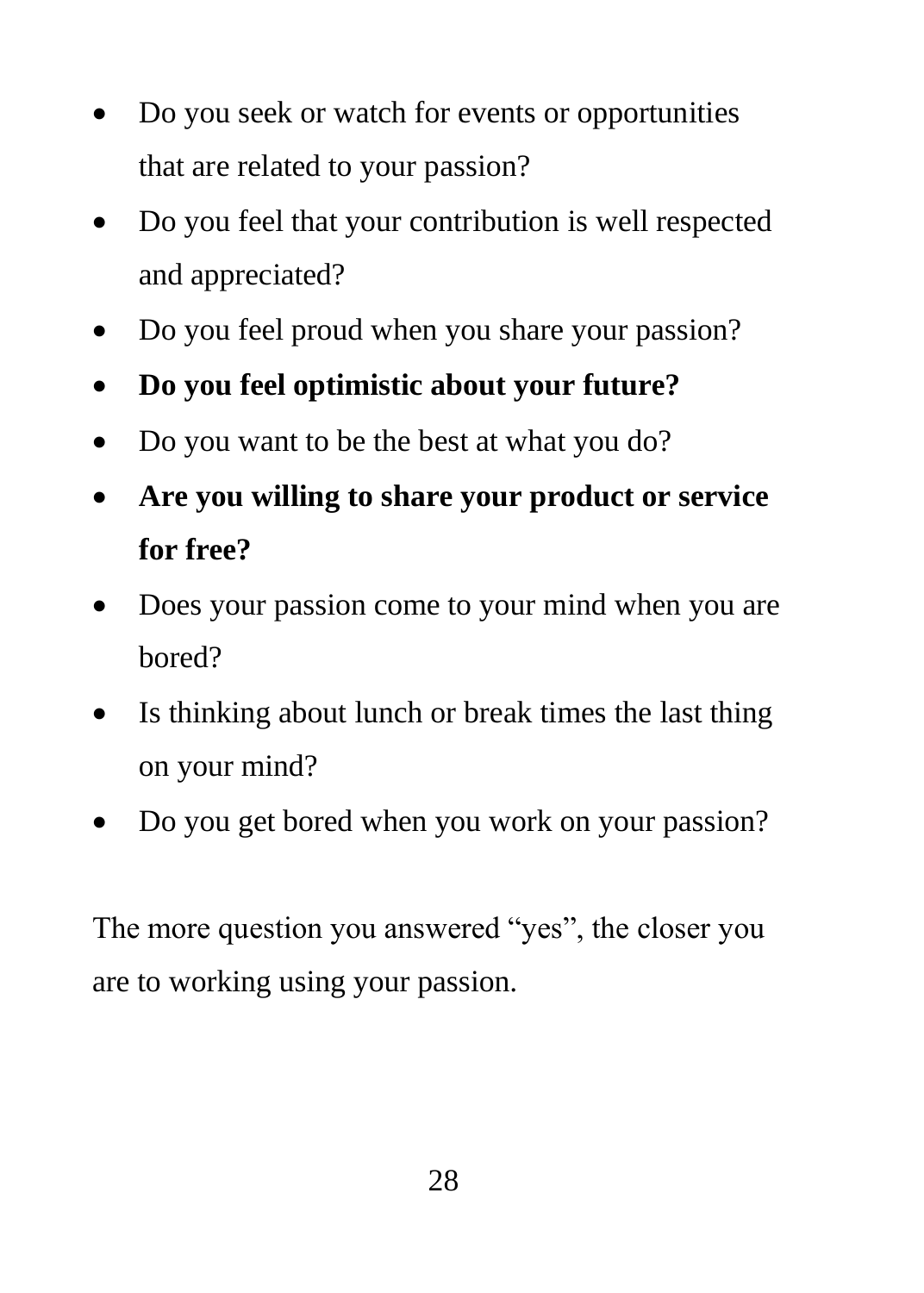# **18. Passion leads to success**

If you pay attention to or ask successful people why they are successful, one common answer many of them will give you is *because they enjoy what they are doing*. When you unleash your passion, your enjoyment level will be so incredible that it will help you to become successful. **Success requires daily work and discipline, and nothing will provide you with more motivation, discipline, and persistence than your passion.**

In addition, being successful requires you to constantly learn new things. There will always be new ideas and information in the future that you will have to learn and master in order to keep up with your passion. However, it would be difficult for you to invest your time in learning and improving on something if you do not enjoy it.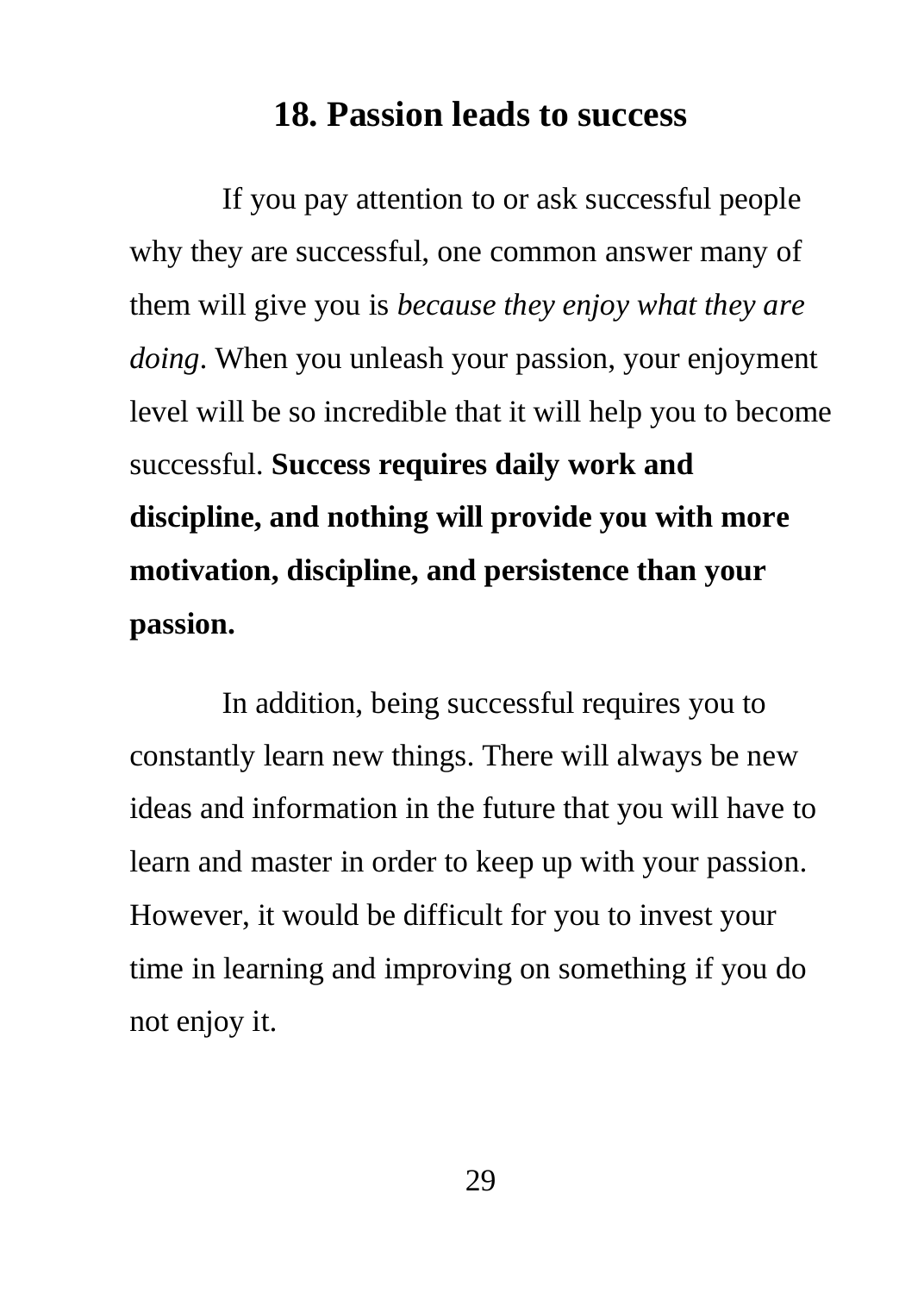# **19. Passion and opportunities**

As you keep growing your strengths and talents and discover your passion, the right opportunities will manifest for you. Sometimes, you will not need to do anything for opportunities to come to you. For example, when people see how passionate you are about what you are doing, they will present opportunities to you. **The more you work on in discovering and growing your strengths and talents, the faster the right opportunities will come to you.** 

However, it will be difficult for you to recognize the right opportunities when you do not know what your strengths, talents, and passion are. It would also be difficult for others to offer you the right opportunities when they are not clear about what your strengths, talents, and passion are. It would be like trying to get to a specific location without the address. Basically, you would be walking around aimlessly. Today, there are many opportunities out there. If you do not know what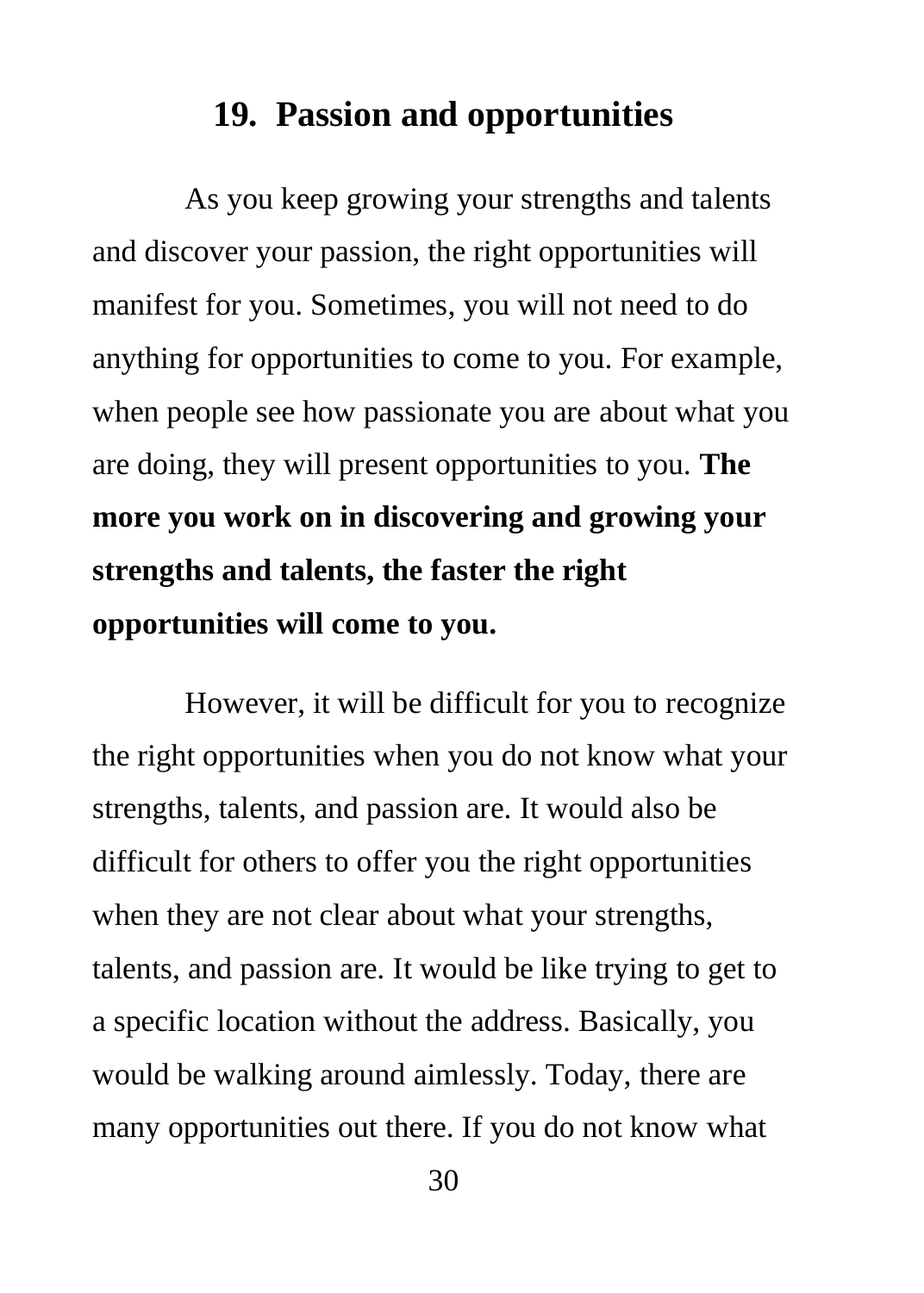your passion is, you are more likely to accept the wrong opportunity. That is why there are many people who go from one job or career to another, but they never seem to find the right opportunity— because they do not know what their passion is. **It is important for you to know what your strengths, talents, and passion are before you go searching for opportunities.** You do not want to wander into the world aimlessly.

# **20. Passion is Energy**

**The more you focus and build your strengths, talents, and passion, the higher your energy and enthusiasm levels will be, and they will help you to work ever harder to become successful.** And that is the best energy and motivation you can ever get—from your own strengths and talents, within you.

When you are motivated by your passion, nothing will stop you. **The clearer and stronger your**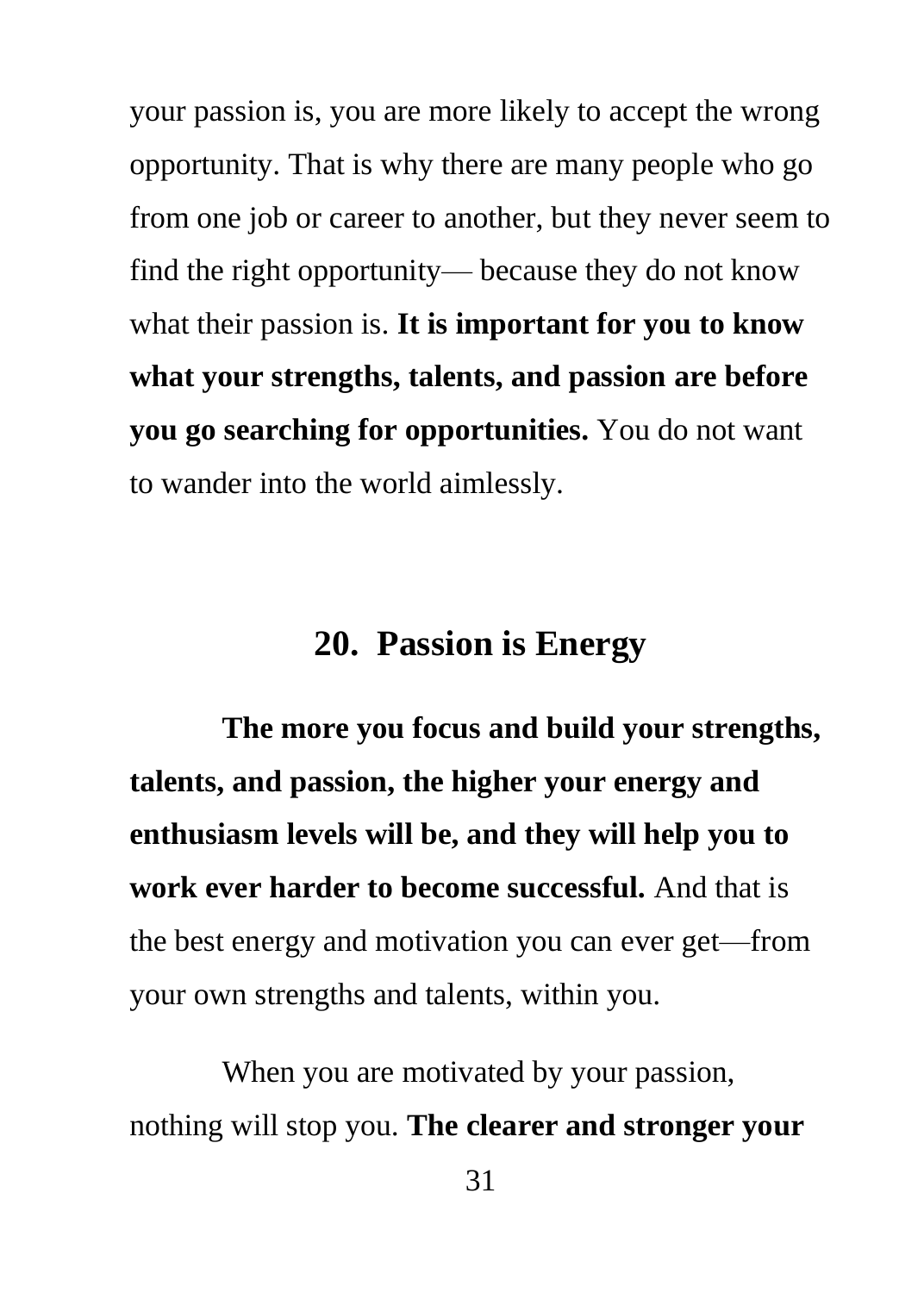**passion is, the more you will be willing to do whatever it takes to get things done.** It will not matter how many degrees or how much training you have; they will never carry you as far as a strong passion for doing something. Success is based on constantly taking action, and nothing will motivate you to take action more than your passion. Passion will also help to unleash the knowledge and skills that are hidden inside of you and help you become successful.

#### **21. Passion is a lifestyle**

Since your passion comes from within you, it must start with you. Since your passion is something that you have a great interest in and enjoy doing, you should be applying it in your life. **If you are not applying your passion in your life, then it is not your passion.**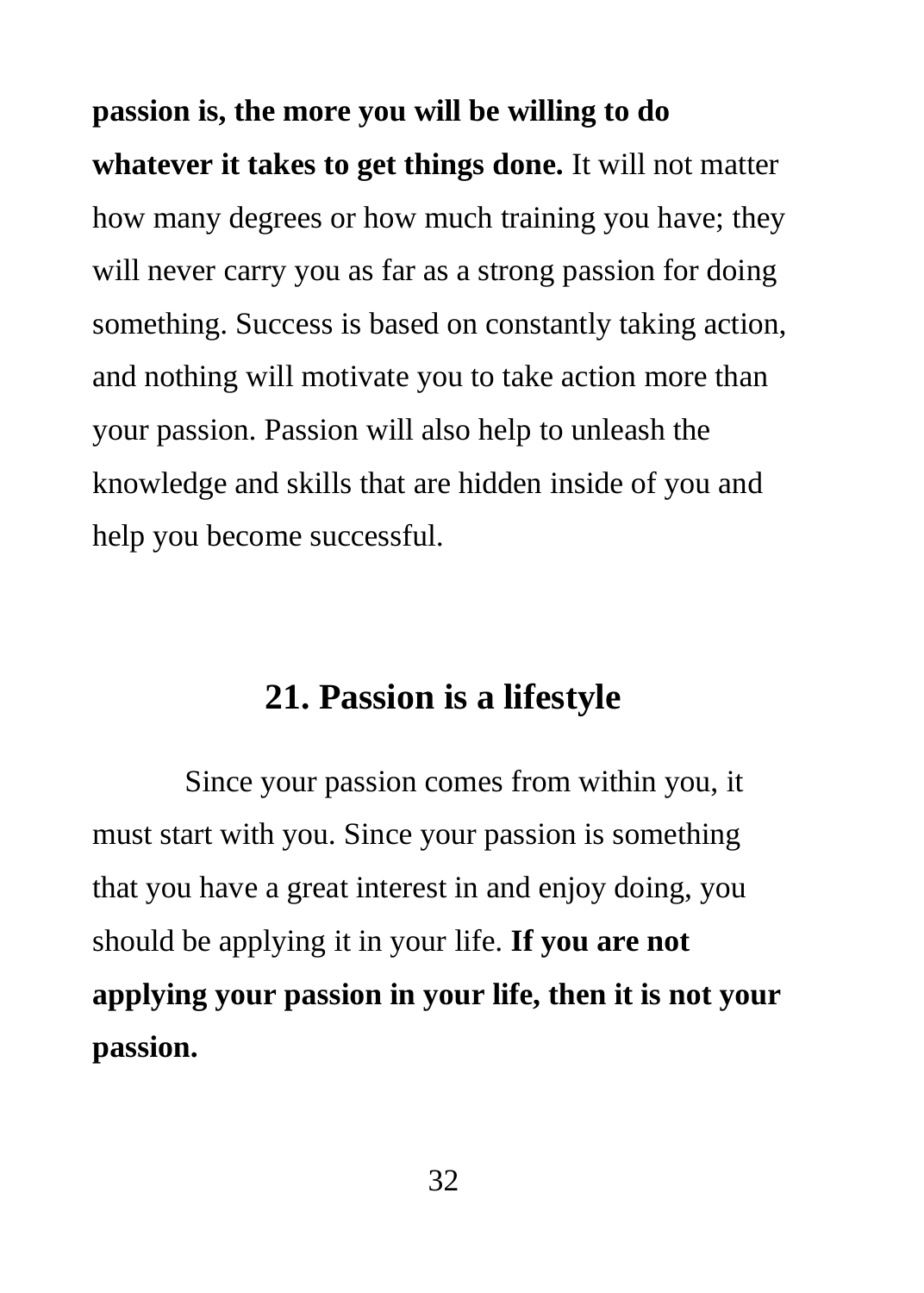You need to be a role model for others to follow. The best way for others to see and know how to apply something is through real examples, and the best examples will come from you.

You do not want to be the type of person who gives other people advice but does not take your own advice. This contradicts yourself, and your message to others and the world. Whatever you want to help people with as your career, you must also apply it in your life.

**Your career is an expression of who you are as a person.** So when people see your career, they will know something about who you are as a person. In this case, you do not need to tell others what kind of person you are; they can just look at your passion and your career. And that is the most powerful way you can tell someone about yourself—through your actions and your career.

Many people would say that their career does not indicate who they are because their job or career does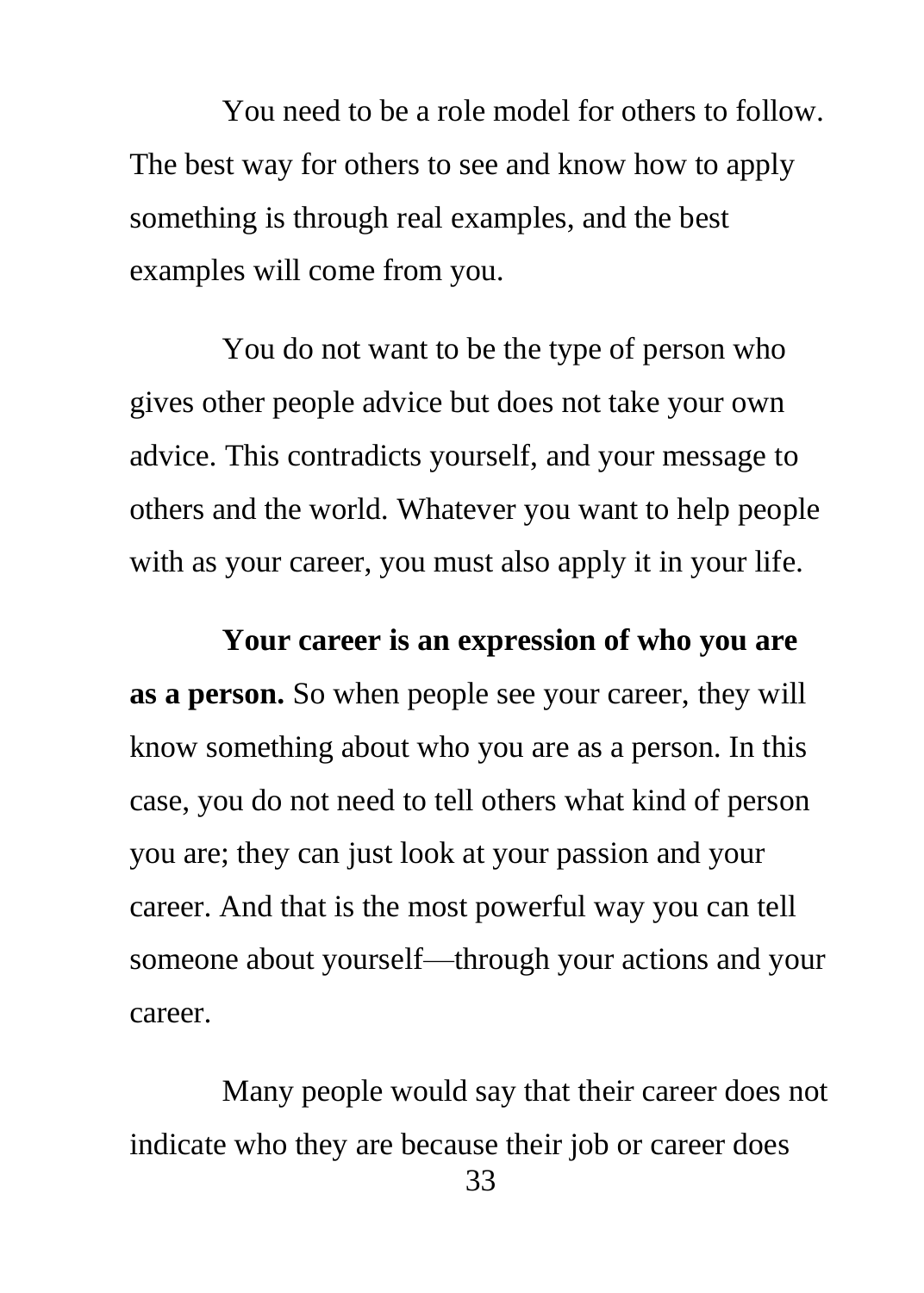not match with who they are, and that is true. Today, many people fail to develop a career that matches their passion, and that is why their career is not who they are.

When you apply your passion in your life, you are also growing your passion because you are applying it on a daily basis. The more you apply your passion the stronger it becomes, and this makes it easier for you to apply it and share with others.

# **22. Passion and failure**

**When you discover your passion it will be so powerful that you will be less afraid of failure.** You will be more willing to take risks, to challenge yourself, and step outside of your comfort zone.

When something opens your heart up to the world and you know that your passion has a purpose to help you, others, and society, then small failures will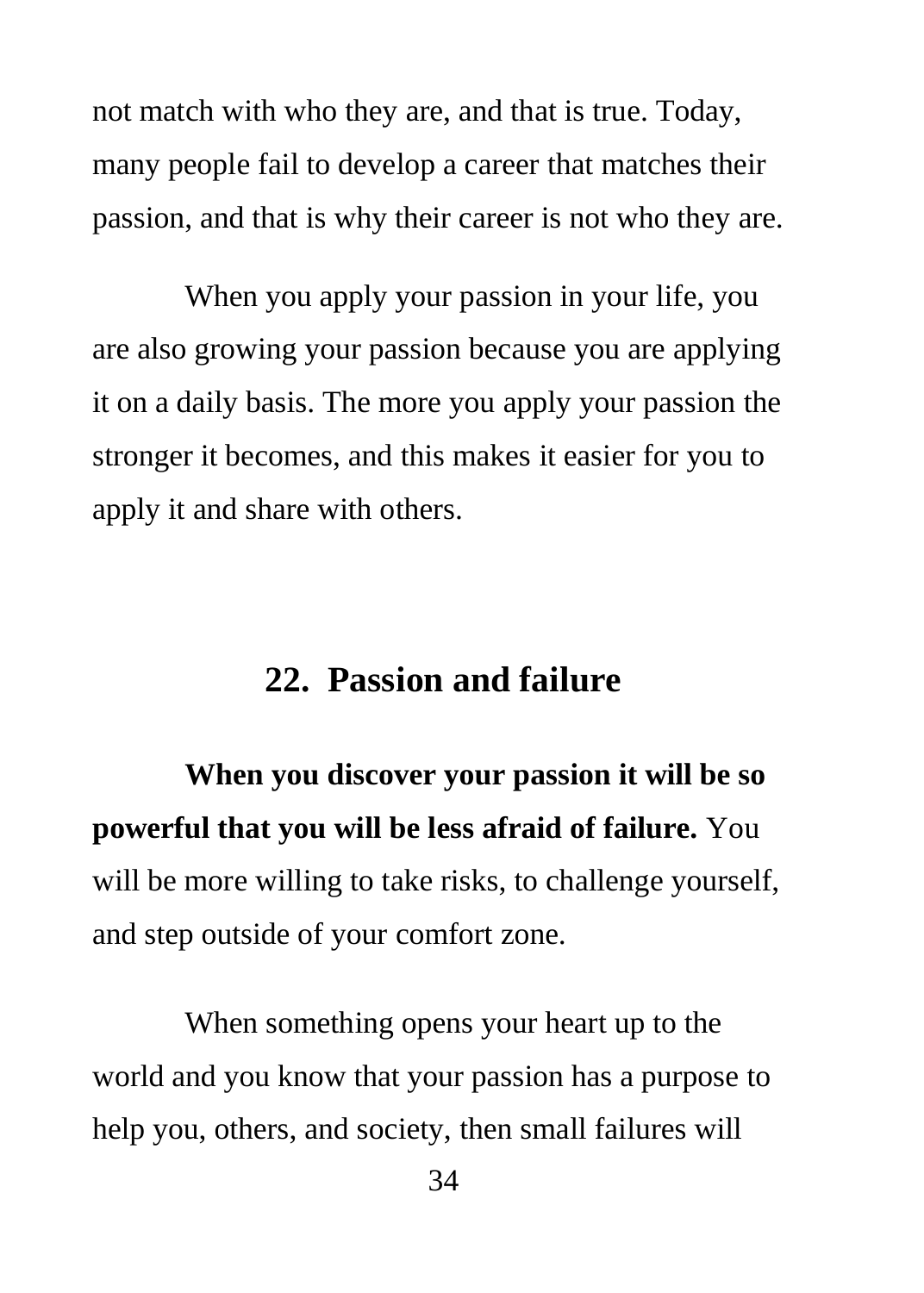just be tiny steps toward your main goal. You will realize that failure is just something you have to go through in order to become successful and to make your passion stronger.

In addition, to become successful it is important that you not to be afraid to fail because that is one of the best ways to learn and grow. **As you focus on growing your passion, the less you will be afraid of failure.** 

# **23. Three types of education**

You might already know that knowledge is powerful. **The more you know, the more tools and methods you have available to use and help you to become successful in your career and life.** There are three types of education that can help you to learn more.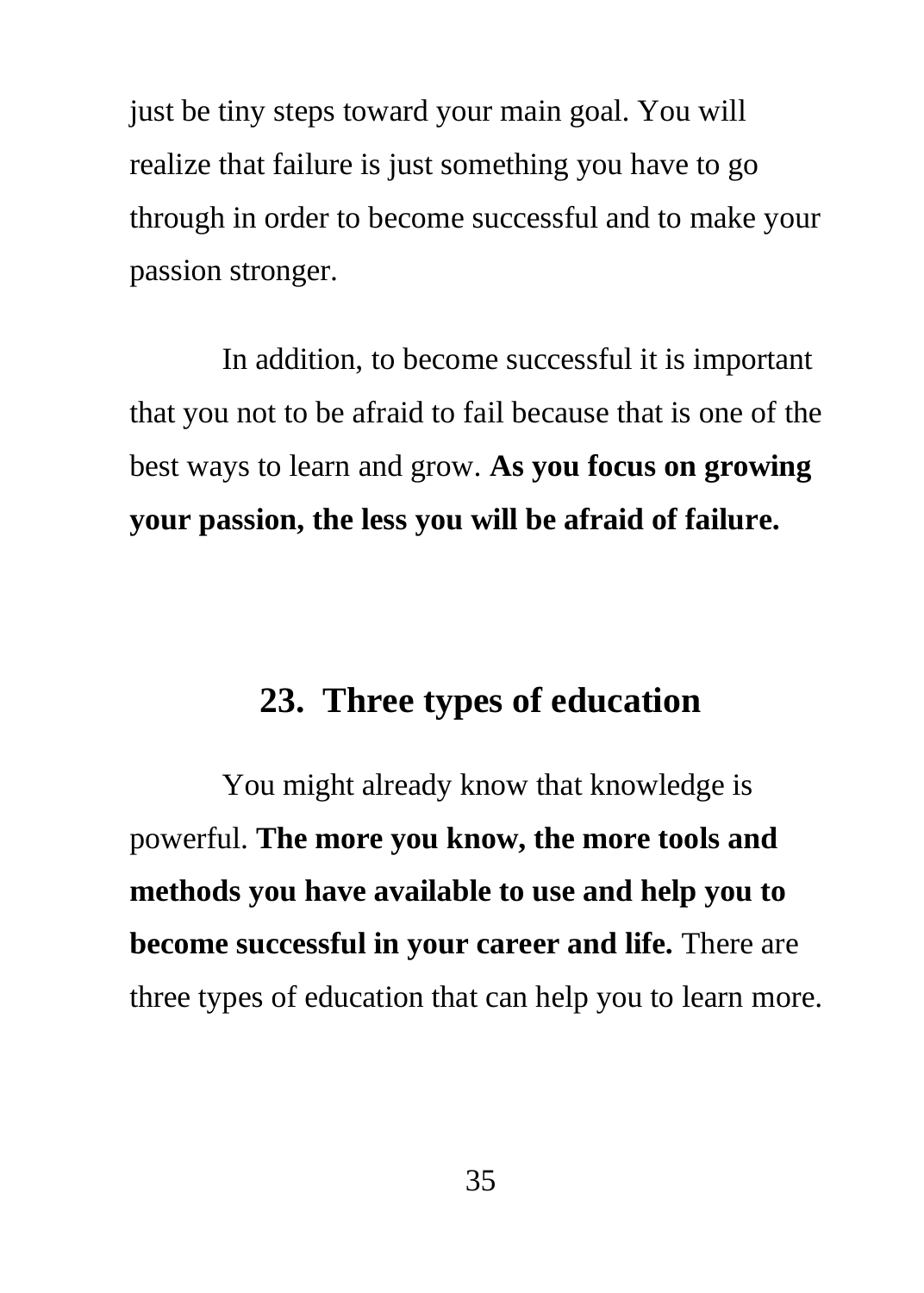The first type of education is formal education, where you earn a formal degree or certificate. This is a common method for individuals to gain knowledge.

The second type of education is informal education, where you can earn without a formal program, such as on-the-job experience.

The third type of education is self-education, where you learn on your own.

**It is important that you pursue all three types of education because each offers different methods and techniques to help you be creative in coming up with different ways to apply your strengths, talents, and passion.**

# **24. Personal development education**

In life, we could spend thousands or even hundreds of thousands of dollars to get an academic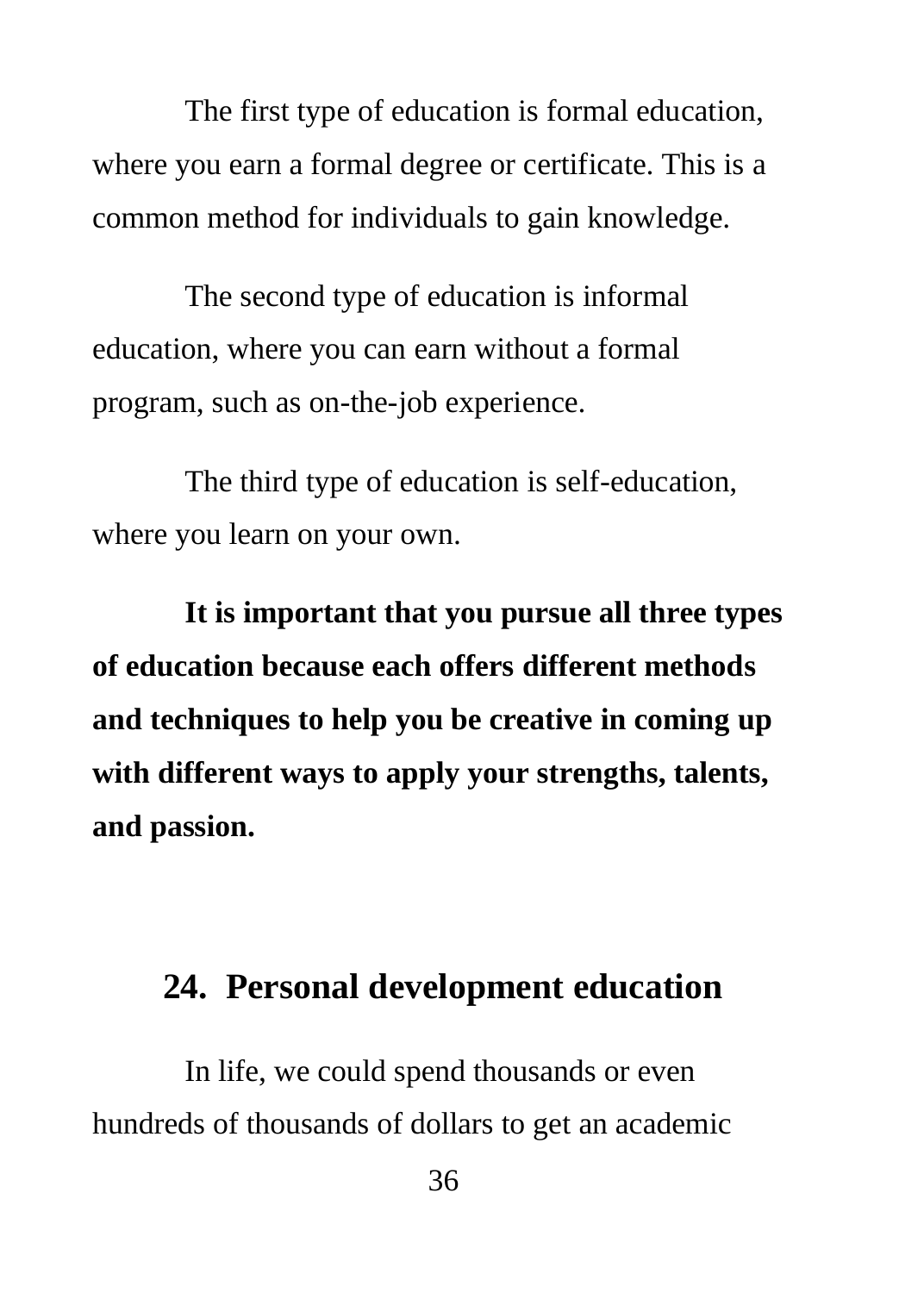education, but we might never think twice about personal development. We are often so focused on trying to get a good academic education to maybe land a good job that we forget to learn to understand more about ourselves and to discover our strengths and talents. An academic education only teaches you about a certain topic such as math, science, computers, etc., but not about yourself or how to discover your strengths and talents.

**Getting an academic education is good or even great, but getting the right academic education for you is what matters.** Your academic education should fit with your interests, strengths, and talents and develop your passion. However, if you never really learn about yourself and how to unleash your strengths and talents, you might have trouble knowing what kind of academic education would fit with your passion.

A false belief that many people develop is that they already know who they are, such as their interests,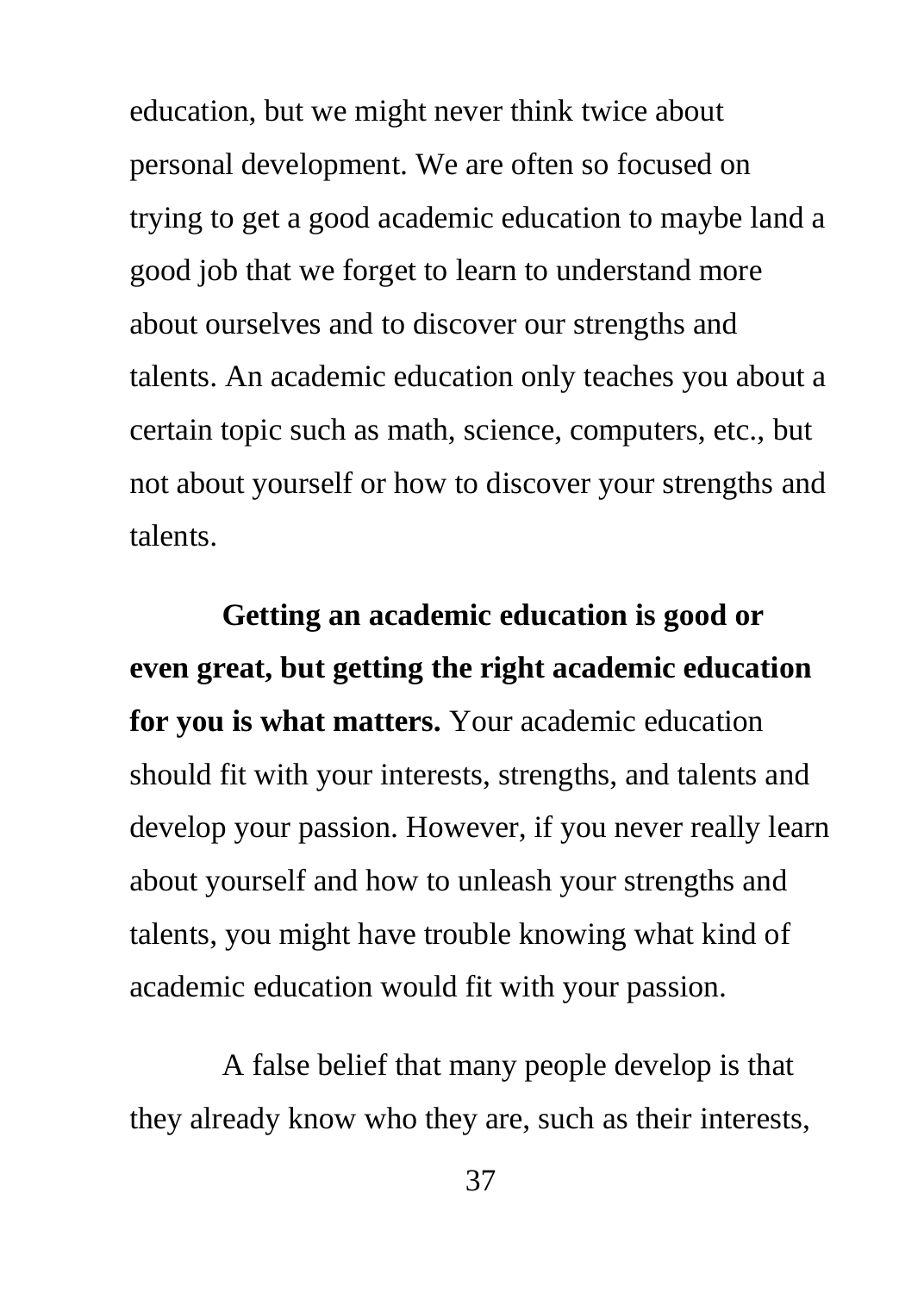strengths, and talents, and that this knowledge will come automatically or naturally to them.

However, learning about yourself—including your interests, strengths and talents—is a learning process, like anything else. You have to know how to unleash your strengths and talents and how to look for them within yourself and in your life.

Personal development will help you to understand who you are as a person, such as your strengths and talents, and help you to choose the right academic education. **Personal development will also help you apply your strengths and talents successfully in your own career and life.** For example, many of us might get the same academic education but each of us would apply the knowledge differently depending on our strengths, talents, and what our career is.

38 Since there is a limited amount of formal personal development classes, you may need to become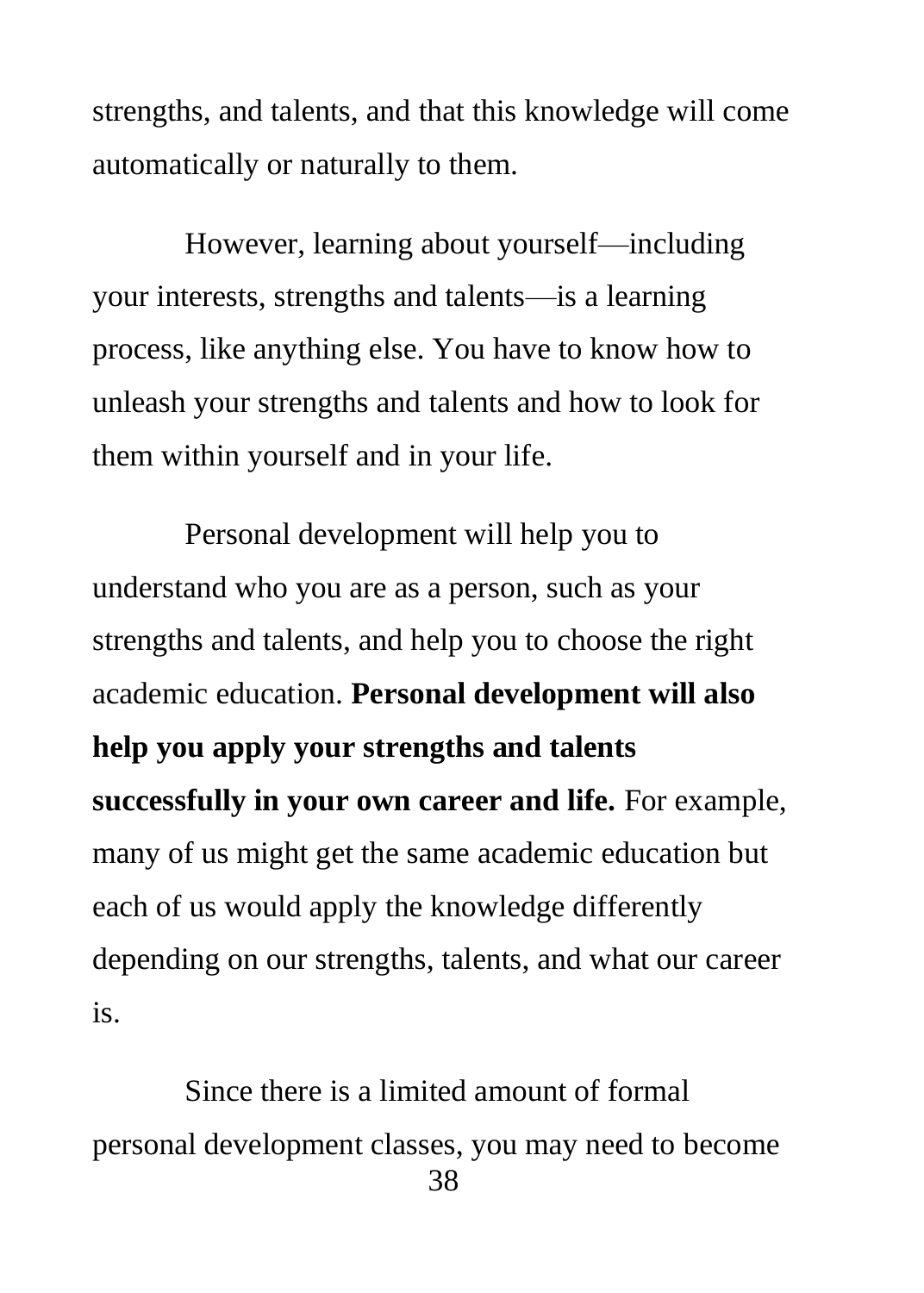a self-educator to learn more about yourself. Since you are a human being, it is good to start by understanding what human potential is. Learn how life works and the different things you would need to learn and do to help you to become a stronger and better person. The more you understand about human beings, the more you can understand about yourself as individual. This will help you to discover your passion to serve others.

# **25. Develop an entrepreneurial spirit**

**An entrepreneurial spirit will help you develop the right mindset and to turn your strengths, talents and passion into a successful career.** It will also help you to discipline yourself in the business world.

Entrepreneurship education helps you to learn and understand the different traits of becoming a leader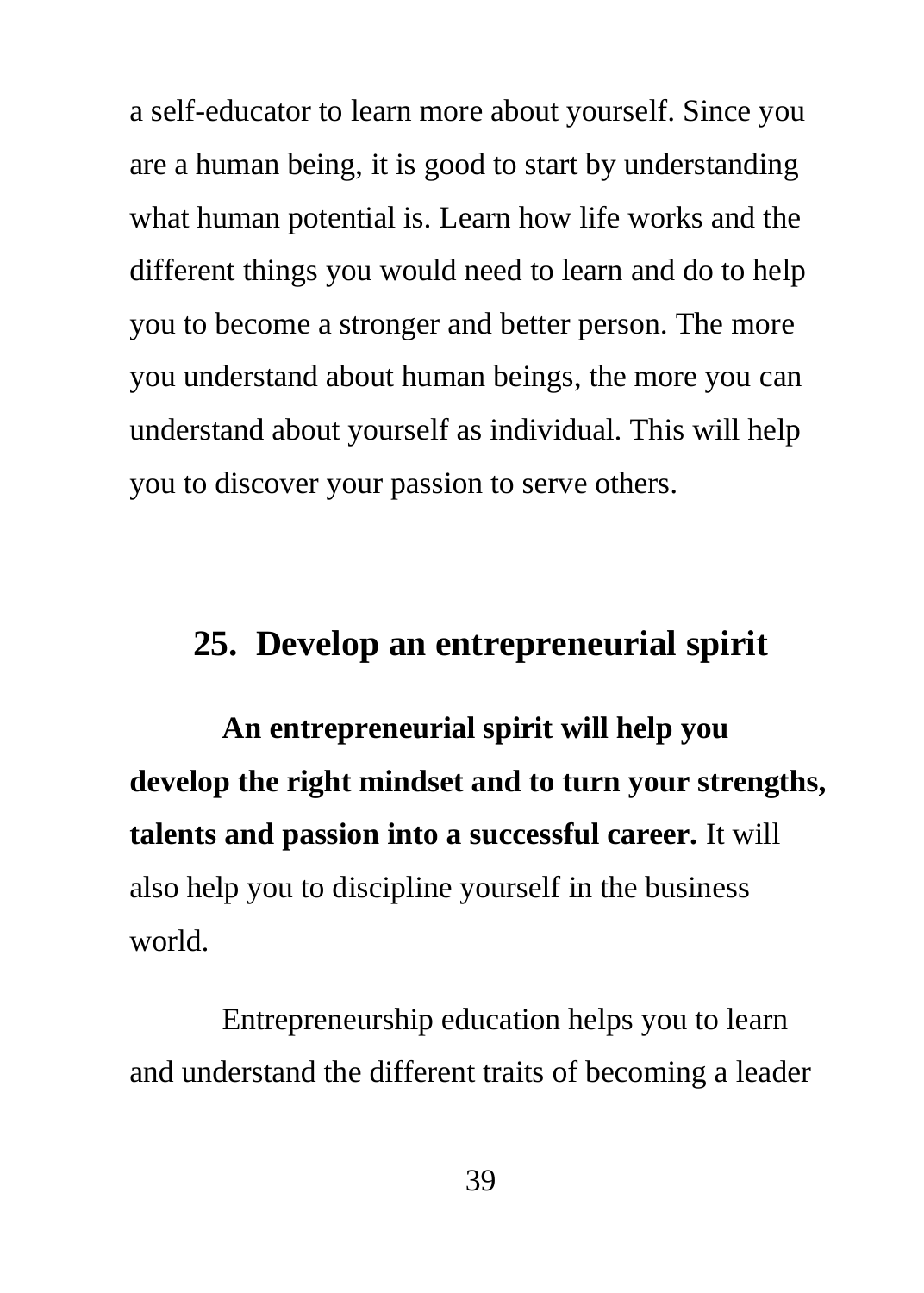and what it takes to become successful in the business world.

Entrepreneurship education teaches you about creativity and innovation and helps you turn your strengths and talents into successful tangible products and services.

Entrepreneurship education will also help you understand the importance of persistence and selfconfidence, helping you move forward when you face obstacles and challenges in the business world.

**Most importantly, it will help you to understand that success requires hard work, discipline and determination.** 

Common traits of successful entrepreneur:

- Taking risks
- Self-confidence
- Seeking opportunities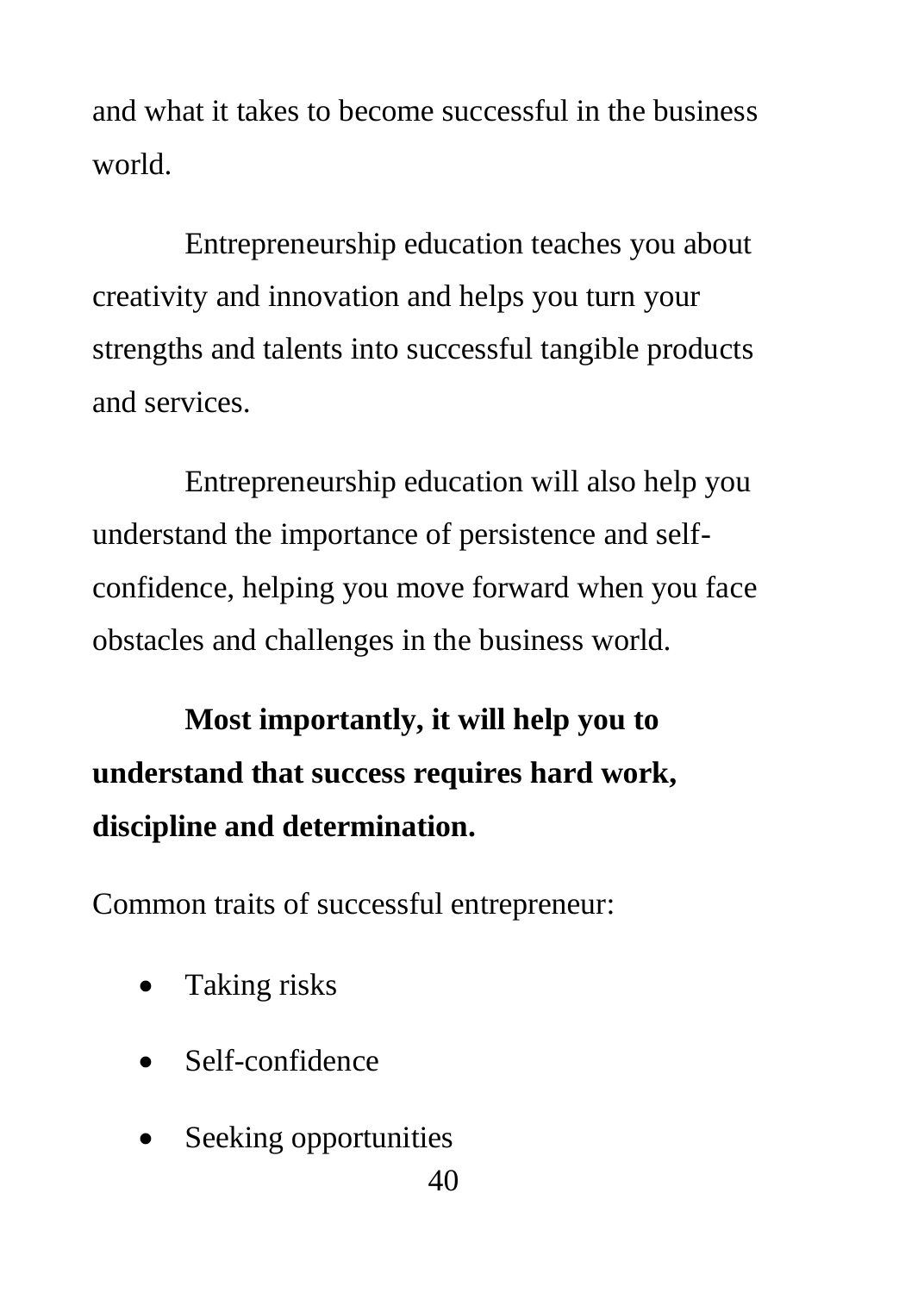- Being a lifetime learner
- Being persistent
- Having determination
- Self-belief
- And more

When you learn and understand what you need to learn to develop an entrepreneurial spirit, you can take the appropriate steps to learn the right traits and skills that will help you to become successful.

# **26. Take calculated risks**

**Taking calculated risks is one trait of successful entrepreneurs and helps you to learn how to turn your passion into a reality.** Becoming successful will require you to do things that you have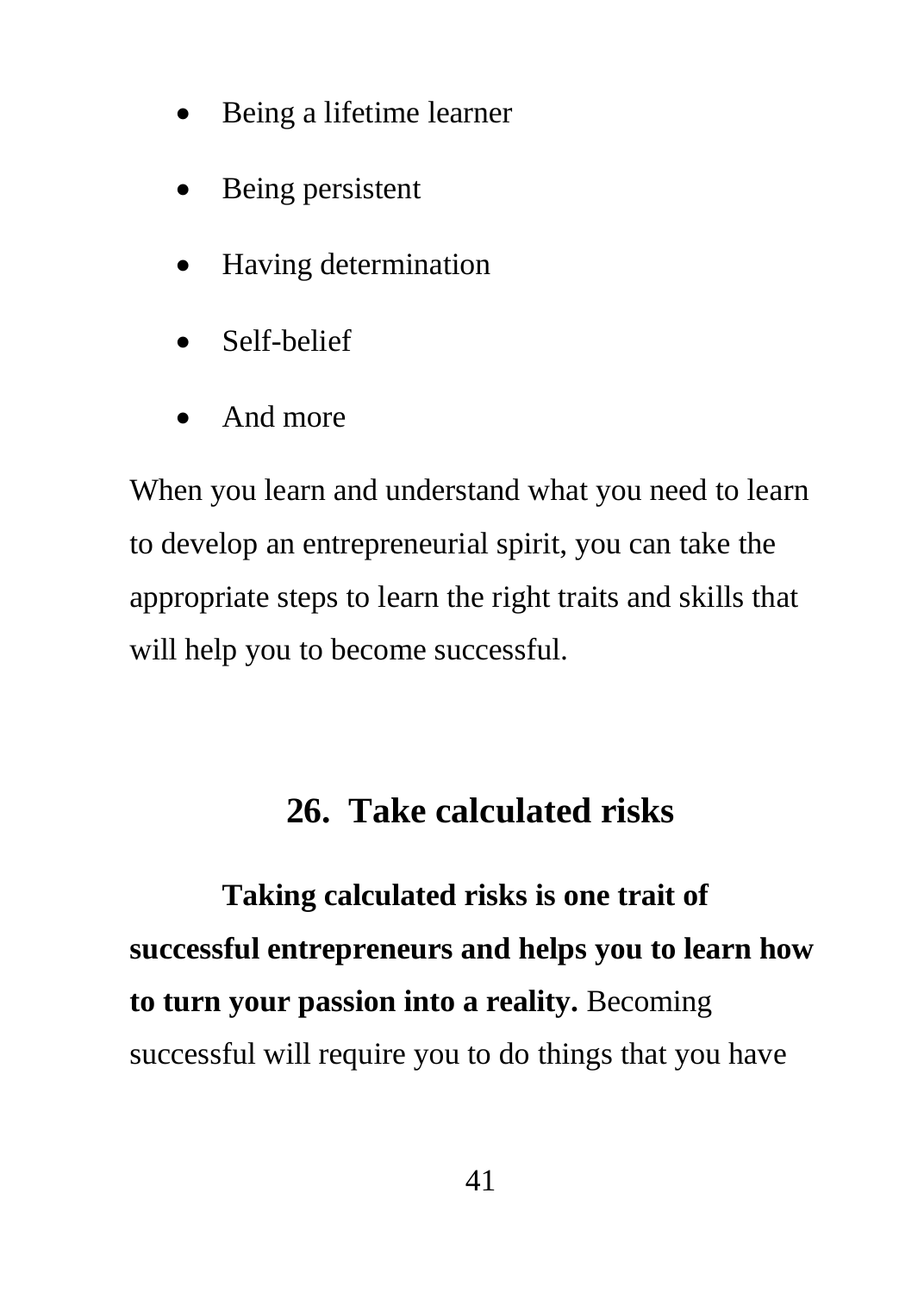never done before, which means there is a chance that you could fail. That is why it is called taking risks.

Taking a calculated risk means that you plan out what you are going to do and that you think about all the roadblocks and obstacles that you might encounter. You assess how likely it is that each of these obstacles and roadblocks will happen. Some might be very likely, and others very unlikely. Is there anything you can do to stop an obstacle or roadblock from occurring? Then, come up with solutions for them if they do happen. The better you plan, the greater the chance you will become successful.

**Even if there is a chance that you could fail, it is important to take a calculated risk because if it is successful it could change your whole career.** You do not want to regret not taking the risk. If you fail, you can always start over or even try something different. Whether you fail or have success, you will know that you took a risk and found out what would happen; you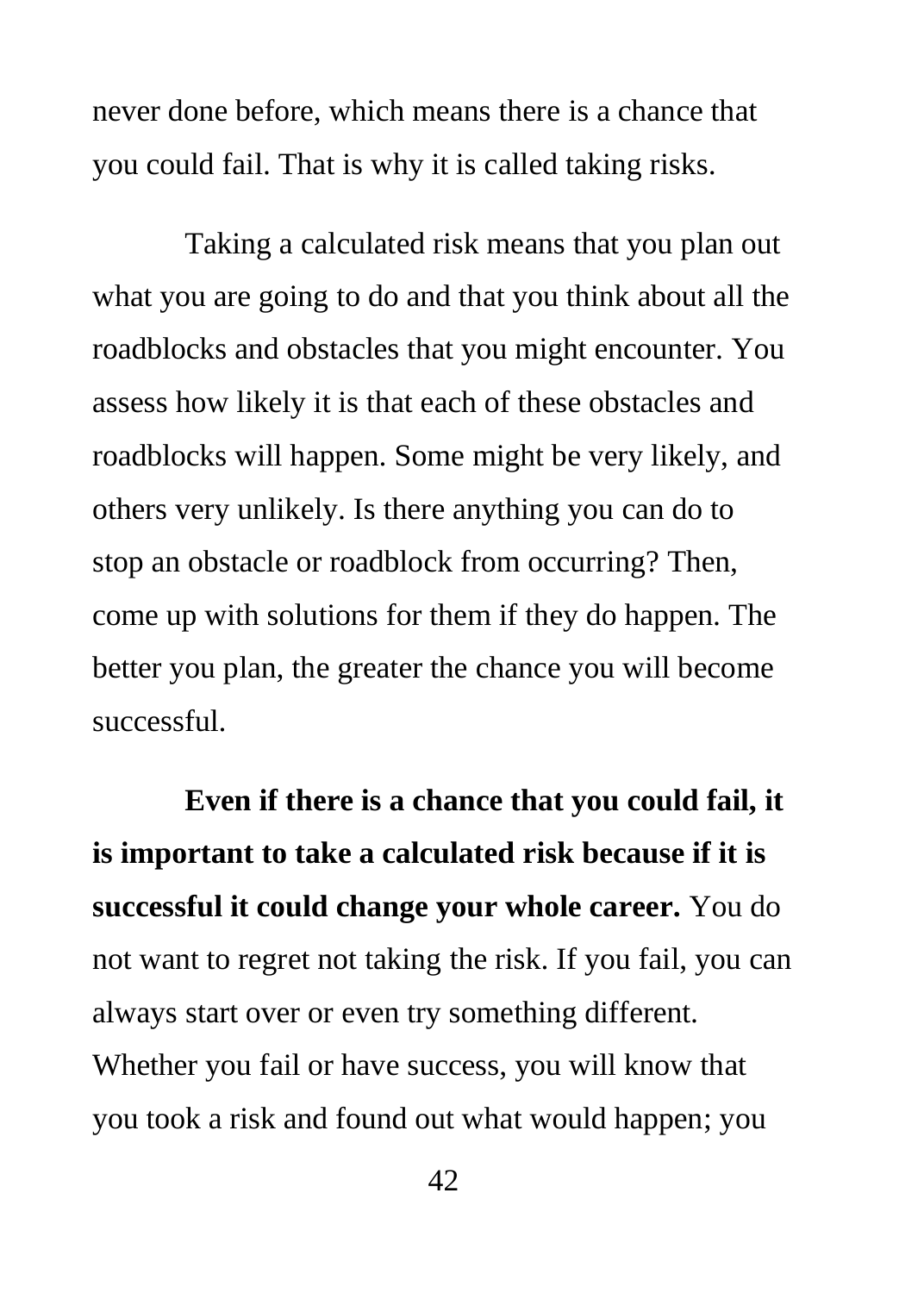will not have any thoughts of "what if I had done it?" When you have a "what if?" inside your head, it could cause you to doubt yourself and increase your stress. That would make it more difficult for you to stay focused on your passion.

# **27. Increase your creativity**

In order for you to be motivated in your career, you will need to know how to turn your strengths and talents into ideas, products and services. One way to accomplish this is to become more creative. **Everyone can be creative. Creativity is about doing things in different ways.** The more creative you become, the more often you can make with different tools and discover new knowledge and skills to help you create products and services as part of your passion. There are five ways you can increase your creativity.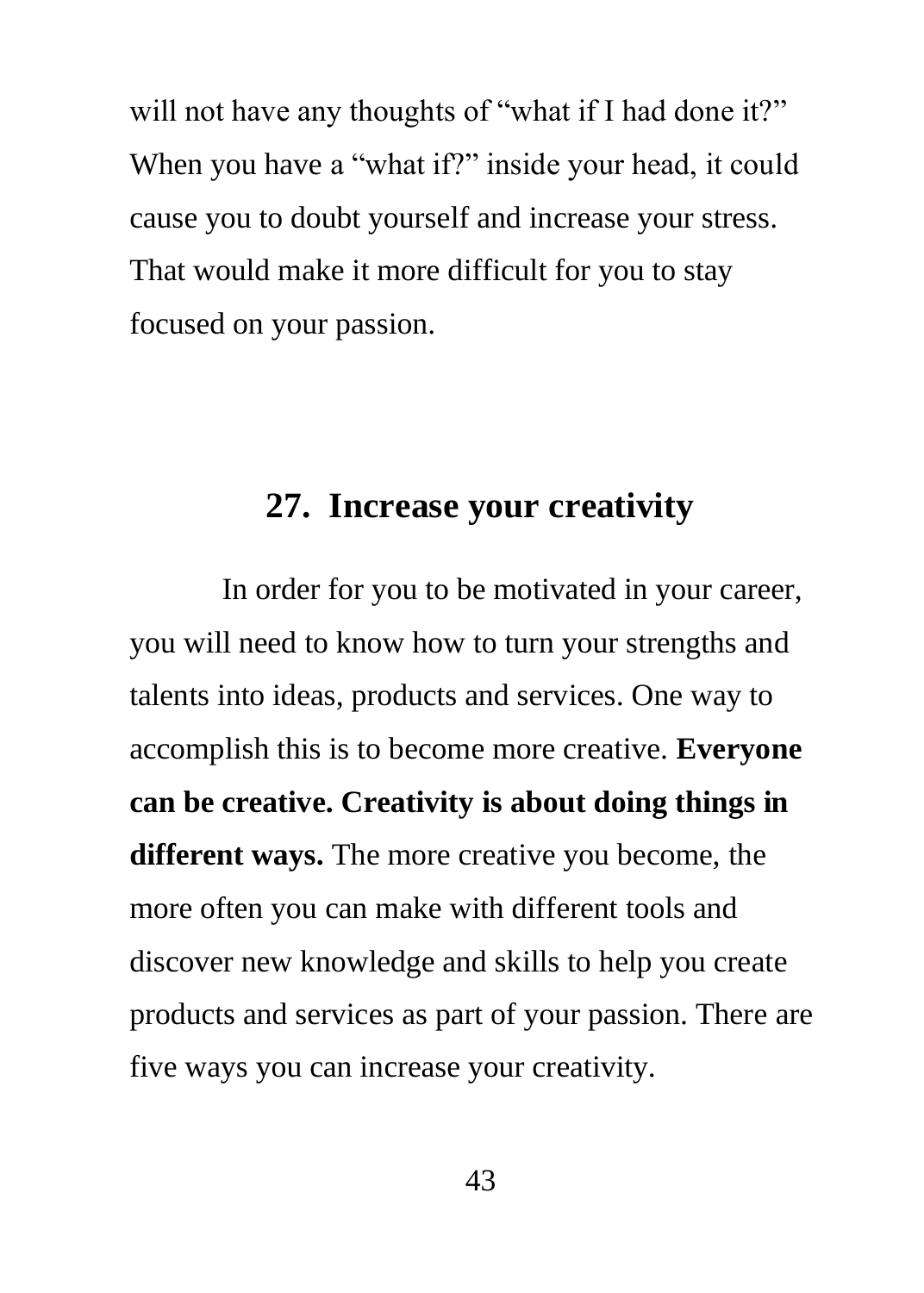First, learn new things. When you learn different things, your mind is exposed to different knowledge, tools and skills and uses them in different ways to add to your strengths and talents.

Second, spend time with different types of people. When you are around different types of people, you will learn different things from them, which means you will have a better chance to find different ways to apply your passion.

Third, do different activities. When you try out different activities they will require you to learn new knowledge and skills, which means you will have more knowledge and skills to apply your strengths and talents.

Fourth, be in environments and settings that allow you to think in your own way and to grow and apply your own strengths and talents.

Fifth, be around people who motivate and inspire you. These people will encourage you to do things that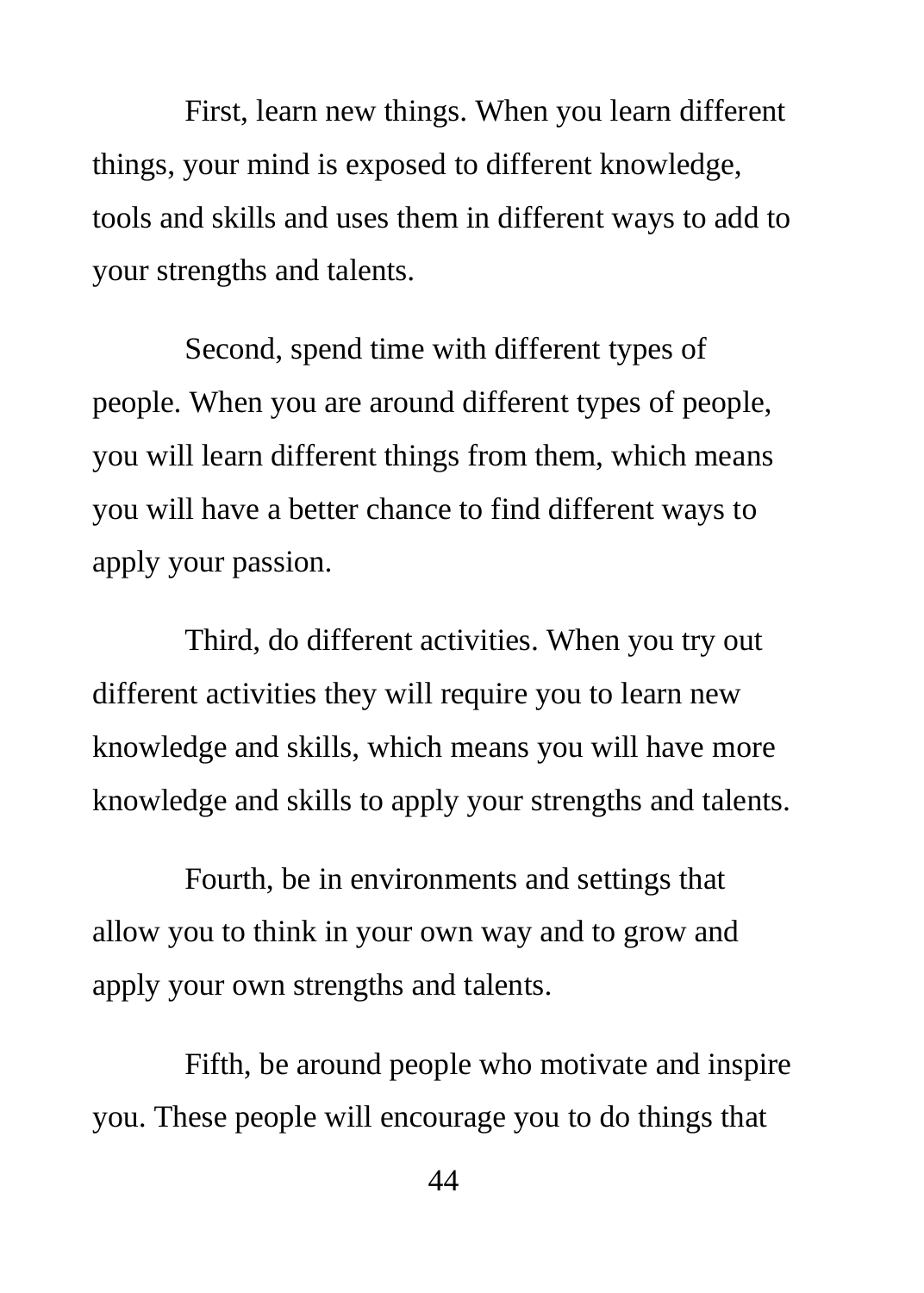make you happy, things that mostly relate to your strengths and talents. This will make it easier for you to be creative compared to when you are not using your strengths and talents.

# **28. Act and behave like the person you want to become**

Whoever you want to become, research that type of people and act and behave like them. When **you act and behave like them, you will soon become like them.** For example, if you want to become successful, research successful people who you admire and find out what their qualities and behaviors are and then try to duplicate them. What kind of things do they do daily? How do they dress? What do they eat? How do they talk? How do they behave?

Write down a list of their qualities and character traits and begin behaving like them. You can start out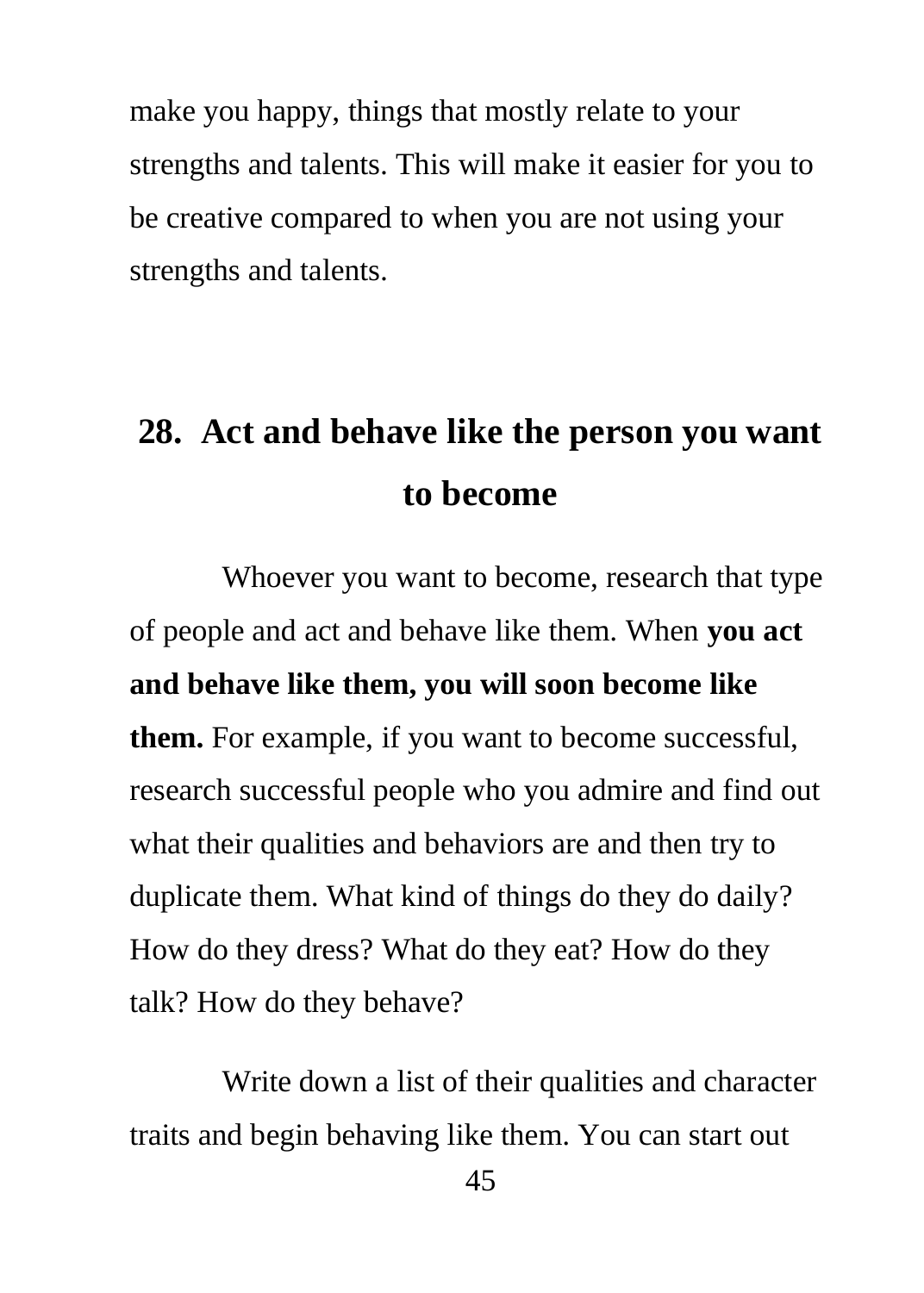with the easiest one first. For example, if it is easiest for you to copy the way that person dresses, then begin by doing that. If that person dresses in a suit and tie, then you will also want to also dress in a suit and tie. However, this does not mean you have to dress in the same colors or outfits as the other person. You just need to find a suit and tie that matches your personality. Or if that person dresses professionally, then you try to dress professionally in outfits that match your personality.

Another example would be the other person's eating habits. If that person is a healthy eater, then become a healthy eater yourself. However, you want to make sure you are becoming a healthy eater according to your own body and health issues. For example, if that person needs to eat dairy foods to become a healthy person, but you cannot, then you should not be eating dairy foods.

Or, if that person has self-confidence and you do not, you will need to work on your self-confidence. **As**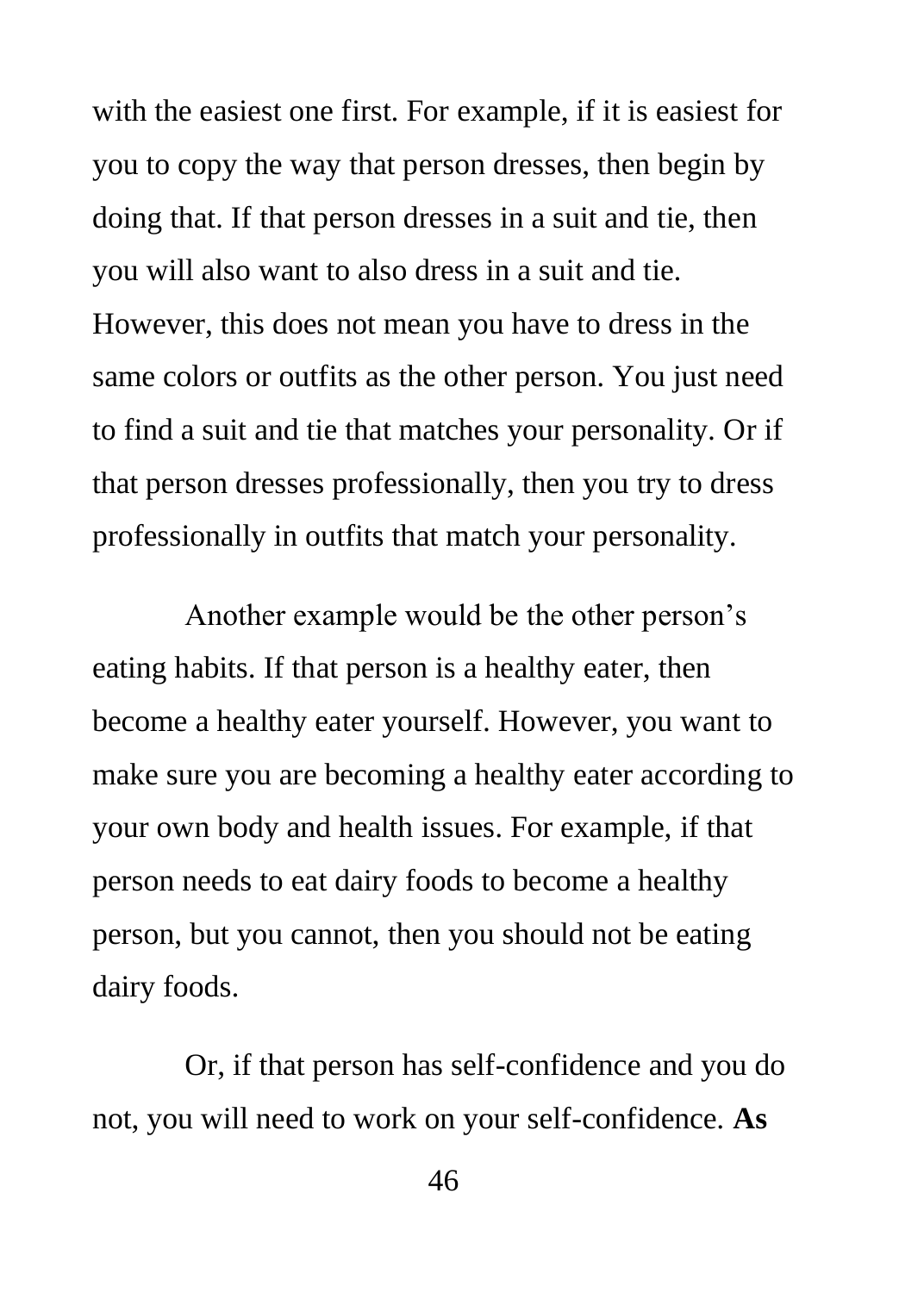**you acquire more of the traits and qualities of who you want to become, the faster you will become successful, just like them.**

## **29. Success and circle of influence**

**A successful circle of influence will motivate, inspire, and empower you to keep moving forward when you face obstacles and challenges in your career.** Sometimes you will need other people's motivation and inspiration to encourage you, especially at the beginning when your passion is not as strong and it might not provide you with enough motivation to keep on moving forward.

Your circle of influence is the people who you interact with on a regularly basis such as daily, weekly or monthly. However, the people that you see on a daily basis have the most influence on you. Make sure those people are positive and they motivate, inspire and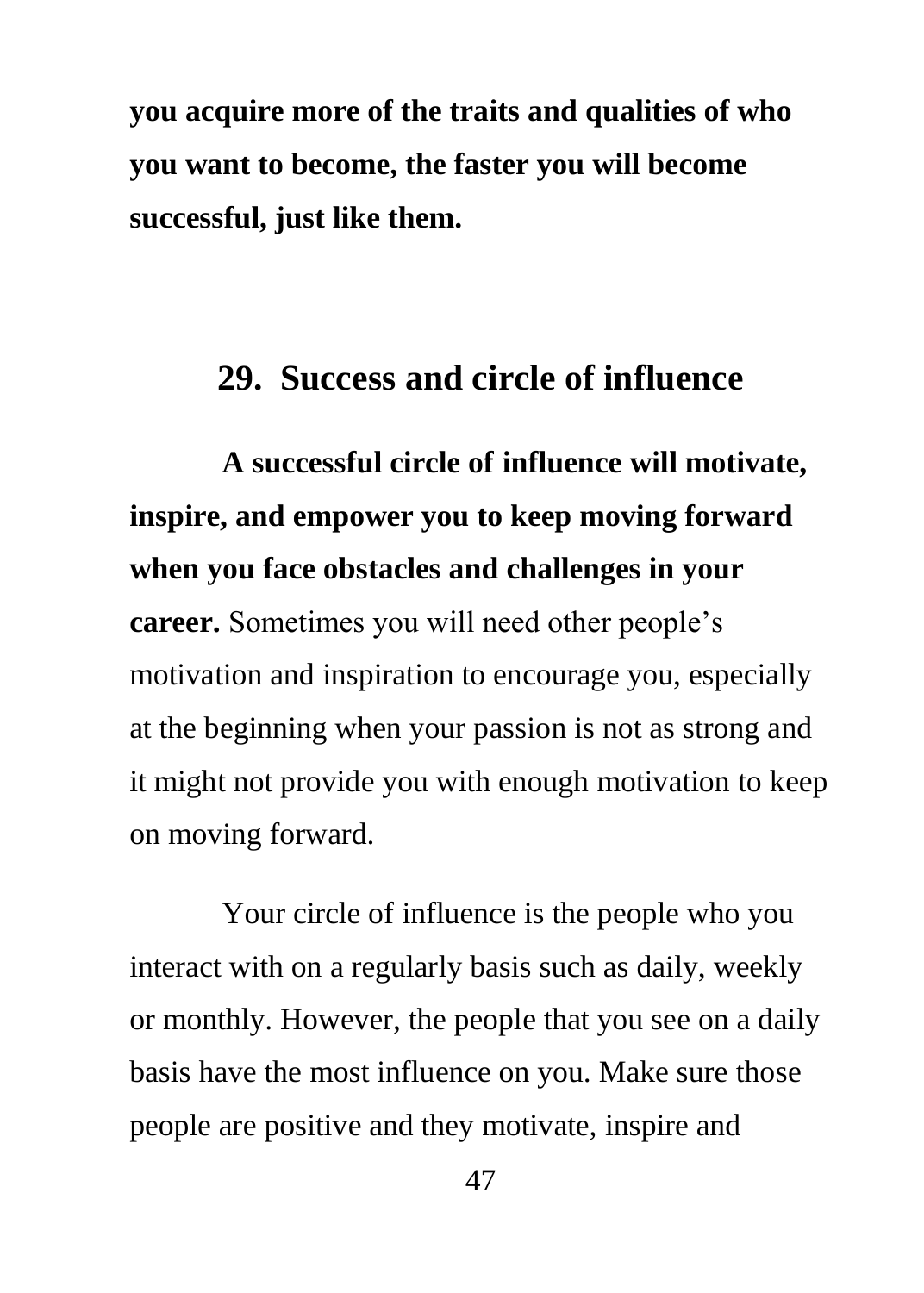empower you. If they do not, you need to step away from them and build a new circle of influence with people who will empower, motivate and inspire you.

Today, there are countless places and people who have the same aspirations as you do, and they have already accomplished what you want to do. They can motivate and inspire you. You just need to do some research and find those places and people, build connections and network with them, and increase your circle of influence. **The more people you meet, the bigger your circle of influence becomes, the more motivation and inspiration you will have to become successful in your career.** Even if you do not communicate with them directly, being around them once a week or once a month would be better than nothing because their energy and motivation will be transmitted to you.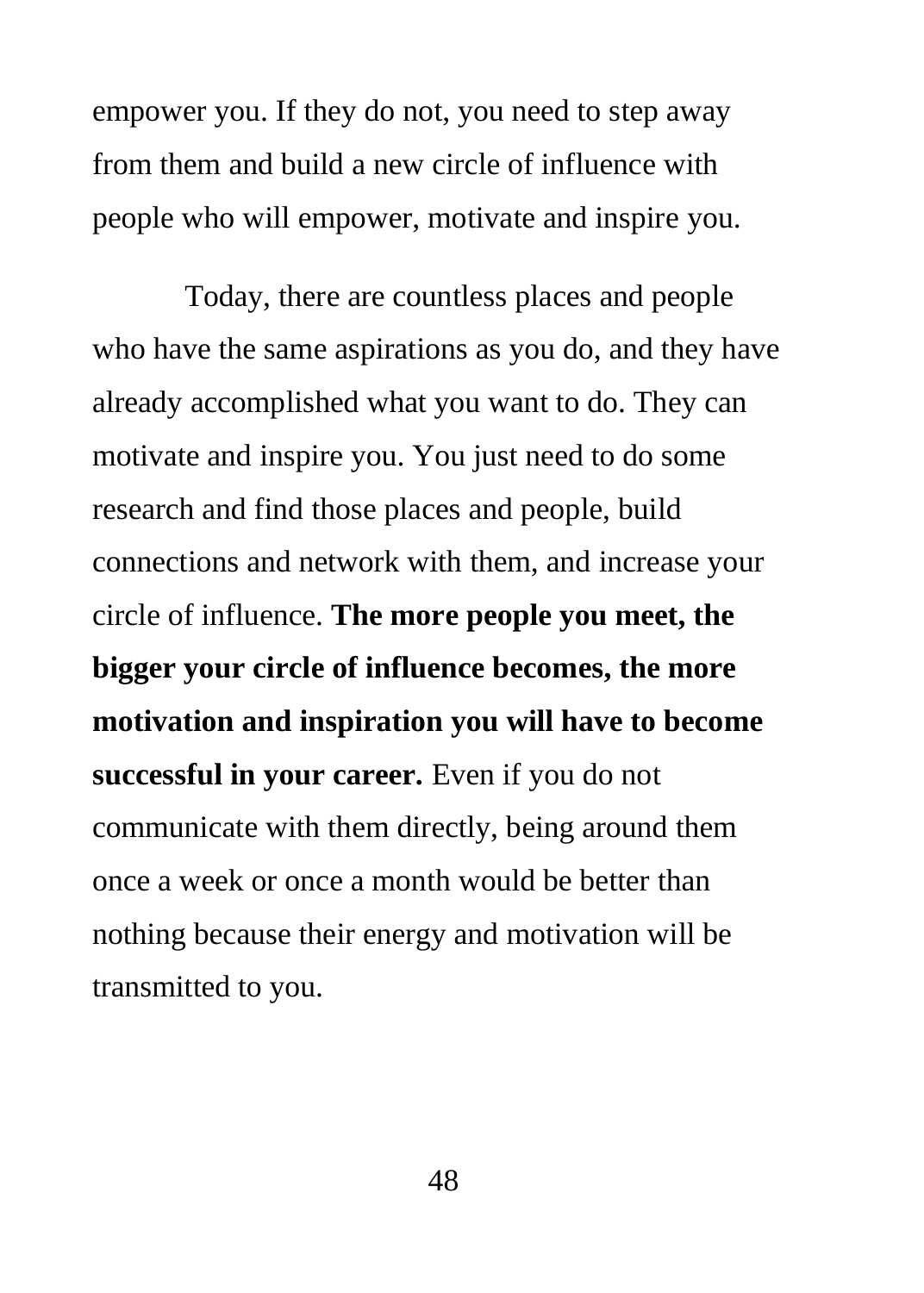# **30. Give up outside standards**

In life, words and things mean something different to each person. Whatever you want to achieve depends on your own definition. For example, if you want to become successful, it depends on your definition of success. When you use other people's definitions of success, it will be difficult for you to achieve because you are trying to achieve what someone else calls success, not what you think success is.

You have to give up these outside standards in order to figure out what success means to you. **It is important to stay focused on your own definition.** Even though each society has a standard for what success is, you do not have to follow that standard if you do not believe in it. It does not matter how many people have the same standard of success. If it does not fit in with your life, then you should not adopt it as yours own.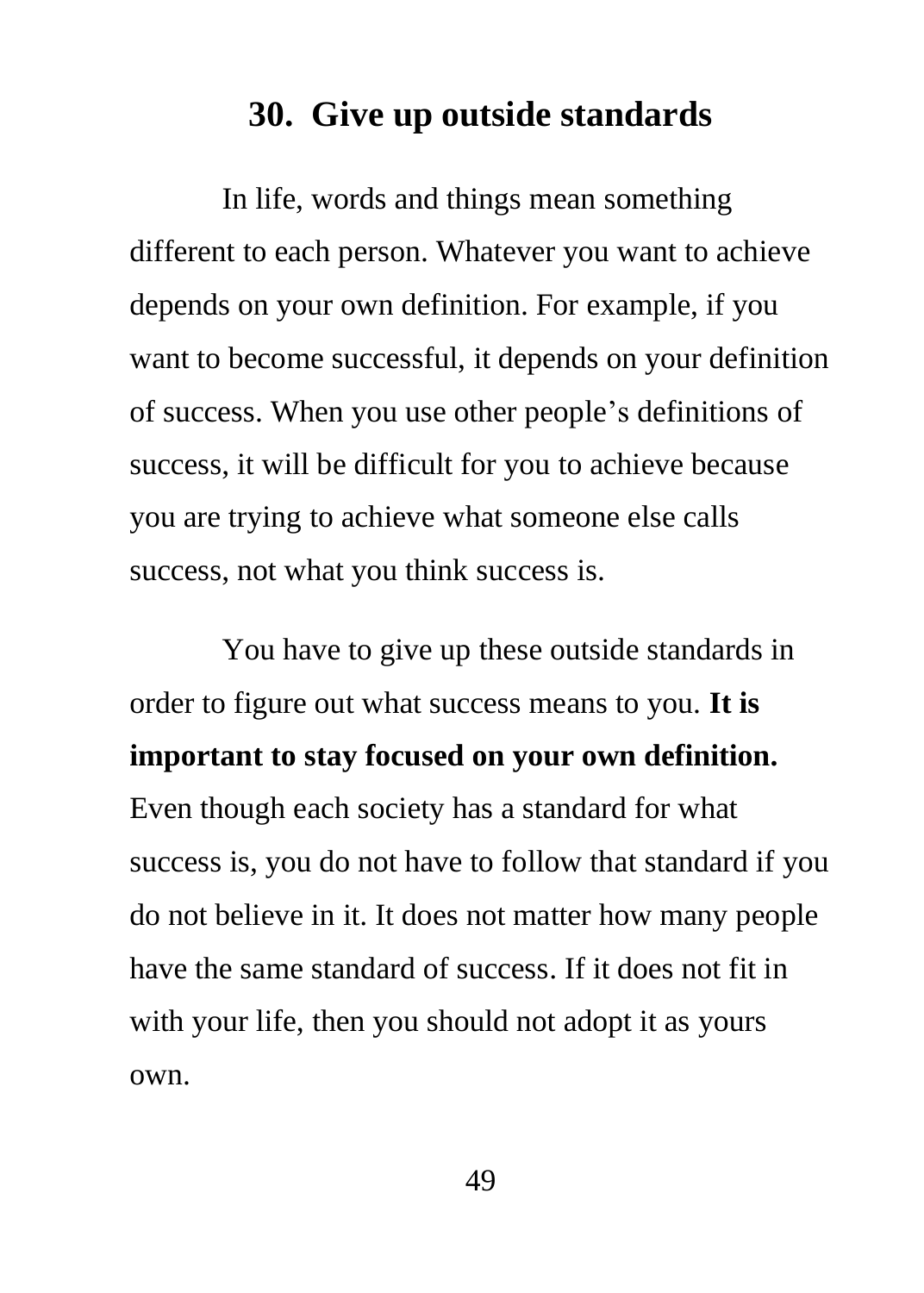**In this case, in everything you do for your career; make sure that you do it in your own way, in the way that fits who you are as a person.** When you are working toward your own standard of success, it will be easier and more enjoyable for you to accomplish your goals. Sometimes it might take you a while to reach your standard of success, but it will be a pleasant journey.

# **31. Stay focused on your purpose**

On your journey to become successful, sometimes you will hit roadblocks and challenges that might be too big for you at that moment. You could feel overwhelmed, and then start to doubt yourself and want to quit. **Whenever you hit that difficult time, think back to your purpose or reason why you stared your career in the first place.** In the beginning you had a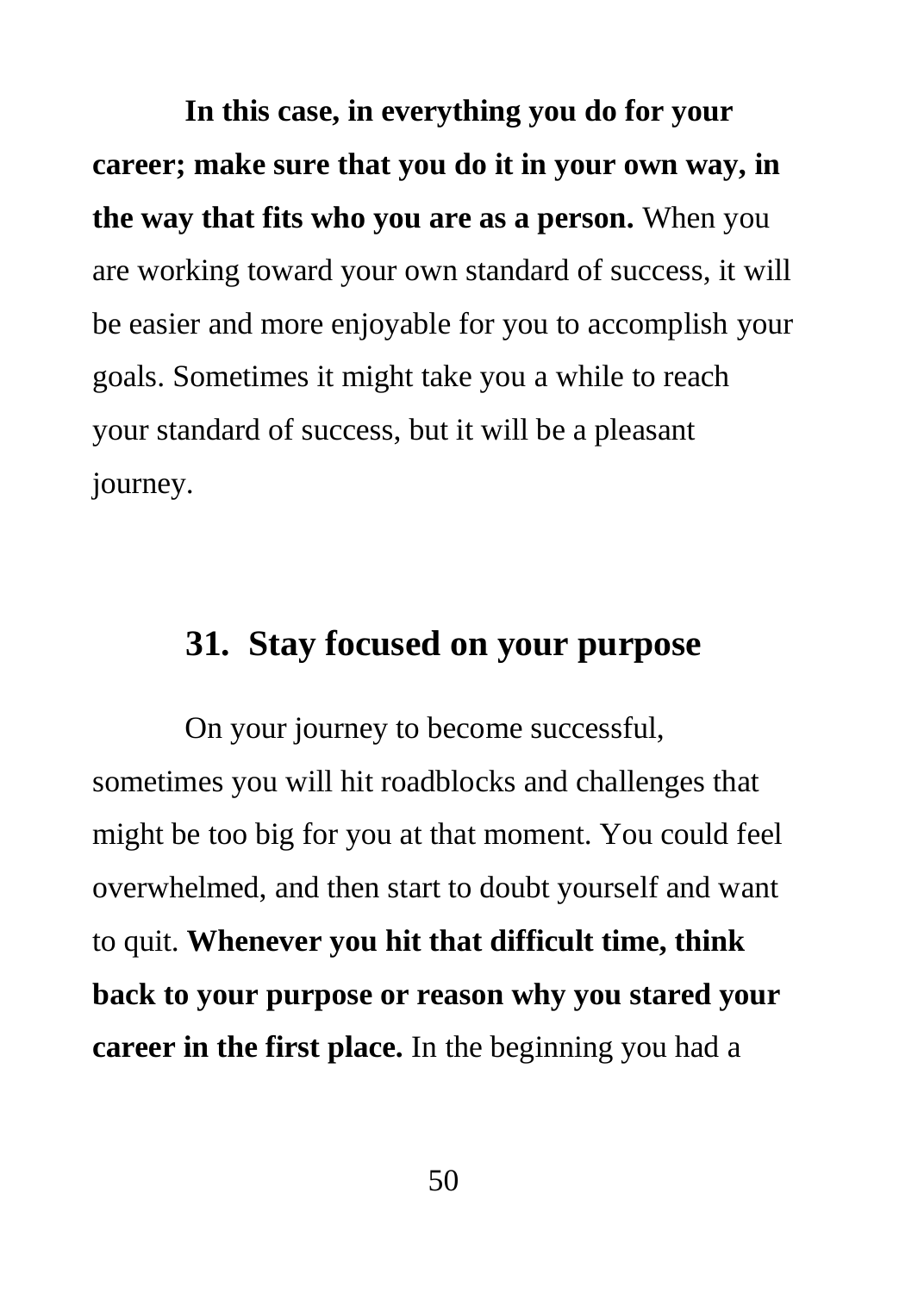very good reason or purpose; otherwise you would not have started on that path.

If you do not have a strong reason or purpose for your passion and career, this is the best time to take some time and think about it. Figure out what you are passionate about, and your purpose is because your purpose is very important for overcoming your challenges and roadblocks.

Paste your purpose on a vision board to remind and empower you. You can write, draw, and paste words or pictures, or anything that helps to remind you of your purpose. Make sure your purpose is as clear as possible. The clearer your purpose is, the more energy, motivation, and focus you will have to face and overcome your challenges and roadblocks.

**Reinforce your purpose often throughout the week to help build your energy and motivation.** As your passion becomes stronger, once a while reinforces your purpose to remind yourself what your purpose truly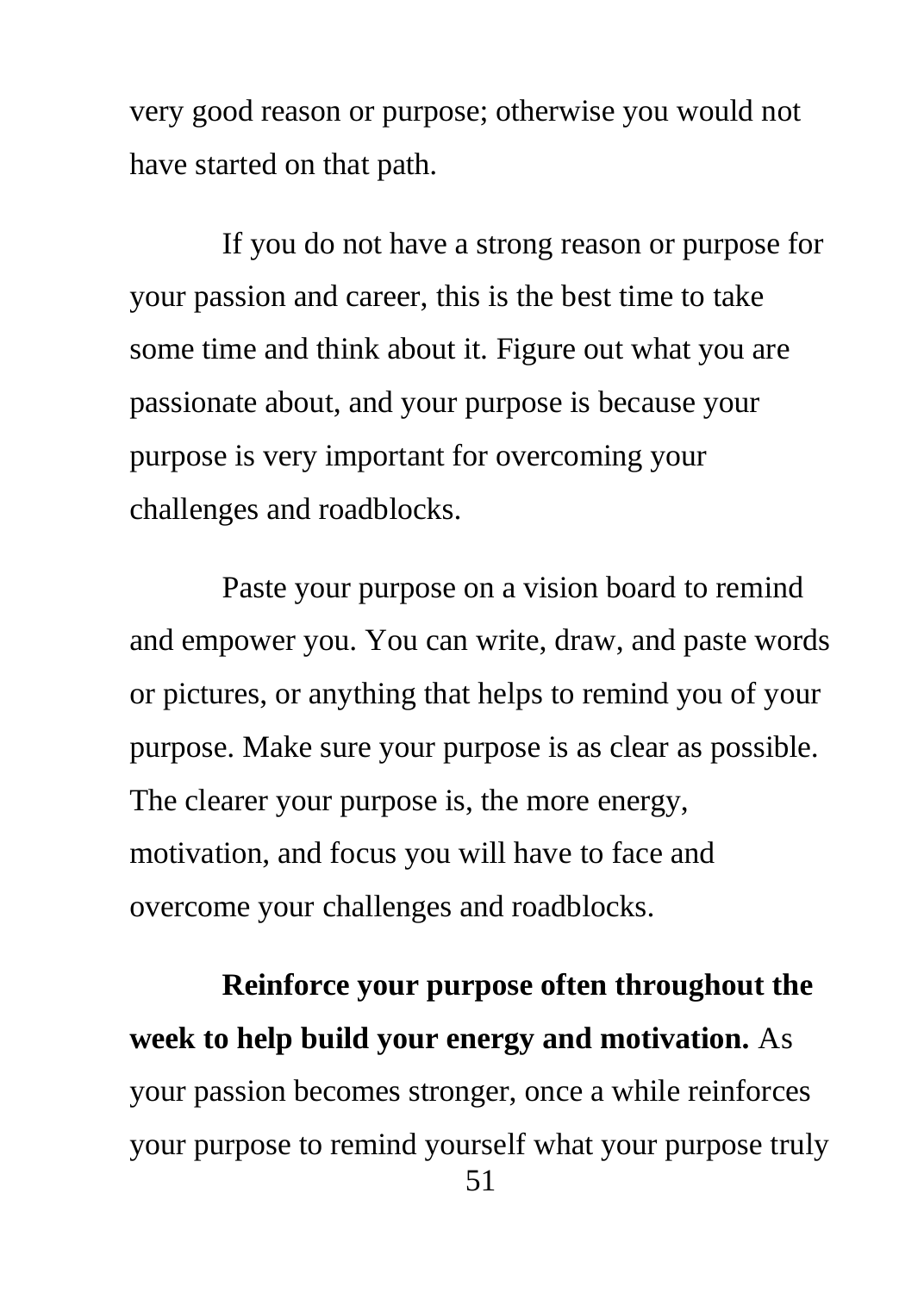is and also to make sure your actions match your purpose. You do not want to realize one day that you ended up doing things that do not align with your purpose, especially as you keep on doing more things to grow your passion. It is possible to get sidetracked sometimes.

# **32. Believe in yourself**

Since your passion comes from within you, you have to believe in yourself, and believe that you can become successful because you already have enough knowledge, strength, skill, and talent within you. The main reason why you might not believe that you have those strengths within you is because they might be weak at the moment if those strengths have never been used before.

**To help you believe in yourself, the first thing to do is to learn about personal development.** When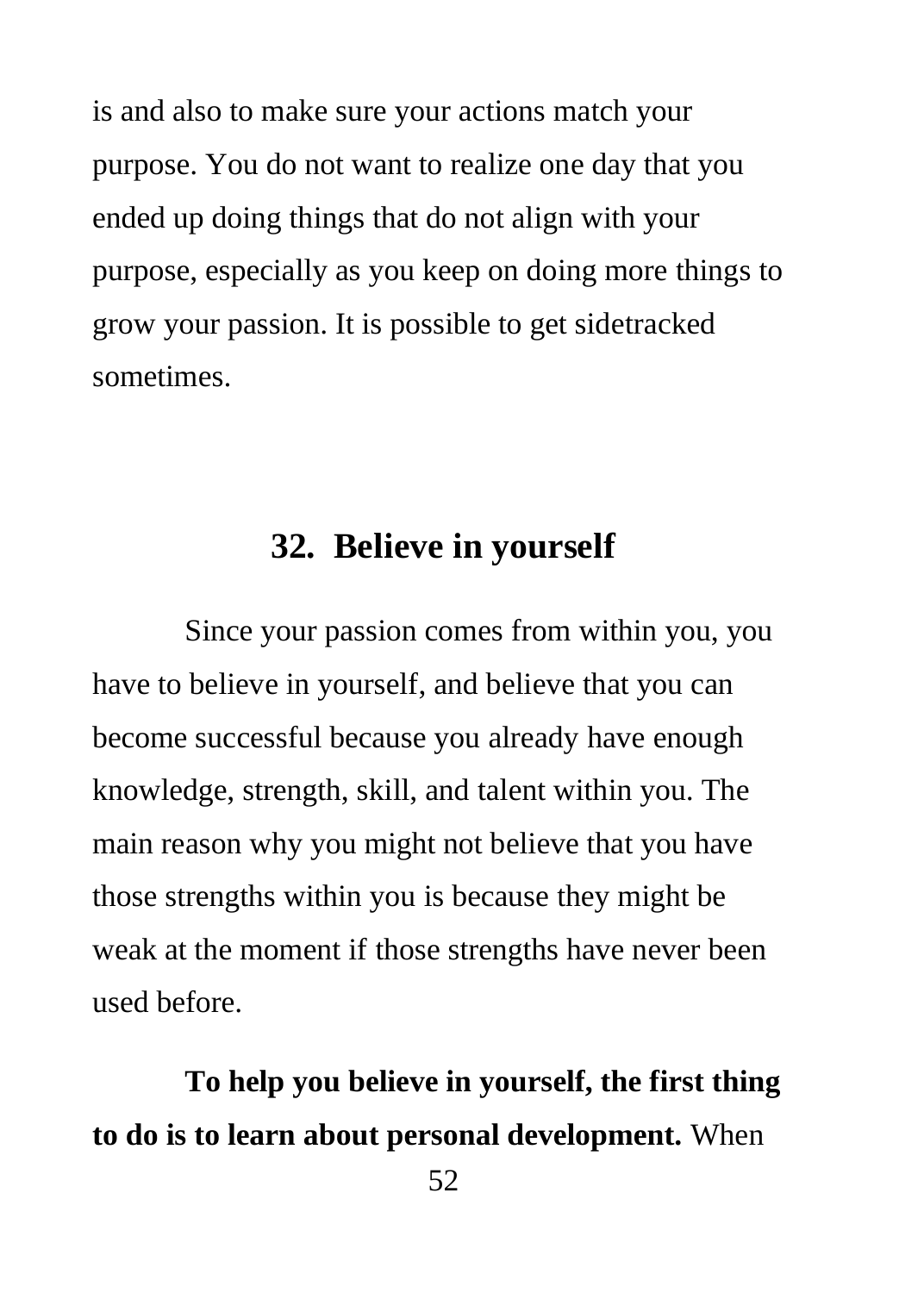you study personal development you will discover that everything that you need to become successful is already within you. **The more you know about the potential of a human being, the more you will believe in yourself.** There are many ways to learn about personal development. You can read books, magazines, journals, or even go online. You can attend workshops and seminars, listen to audios and watch videos about human potential or personal development. There are countless ways available today.

#### **33. Have faith**

Having faith is very important in helping you become successful in your career. **Without faith, dreams are not possible.** In addition, faith will help you to develop the patience you need to keep on moving forward when you face obstacles and challenges.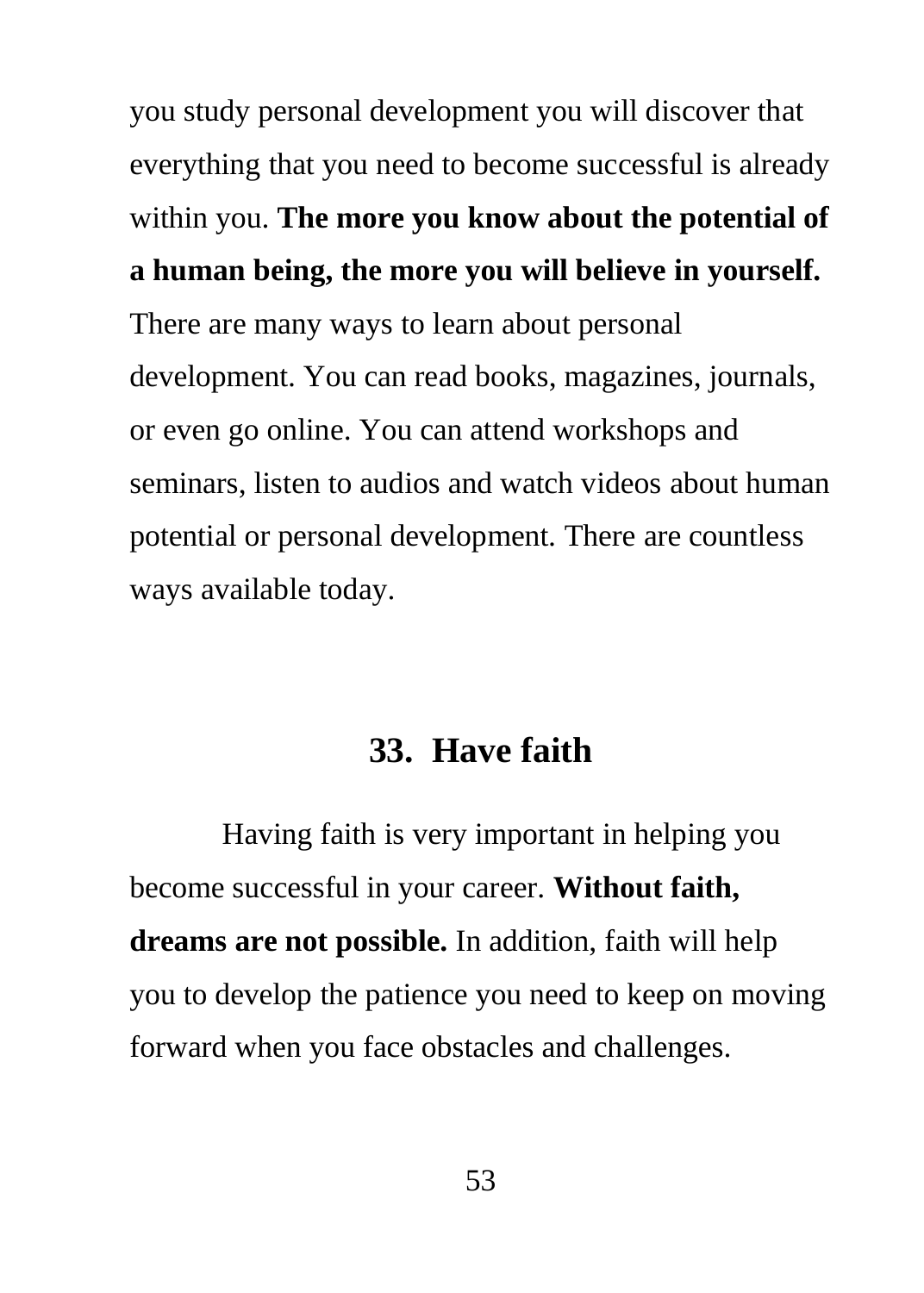Understand that great things require time to grow. Without faith and patience, you cannot achieve them. For example, do you know that it takes at least four years for a gardener to water and nourish a bamboo tree in order for him to see a result in the physical world? Even though the gardener does not see physical result during the first four years, it is still important for the gardener to have faith that the bamboo tree will grow into a strong and beautiful tree if it is watered and nourished. However, without faith, the gardener would stop nourishing the tree because he believes that the bamboo tree is not growing.

Your passion needs the same nourishment and discipline through the years before you will start to see the physical benefits of your work. **You must have faith in your daily actions because they will bring you massive benefits later on.** For example, after four years of watering the bamboo tree, the bamboo tree will suddenly grow and bloom very quickly in the physical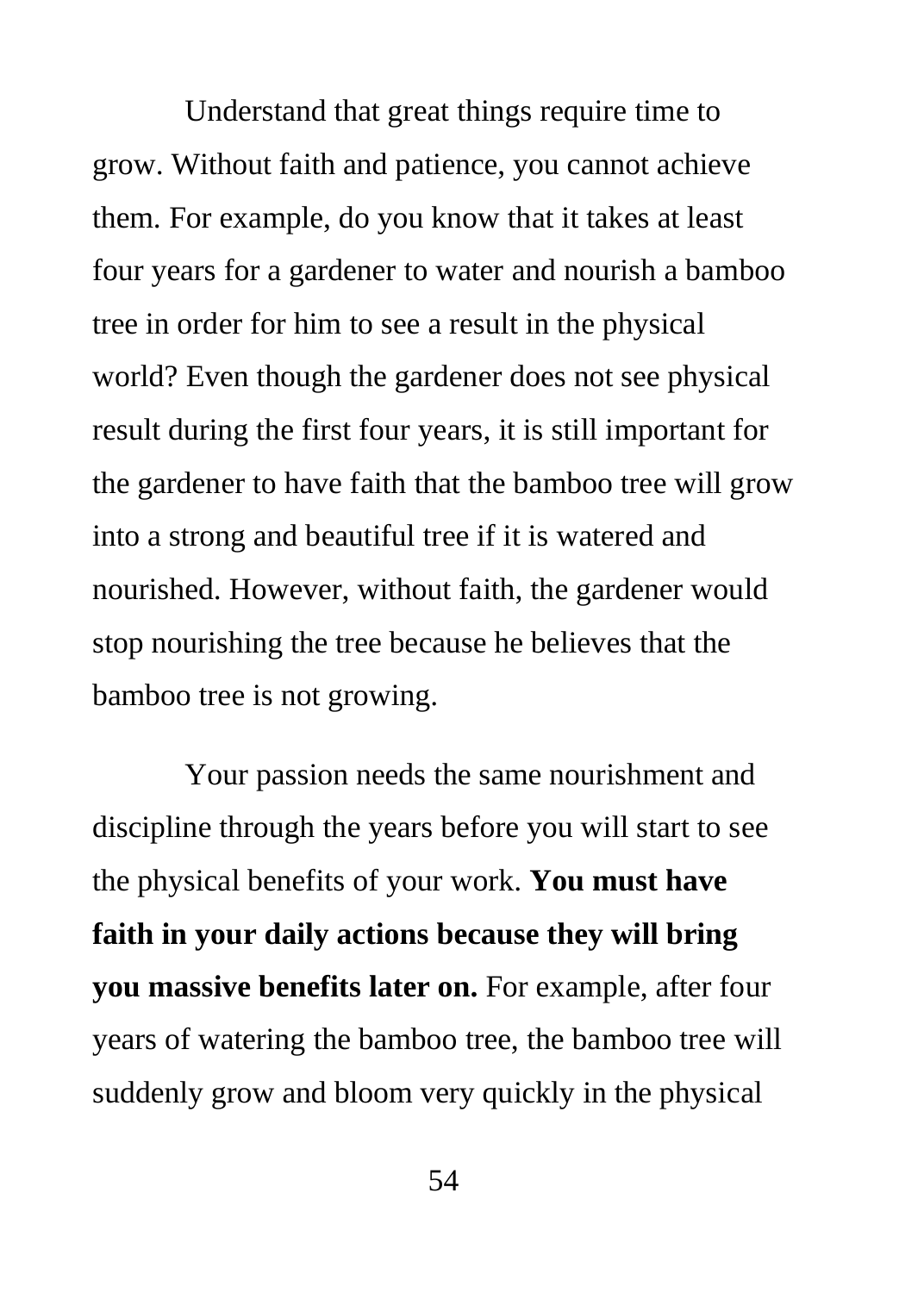world. It is the same with your passion. It could easily take two to three years of working on your passion before the physical benefit develops, but when you start to see the physical benefit, it will grow quickly.

# **34. Never give up**

**In life you can never give up on yourself, especially on your passion, because that is your secret to living a fulfilling and happy life.** In addition, if you do not fight for your passion, who will? Nothing and no one will come to your rescue. It is you who will make your passion possible.

**You deserve to build the career and lifestyle that you want to have, so do not let anything or anyone stop you—not other people or things, roadblocks, setbacks, or failures.** You have to be stronger than those things. It does not matter what happens or what you need to learn to overcome your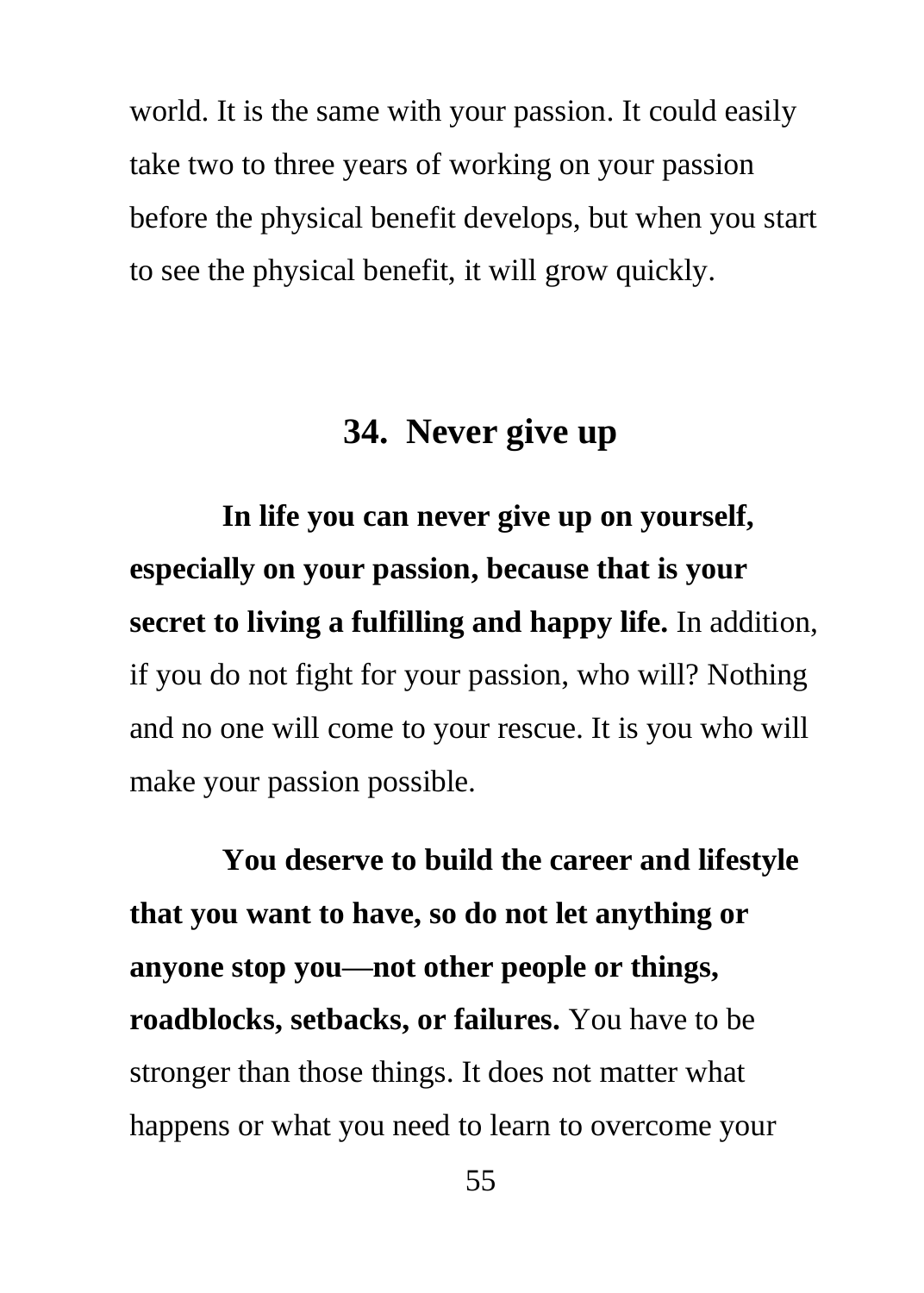struggles. You have the ability to become successful. So never give up on yourself and what you want out of life because the process and the destination will be worth the time and journey.

**One thing in life that is worth pursuing as long as it takes is to discover your passion and make a life out of it.** The energy, motivation, inspiration, fulfillment, happiness, and purpose that are unleashed by your passion will be tremendous. Nothing can compare to your passion. If you can become successful in one thing in life, be successful in discovering your passion, and everything else will fall in order for you. Your passion will be the reason for everything else in your life.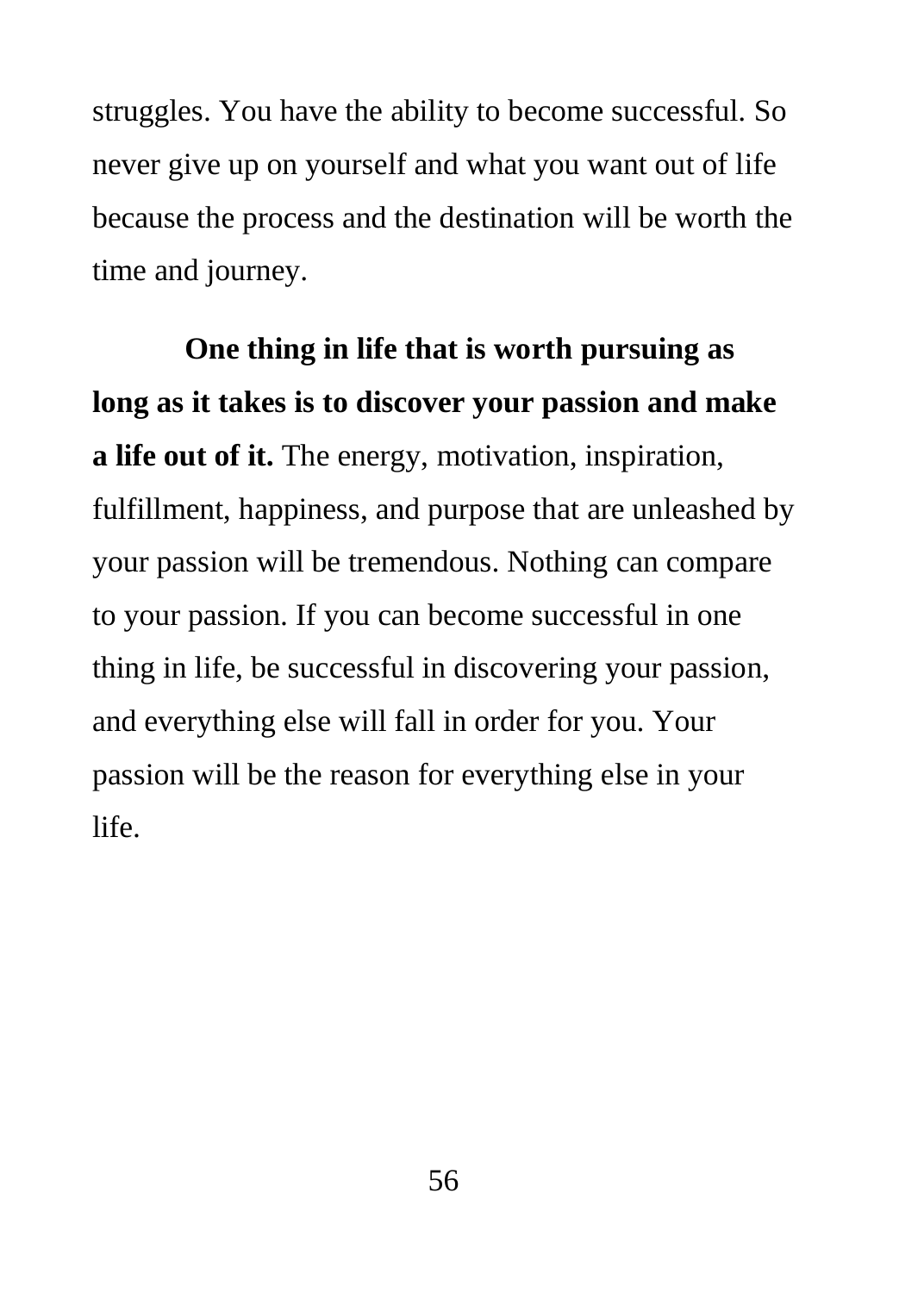#### **35. About the author ---- Mykim Tran**

Mykim Tran is a personal transformation expert, speaker, educator, life coach, and author. She seeks to help transform individuals to be the best version of themselves and in reaching their full potential. Mykim is a national best-selling author of *Self-Esteem Building: How to live your life as YOU* and other self-help books on life and happiness topics such as self-confidence, goal setting, stress management, health and wellness, and career development. Mykim is the founder and CEO of Wake-Up Foundation, a non-profit agency, in transforming individuals to become social change agents to promote stronger communities. Mykim is a certified Recovery Coach. She received her bachelor's degree in Media Communications from California State University of Sacramento, and her master's degree in Psychology at Walden University. She is currently a PhD student at Saybrook University with a focus on Humanistic Psychology.